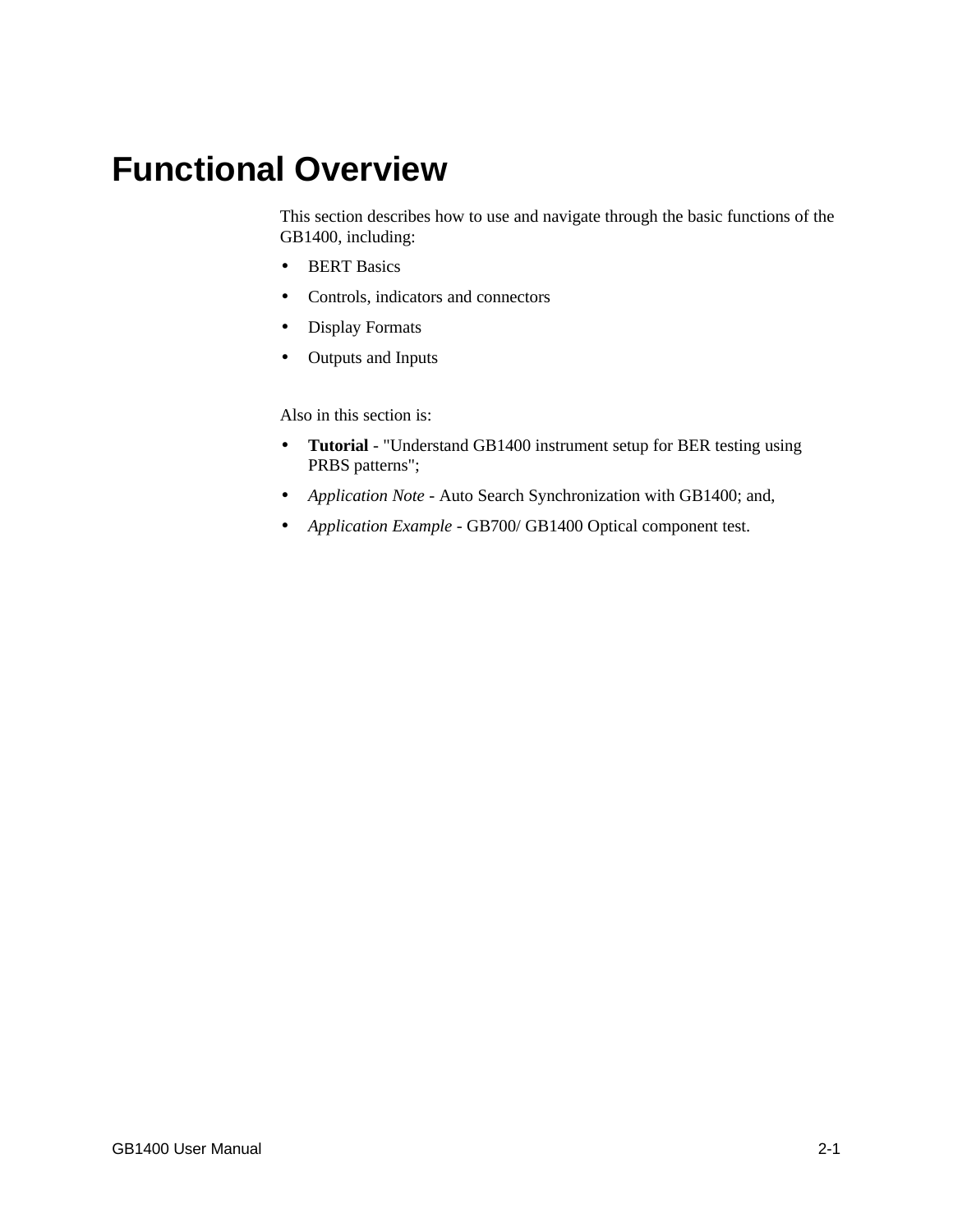# **BERT Basics - GB1400**

The GB1400 Generator and Analyzer together comprise a 1400 Mb/s, serial, bit error rate test system or BERT.

A BERT is an instrument designed to measure the bit error rate (BER)—or more generally, the error performance—of a digital communications device, module, or system.

A typical BERT application, for example, would be to measure the error performance of the electrical-to-optical (E/O) and optical-to-electrical (O/E) output modules of a high-speed fiber optic transmission system (FOTS), as shown in the figure below.



**Figure 2-1. Example, BERT Application**

The GB1400 is described as a *serial* BERT because it is designed to test one digital path at a time. The term serial also distinguishes the GB1400 from parallel BERTs, such as the Tektronix MB100, which is designed to test multiple digital signal paths simultaneously.

The GB1400 Generator, also known as the transmitter or "Tx", can generate various test patterns, including pseudo-random bit sequences (PRBS) and userdefined *word* patterns. The Generator output consists of a two level, non-return to zero (NRZ) data signal and its associated clock signal, as illustrated in Figure 2-2. In the NRZ format, the data signal remains at either a logic "1" or logic "0" level for the entire duration of each bit time slot, except for a small transition period between time slots containing different data. The corresponding clock signal is a nominal "square wave" whose frequency defines the bit rate of the test signal.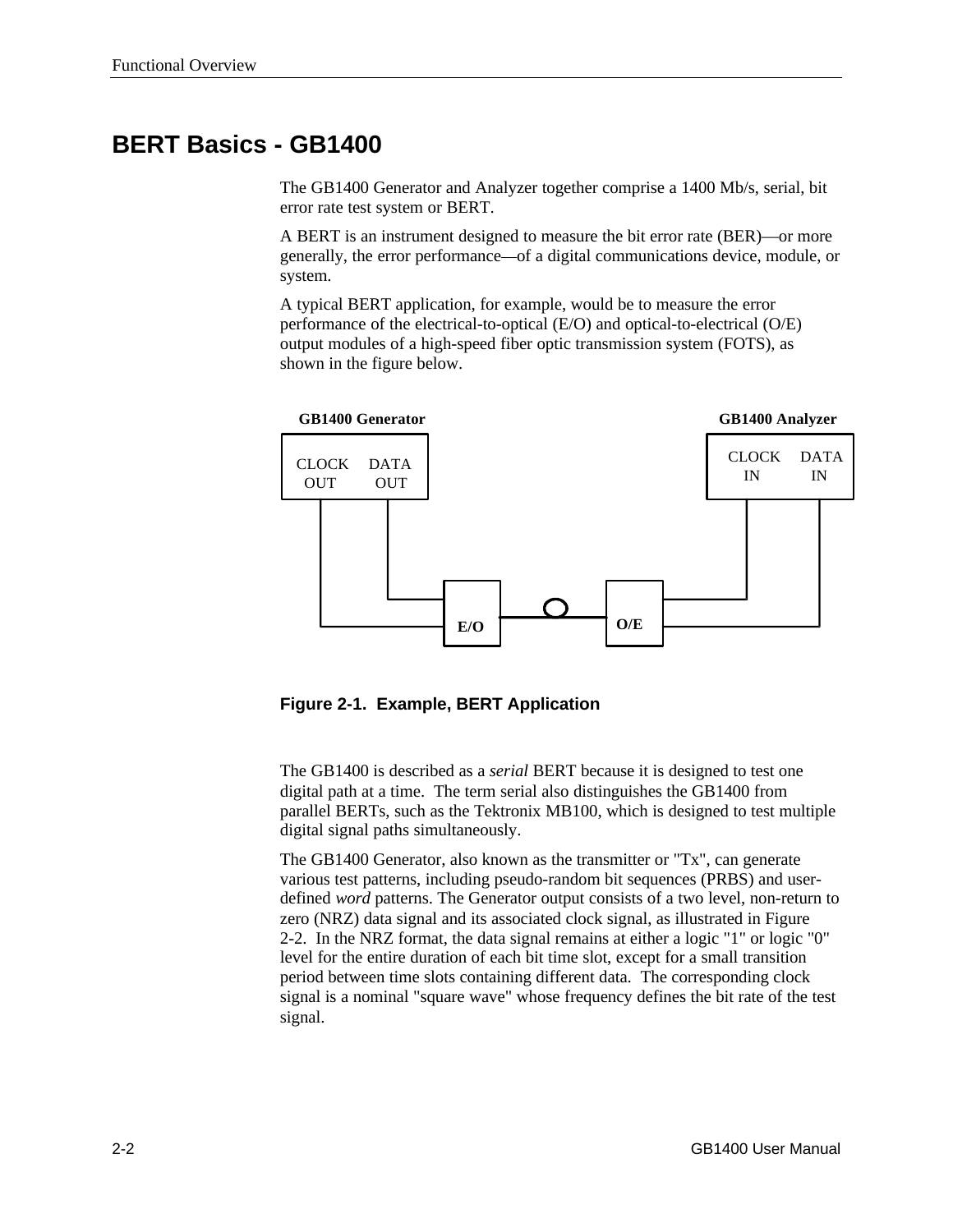

#### **Figure 2-2. Nominal Generator NRZ Data and Clock Output Waveforms**

The nominal Generator clock/data phase relationship is fixed so that the falling edges of the clock signal occur in the middle of bit time slots of the data signal. The amplitude and baseline offset of the Generator's clock and data outputs are adjustable to insure compatibility with a wide range of input circuit designs and logic families including ECL, positive ECL, and GaAs.

The GB1400 Analyzer, also known as the receiver or "Rx", can terminate and analyze the NRZ output of a digital device, module, or system being tested by the GB1400 Generator or an equivalent signal source. The decision voltage or threshold of the Analyzer DATA and CLOCK inputs can be adjusted to accommodate different logic families. The Analyzer can also add a variable amount of delay to the input data signal to accommodate different clock/data phase relationships at the output of the device under test.

The primary measurements made by the GB1400 Analyzer are bit errors and bit error rate.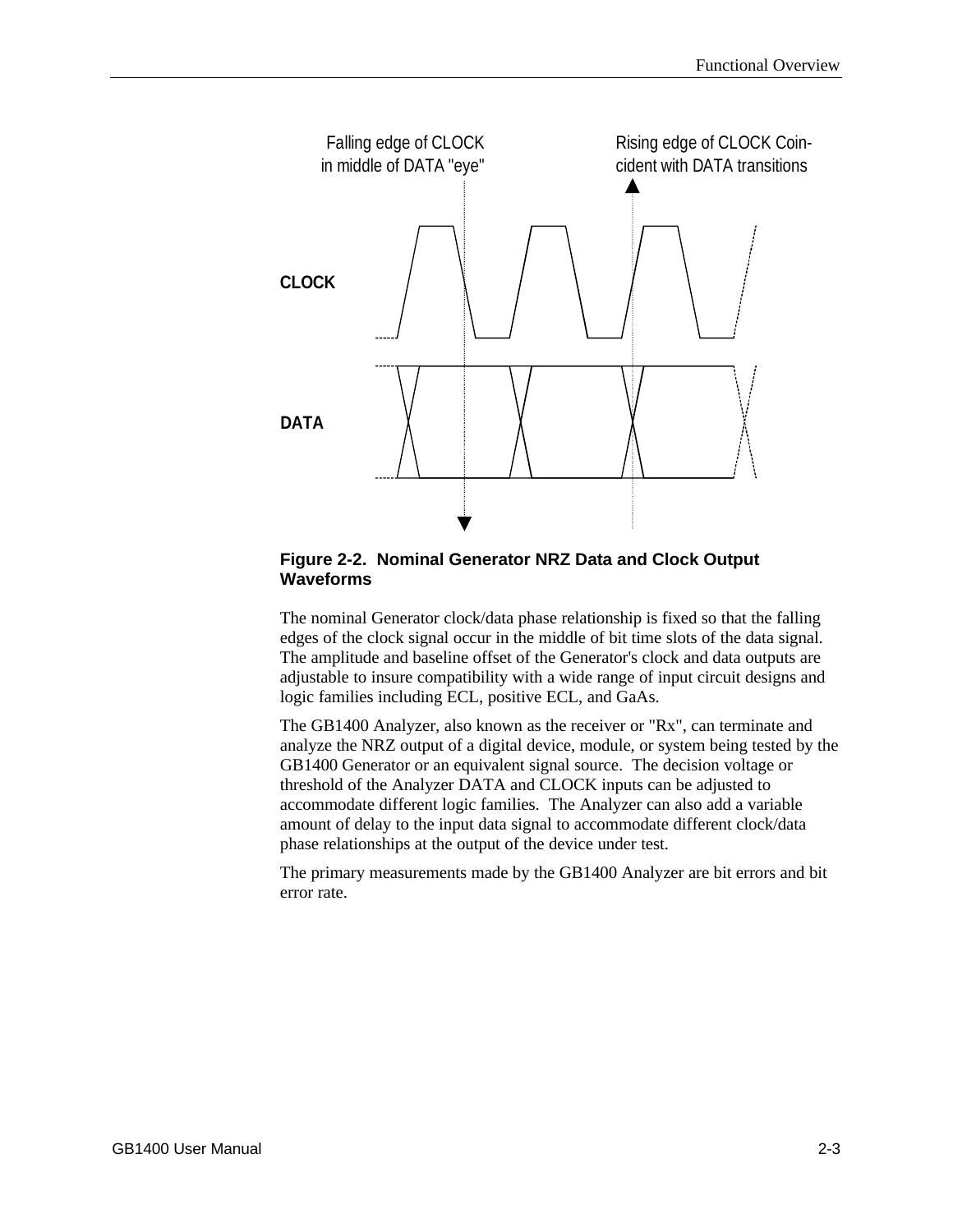# **Controls, Indicators and Connectors**

The first four figures in this section identify the controls, indicators and connectors located on the front and rear panels of the GB1400 Generator (TX) and GB1400 Analyzer (RX).



(1) With Option 2, these outputs are 75 Ohm.

(2) With Option 5, the input is ECL levels only.

**Figure 2-3. Front Panel, GB1400 Generator (TX)**



**Figure 2-4. Rear Panel, GB1400 Generator (TX)**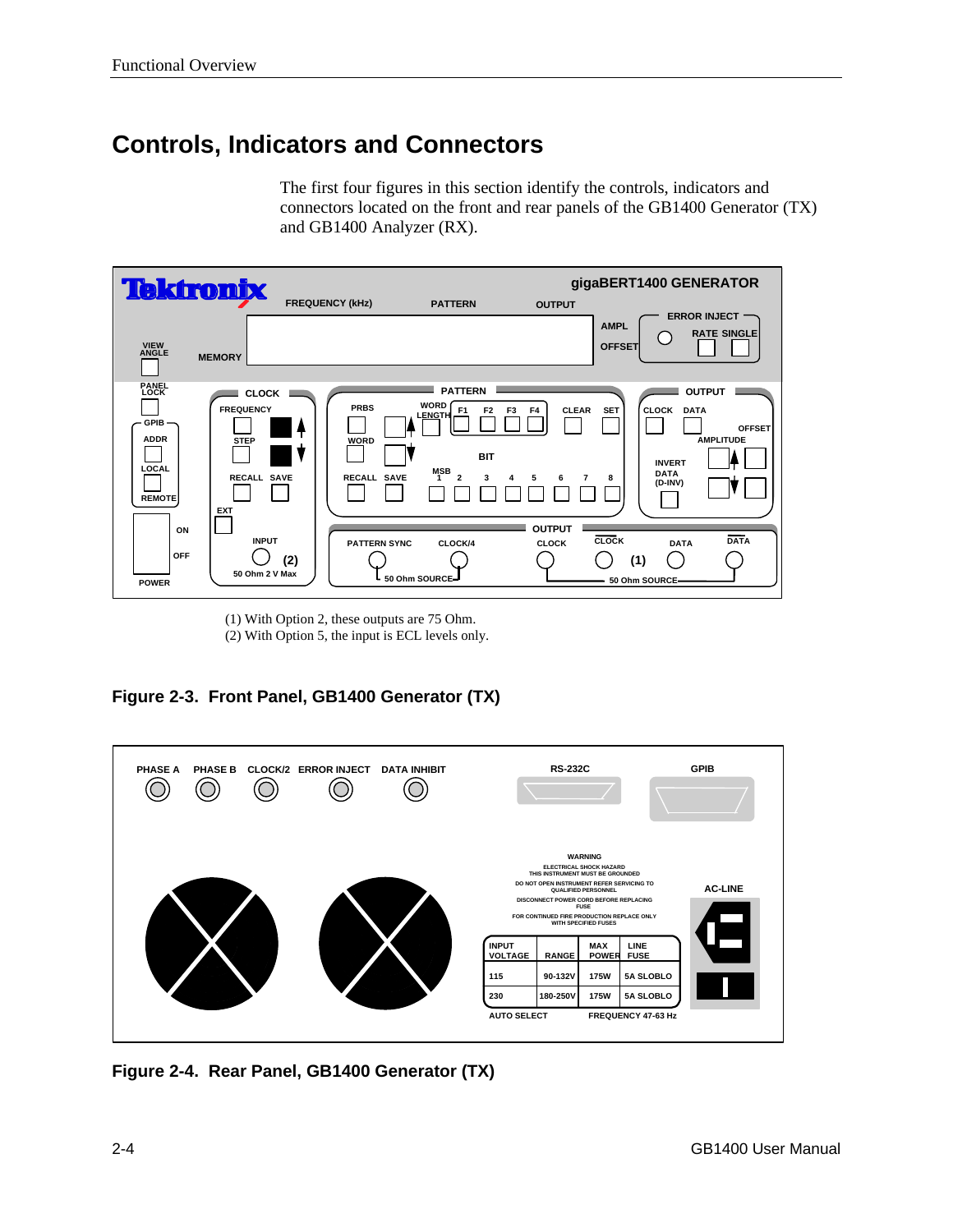

(1) With Option 2, this input is 75 Ohm.

(2) With Option 5, the input is ECL levels only.

# **Figure 2-5. Front Panel, GB1400 Analyzer (RX)**



# **Figure 2-6. Rear Panel, GB1400 Analyzer (RX)**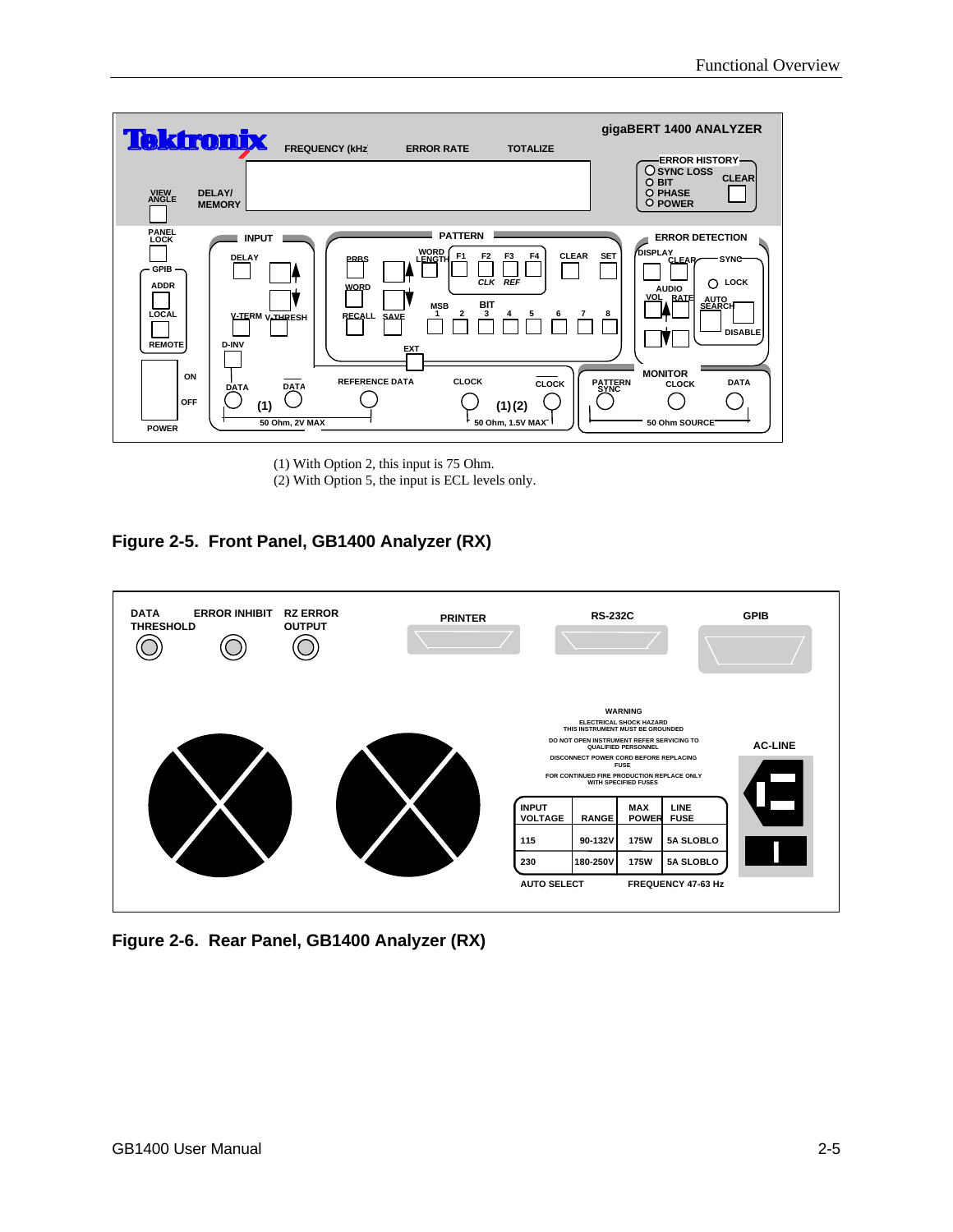# **Display Formats**

The normal display format for the Generator and Analyzer are explained below. Note that the "normal" format is simply the format of the display when not in the menu mode.

# **Generator (TX) Display**

The Generator has a two-line by 24-character high-contrast liquid crystal display (LCD). The Generator display in its normal (non-menu) mode is illustrated in the figure below.

| Frequency (kHz) | Pattern        | Output   |             |
|-----------------|----------------|----------|-------------|
| 1405000         | <b>PN23</b>    | 2.00V    | <b>AMPL</b> |
| <b>FREQ 0</b>   | <b>ERR OFF</b> | $-1.00V$ | <b>OFFS</b> |
| Memory          |                |          |             |

#### **Figure 2-7. Generator Display in Its Normal (Non-menu) Mode**

The function of each field in the normal Generator display format—that is the format used when the Generator is not in the menu mode - is described below:

- The *top left* section of the Generator display is used to show the current frequency of the internal clock in MHz. For example a display of 622.050 indicates a frequency of 622.050 MHz.
- The *top middle* section normally shows the current test pattern. For example PN23 INV indicates that the current pattern is an inverted  $2^{23}$ -1 PRBS.
- The *top right* section of the display shows the amplitude of the CLOCK or DATA output, depending on which output control (CLOCK or DATA) is selected.
- The *bottom left* section of the Generator display may show either the presently selected word memory (WORD 0 ... WORD 7) or the selected frequency memory (FREQ 0 ... FREQ 9).
- The *bottom middle* section of the display shows the currently selected Generator Pattern.
- The *bottom right* section of the Generator display will normally show the baseline offset of the CLOCK or DATA output, depending on which output control (CLOCK or DATA) is selected.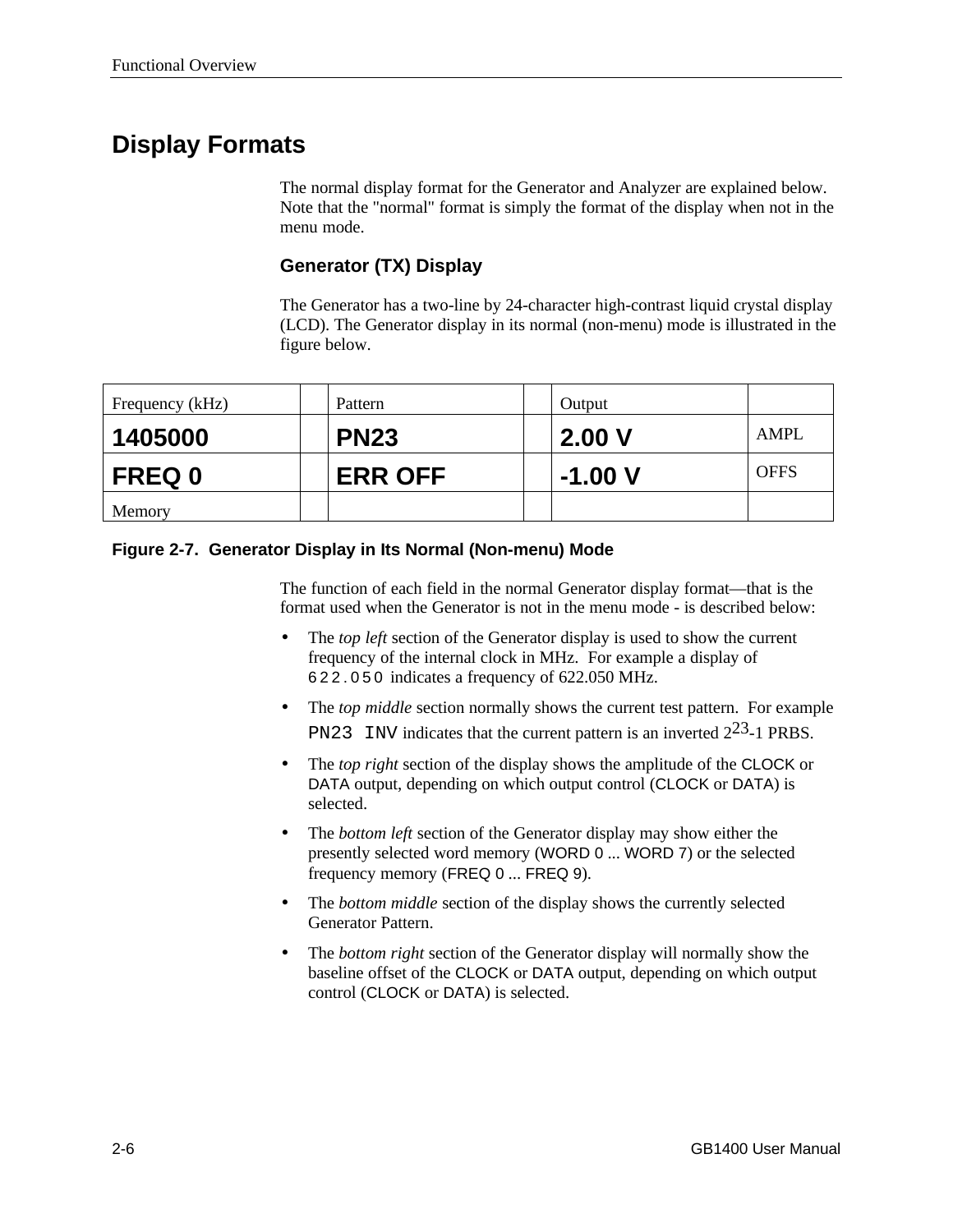# **Analyzer (RX) Display**

Like the Generator, the Analyzer has a two-line by 24-character high-contrast liquid crystal display (LCD).The Analyzer display in its normal (non-menu) mode is illustrated in the figure below.

| Frequency (kHz) | Error Rate  | Totalize  |  |
|-----------------|-------------|-----------|--|
| 1405000         | $5.0E-06$   | 2410538   |  |
| $1.2$ ns        | <b>PN23</b> | $-0.05$ V |  |
| Delay/Memory    |             |           |  |

#### **Figure 2-8. Analyzer Display in Its Normal (Non-menu) Mode**

Like the Generator, the Analyzer has a two-line by 24-character high-contrast liquid crystal display (LCD). The function of each field in the normal Analyzer display format -that is the format used when the Analyzer is not in the menu mode -is described below:

- The *top left* section of the Analyzer display is used to show the measured frequency of the input clock signal in MHz. For example a display of 622.05 indicates a measured frequency of 622.05 MHz. Note that the Analyzer frequency display contains five significant digits while the Generator frequency display contains six. This is because the frequency shown in the Analyzer display is a *measurement result* while the frequency shown in the Generator display is an *instrument setup* which is known with more precision.
- The *top middle* and *top right* sections of the display normally show measured bit error rate and bit errors respectively. BER is expressed in exponential or "E" notation. For example, a display of 1.5E-09 indicates a measured BER of 1.5 x  $10^{-9}$ . The Analyzer calculates BER and counts bit errors in three modes simultaneously: **Window, Test, and Totalize**. The symbol in front of the BER field indicates which mode has been selected for display. **Window** results are preceded by a blank space, that is no symbol. **Totalize** results will be preceded by an  $\infty$  (infinity) symbol. **Test results** will be preceded by a **T**, **U**, or **R** depending on the selected test mode: timed, untimed, or repeat. Refer to Chapter 4 for more information on displaying Analyzer results and starting and stopping tests.
- The *bottom left* section of the Analyzer display can show the following setup parameters: delay in nanoseconds for the DATA or REF DATA input; the selected input termination (GND, -2V, or FLT) for the CLOCK, DATA, or REFERENCE DATA input, or the selected word memory (WORD 0 ... WORD 7), Note that DATA input delay may be set manually by the user, or automatically by the AUTO SEARCH feature.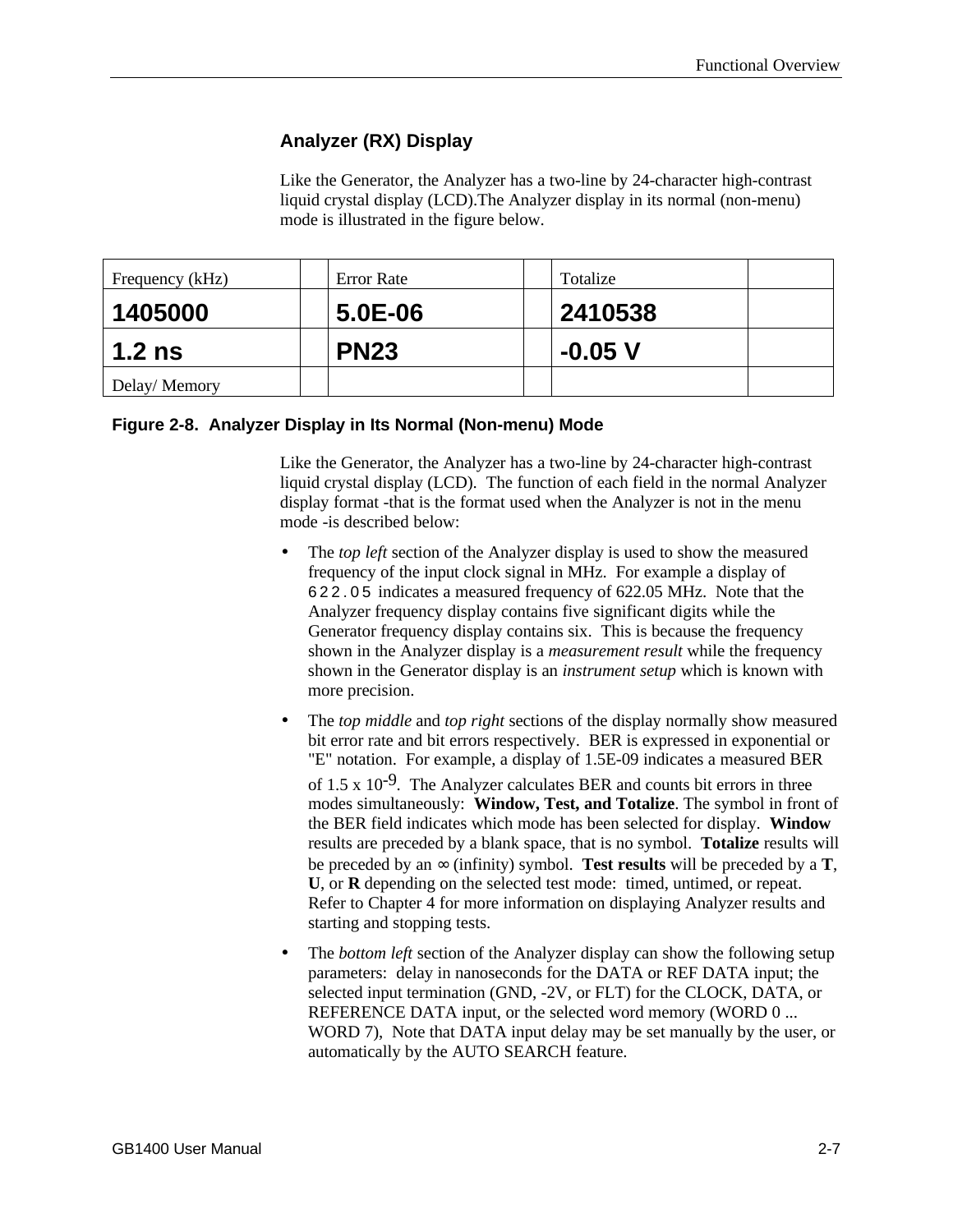- The *bottom middle* section of the display shows the currently selected Analyzer pattern, for example PN23 indicates a 223-1 PRBS. This section will also indicate when input pattern inversion is enabled by displaying INV after the pattern name.
- The *bottom right* section of the Analyzer display shows the current value of the input threshold in volts for the CLOCK, DATA, or REF DATA inputs. Note that the CLOCK and DATA input thresholds may be set manually by the user, or automatically by the AUTO SEARCH feature.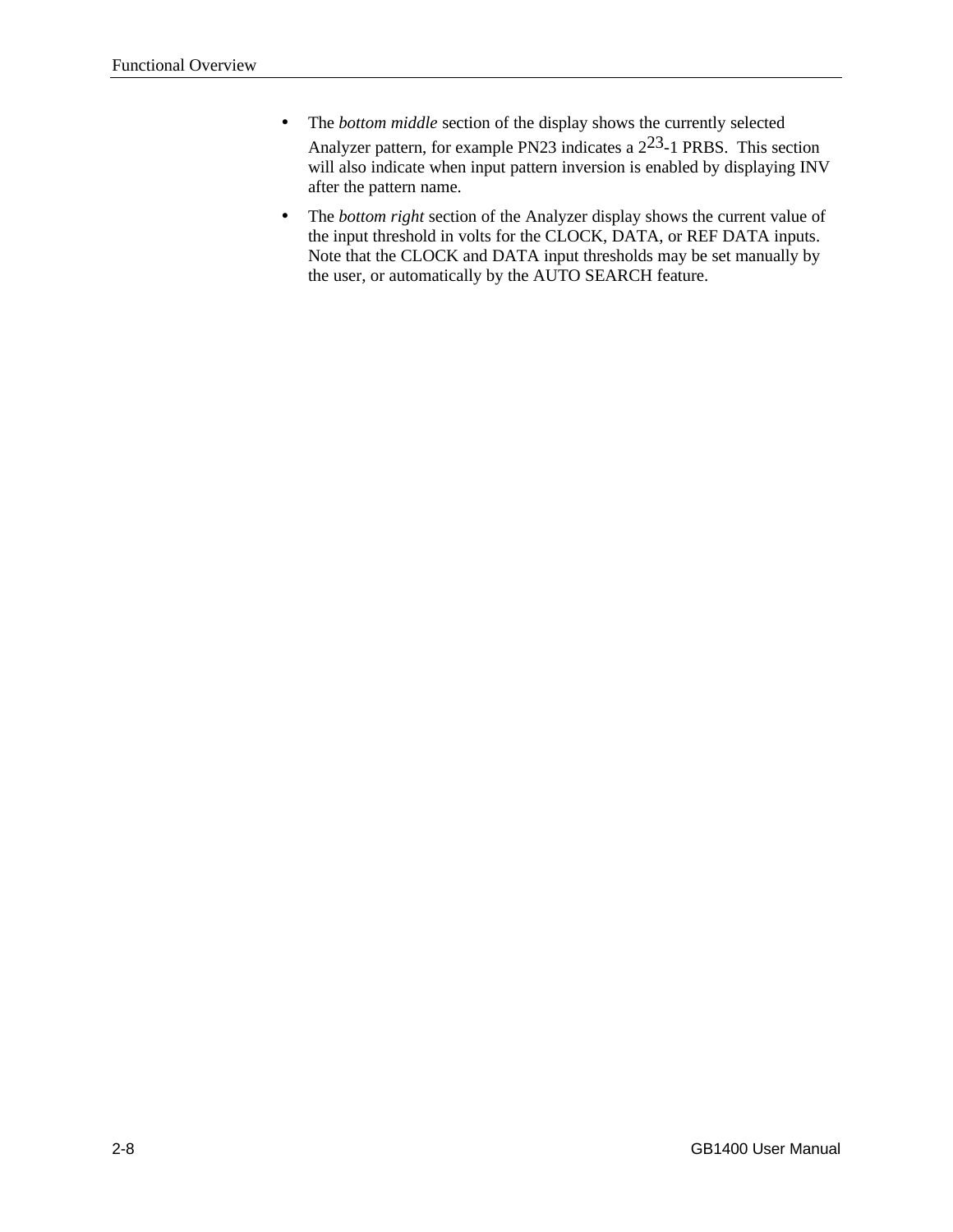# **Outputs and Inputs**

This section introduces all inputs and outputs of the GB1400 Generator and Analyzer. Unless otherwise indicated, all signal inputs and outputs are equipped with SMA female connectors and have a nominal input or output impedance of 50 ohms. However, a 75 Ohm Option is available for both the Generator and Analyzer which changes nominal impedance of key inputs and outputs to 75 ohms.

Note: The same term can be expressed three different ways.

| clock | $=$ clock bar | $= NOT clock$ |
|-------|---------------|---------------|
| DATA  | $=$ DATA BAR  | $= NOT DATA$  |

The front panel of the GB1400 TX is divided into nine sections:

| <b>LCD</b> Display     | Error Inject             |
|------------------------|--------------------------|
| Clock                  | Pattern                  |
| <b>Output Controls</b> | <b>GPIB</b>              |
| Power Switch           | <b>Output Connectors</b> |

#### **Generator OUTPUT Connectors Section**

The OUTPUT connectors section of the Generator front panel contains the outputs listed below.



- **CLOCK and DATA [outputs]:** These two connectors comprise the main test signal output of the Generator. DATA is the NRZ output of the pattern generator and CLOCK is its corresponding clock signal. The amplitude and baseline offset of CLOCK and DATA are variable. CLOCK and DATA may be used to drive single-ended clock and data inputs, respectively.
- **CLOCK-BAR and DATA-BAR [outputs]:** These are complimentary outputs to CLOCK and DATA. That is, CLOCK and CLOCK-BAR together can drive a differential clock input, while DATA and DATA-BAR together can drive a differential data input. These complementary outputs should be terminated with a 50 Ohm load (or a 75 Ohm load if the 75 Ohm Option is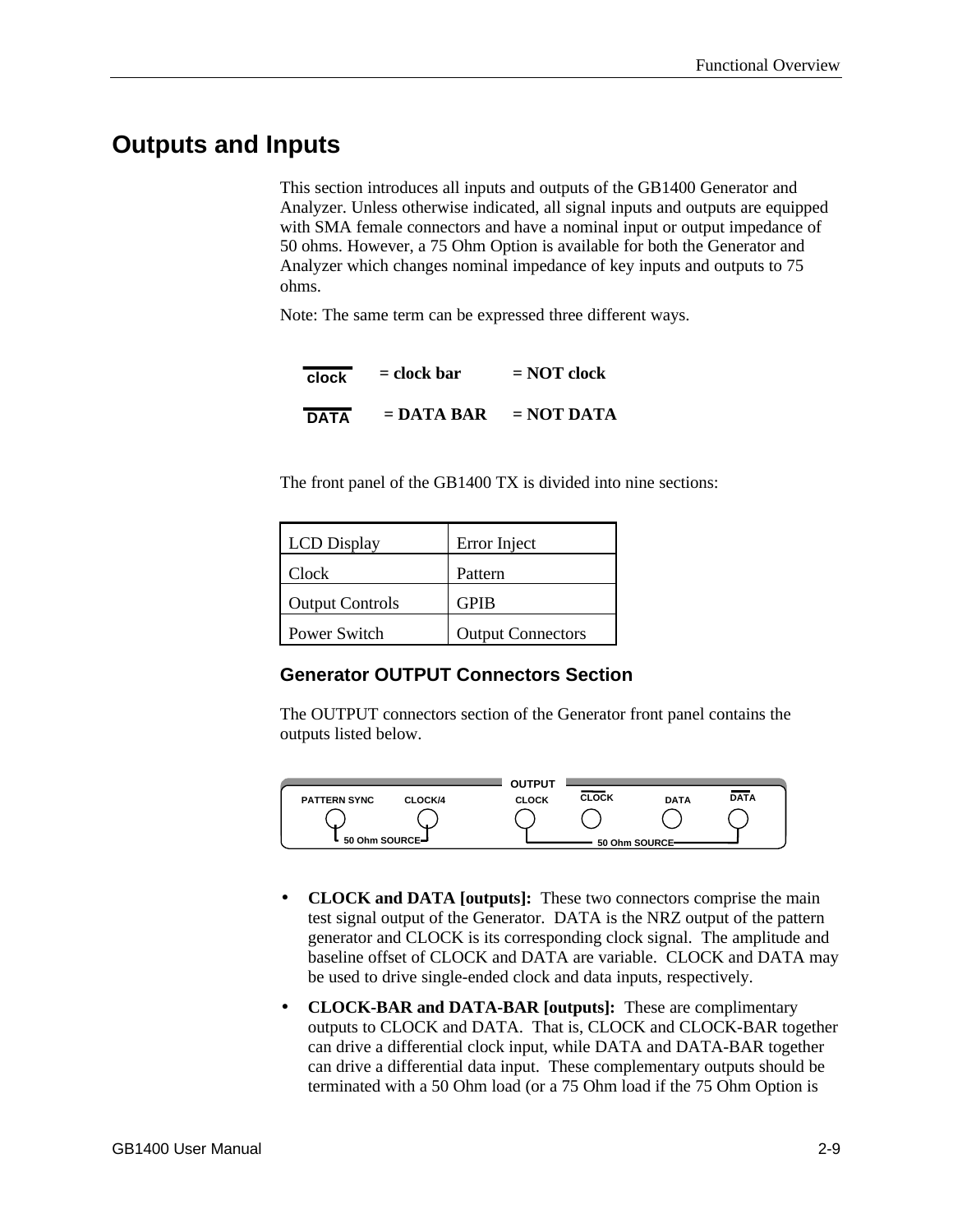installed) when not in use—that is, when the Generator is driving singledended inputs.

- **CLOCK/4 [output]:** This is a clock signal at one quarter the frequency of CLOCK. This output may be useful when observing generator outputs using an oscilloscope that does not have the bandwidth to trigger on the CLOCK output.
- **PATTERN SYNC [output]:** This is a pulse that occurs once per pattern frame. This output may be useful as a trigger signal when observing the Generator data output using an oscilloscope. The location of PATTERN SYNC is fixed. A pulse is generated at the start of the pattern frame.

# **Generator CLOCK Section**

Controls in the CLOCK section of the Generator are used to select clock mode (internal or external) and to set up the instrument's internal clock. The CLOCK section also contains the input connector for an external clock source. These controls and input are introduced below.



- **FREQUENCY:** When this key is selected (LED on), the clock up/down keys may be used to adjust the frequency of the internal Generator clock up or down. Each press of the frequency up or down key will increment or decrement frequency by the current step size.
- **STEP**: Select this key to adjust the frequency adjustment step size from 1 kHz to 100 MHz.
- **SAVE:** Use this key to save the present frequency into one of 10 frequency memory locations.
- **RECALL**: Use this key to recall a previously saved frequency.
- **EXT**: Press this key to toggle between internal clock mode (LED off) and external clock mode (LED on).
- **INPUT**: This is an *input* for an external clock source. A signal must be provided to this input when clock mode is set to external. However, when clock mode is internal, any signal appearing at this input will be ignored.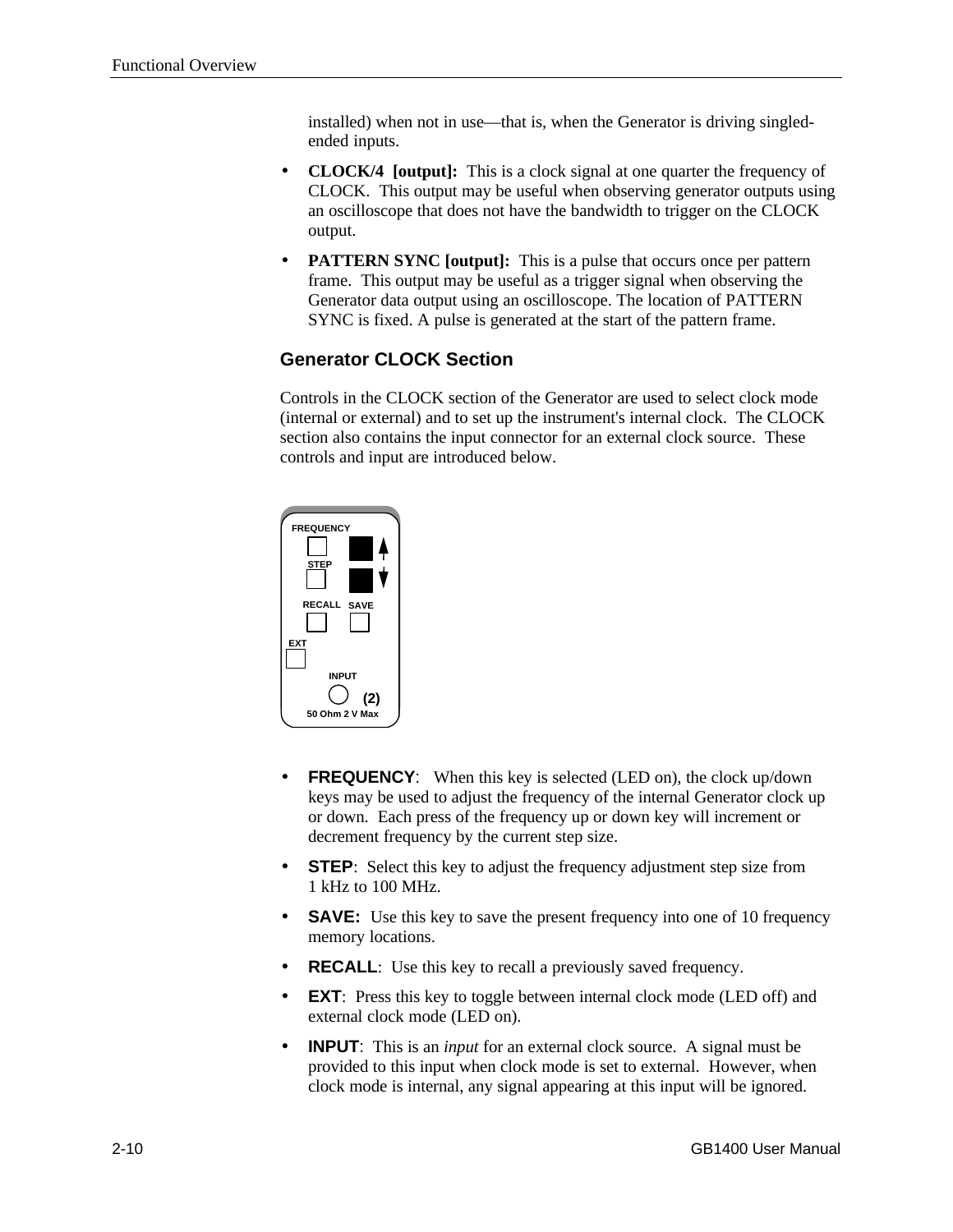# **Generator OUTPUT Section**

The controls shown below are used to set up the Generator's clock and data outputs.



- **CLOCK**: Use this key to select clock amplitude and offset set up mode.
- **DATA**: Use this key to select data amplitude and offset set up mode.
- **AMPLITUDE (**↑**,** ↓**)**: Use these up/down keys to adjust clock or data output amplitude.
- **BASELINE OFFSET (**↑**,** ↓**)**: Use these up/down keys to adjust clock or data baseline offset.
- **INVERT DATA**: Use this key to toggle between output data inverted (LED on) and non-inverted (LED off) mode.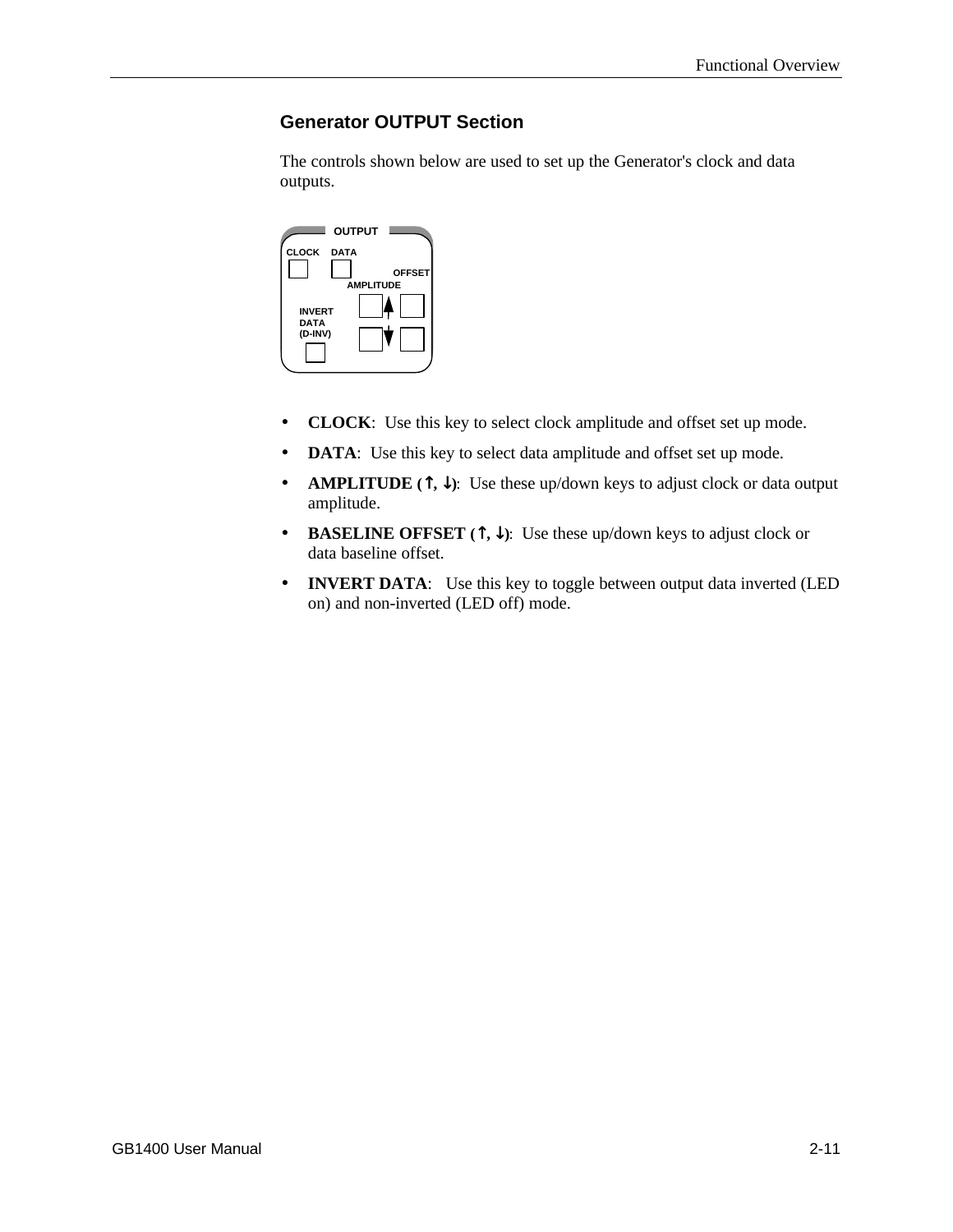# **Generator Rear Panel**

The rear-panel of the Generator contains the auxiliary signals, remote control, and AC-power inputs shown below. See the appendix for instruction on how to set up the RS-232 and GPIB ports, and general information on using external controllers with the Generator.



- **PHASE A:** An SMA connector provides signal outputs for DATA Phase A, DATA Phase B, and CLOCK/2. These phase-shifted data patterns provide signals suitable for MUX/DEMUX testing.
- **PHASE B:** : An SMA connector provides signal outputs for DATA Phase A, DATA Phase B, and CLOCK/2. These phase-shifted data patterns provide signals suitable for MUX/DEMUX testing.
- **CLOCK/2:** : An SMA connector provides signal outputs for DATA Phase A, DATA Phase B, and CLOCK/2. These phase-shifted data patterns provide signals suitable for MUX/DEMUX testing.
- **ERROR INJECT:** A signal applied to this input may be used to control error injection when the Generator is in the external (EXT ERR) injection mode. One error will occur for each rising edge of this signal.
- **DATA INHIBIT:** A signal applied to this input may be used to asynchronously gate off the data outputs of the Generator.
- **RS-232C [input/output]:** A two-way serial port that may be connected to an external controller or serial printer.
- **GPIB [input/output]:** An IEEE-488 standard I/O port that may be connected to a GPIB compatible controller. This port is not compatible with stand-alone GPIB printers.
- **AC LINE [power input]:** This is the AC power input connector for the Generator.

#### **Changing the Line Fuse**

- 1. Disconnect the AC line cord.
- 2. Slide the fuse cover upwards and remove the fuse.
- 3. Install the correct line fuse into the holder.
- 4. Close the fuse cover.
- 5. Plug in the line cord.

Allow at least two inches of clearance for the rear panel fan opening and at least one inch of clearance for the top of the unit. This assures proper cooling of the unit. Do not operate the Generator on its rear side.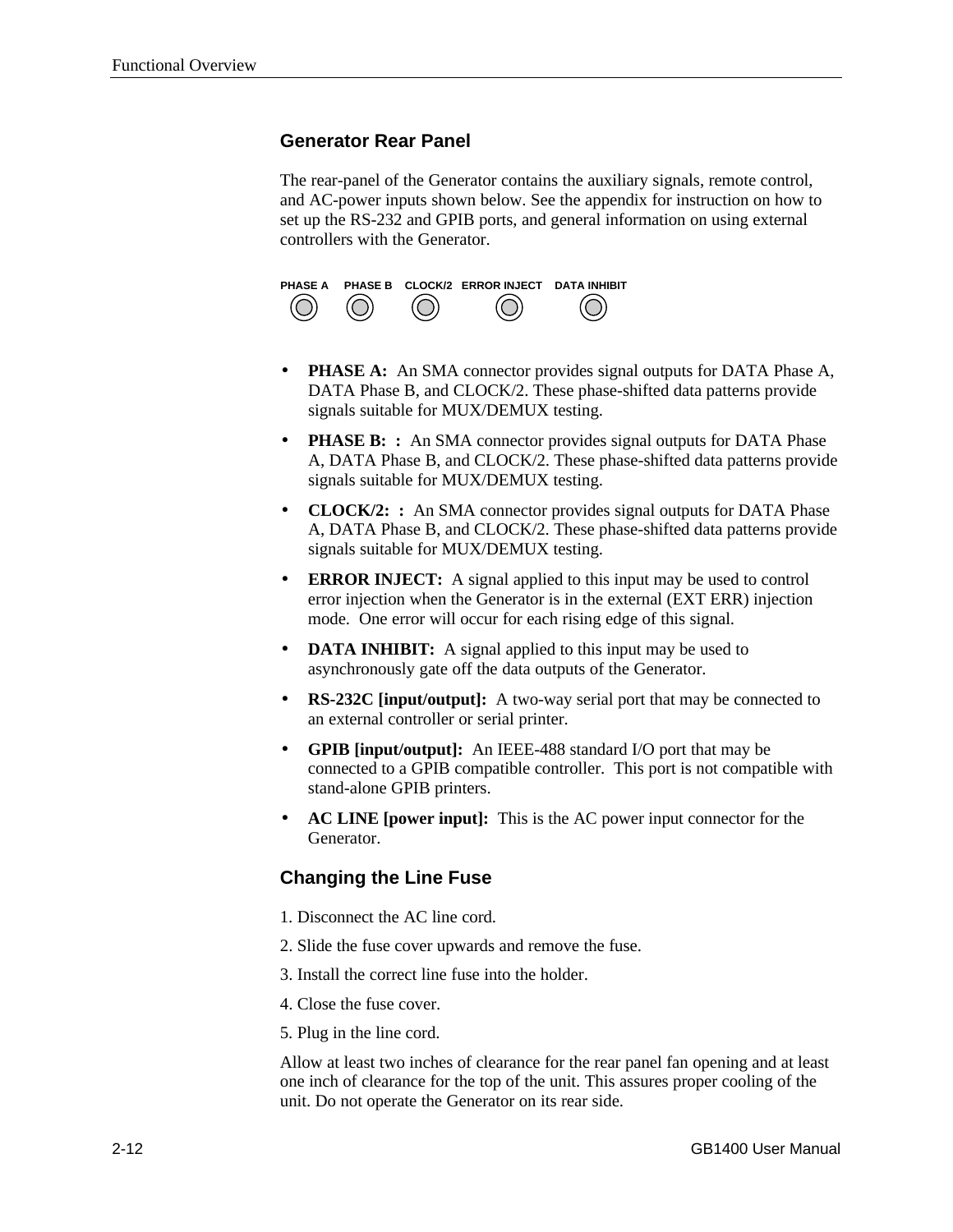# **Analyzer INPUT Section**

The INPUT section of the Analyzer front panel contains the test signal NRZ data and clock inputs shown below.



• **CLOCK and DATA [inputs]:** These two inputs comprise the main test signal input to the Analyzer. DATA is the main NRZ data input to the Analyzer pattern detector and CLOCK is its corresponding clock signal. Both inputs have selectable input terminations. In addition, a variable amount of delay may be added to the DATA input to properly phase-align the clock and data signals. CLOCK and DATA may be used to terminate singled-ended clock and data outputs, respectively.

For **single-ended** applications, the **DATA** input threshold is programmable. This requires an external cable connection from the rear panel DATA THRESHOLD output to the unused DATA input. Only the unused DATA input needs the threshold signal. The **CLOCK** input is self-biasing for single-ended applications.

- **CLOCK-BAR and DATA-BAR [inputs]:** These are complimentary inputs to CLOCK and DATA. That is, CLOCK and CLOCK-BAR together comprise a differential clock input, while DATA and DATA-BAR together comprise a differential data input. When the Analyzer is connected to singled-ended clock and data signals, these inputs are not used.
- **REFERENCE DATA [input]:** This is an input for a reference data signal. When the external reference mode is selected (LED in EXT key is on), the signal appearing at the REF DATA input will be used as the reference signal to perform bit error analysis instead of a (reference) pattern generated by the Analyzer's error detection circuit. Note that REF DATA uses the same clock signal as DATA, however different amounts of delay can be added to the DATA and REF DATA inputs to account for phase differences between the two signals.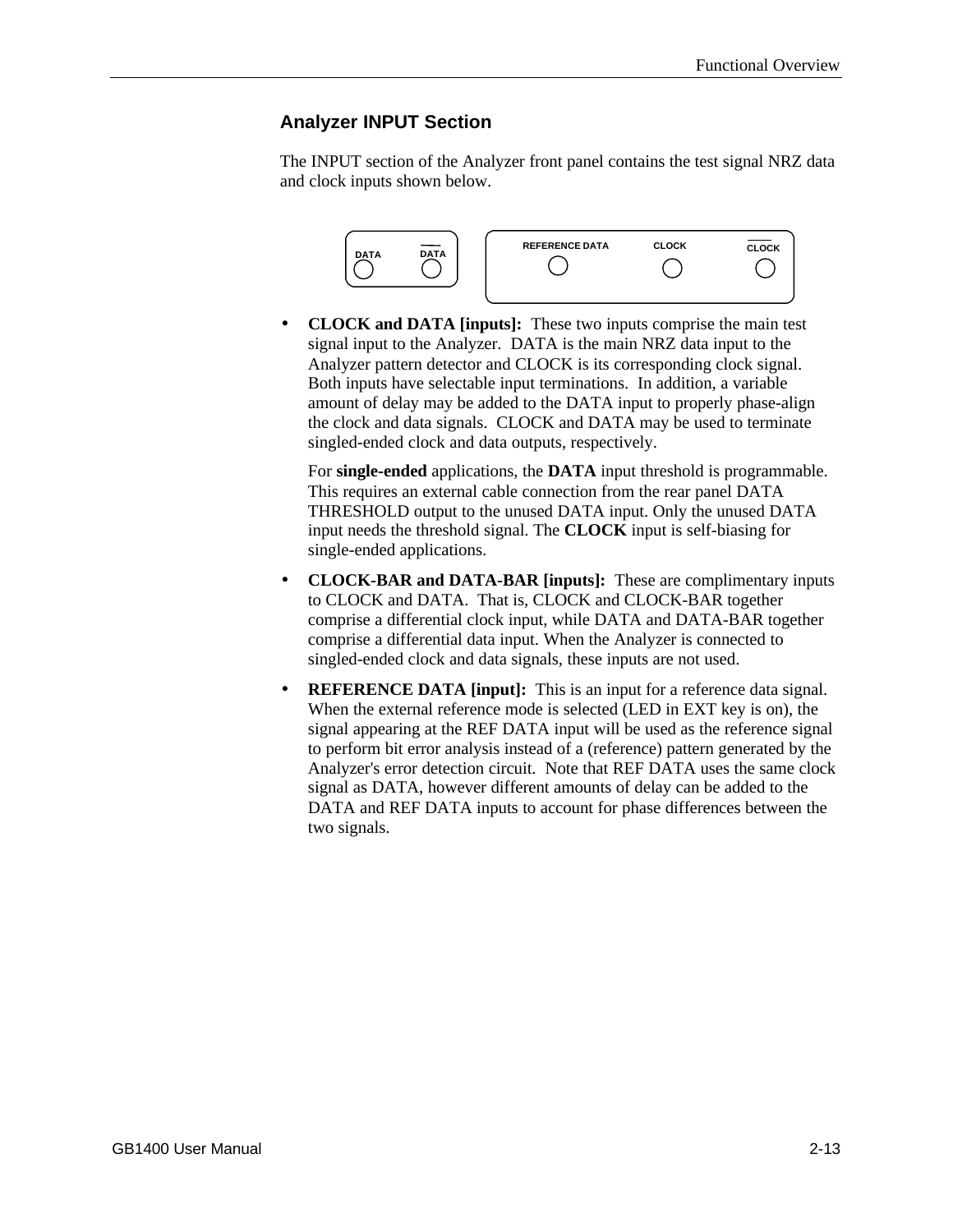# **Analyzer MONITOR Section**

The MONITOR section of the Analyzer front panel contains the auxiliary outputs shown below. These outputs may be used to monitor the test signal as seen by the Analyzer.

| <b>PATTERN</b><br><b>SYNC</b> | <b>MONITOR</b><br><b>CLOCK</b> | <b>DATA</b> |
|-------------------------------|--------------------------------|-------------|
|                               | 50 Ohm SOURCE <sup>-</sup>     |             |

- **CLOCK [output]:** A buffered copy of the clock signal received by the Analyzer.
- **DATA [output]:** A regenerated (re-clocked) version of the data signal received by the Analyzer.
- **PATTERN SYNC [output]:** A train of pulses that occur once per pattern frame. This output may be used to trigger an oscilloscope to view the beginning (first bit/byte) of the data pattern.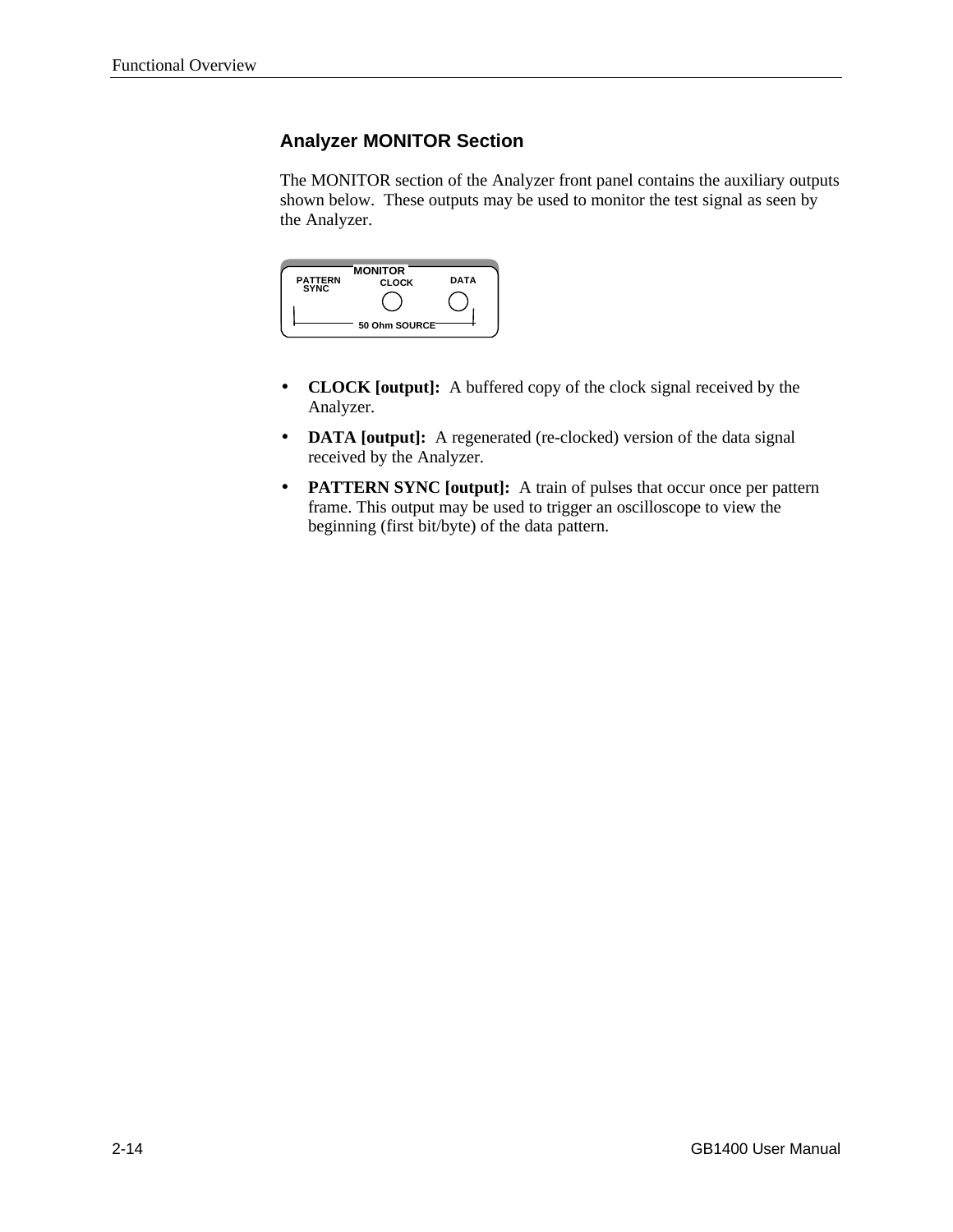# **Analyzer Rear Panel**

The rear-panel of the Analyzer contains the auxiliary signal, remote control, printer, and AC-power inputs shown below. See the appendix for instruction on how to set up the RS-232 and GPIB ports, and general information on using printers and external controllers with the Analyzer.



- **DATA THRESHOLD OUTPUT:** The programmed threshold voltage is set via the front panel. Connect to DATA BAR input for single-ended applications.
- **ERROR INHIBIT INPUT:** A signal applied to this input may be used to asynchronously gate on/off the error detection function of the Analyzer. That is, while the signal at this input is low, errors are counted. While it is high, error counting is inhibited.
- **RZ ERROR OUTPUT:** One pulse will be generated at this output for each bit error detected. May be connected to an external recording device, for example, to log the exact times that errors occur.
- **PRINTER [output]:** A one-way port that may be connected to a "parallel" printer"—that is, any printer compatible with the parallel port (LPT1 etc.) of an IBM-compatible PC.
- **RS-232-C [input/output]:** A two-way serial port that may be connected to an external controller (e.g. a PC or workstation) or to a serial printer.
- **GPIB [input/output]:** A two-way, IEEE-488 compatible I/O port that may be connected to an external controller via a GPIB cable.

# **Changing the Line Fuse**

- 1. Disconnect the AC line cord.
- 2. Slide the fuse cover upwards and remove the fuse.
- 3. Install the correct line fuse into the holder.
- 4. Close the fuse cover.
- 5. Plug in the line cord.

Allow at least two inches of clearance for the rear panel fan opening and at least one inch of clearance for the top of the unit. This assures proper cooling of the unit. Do not operate the Analyzer on its rear side.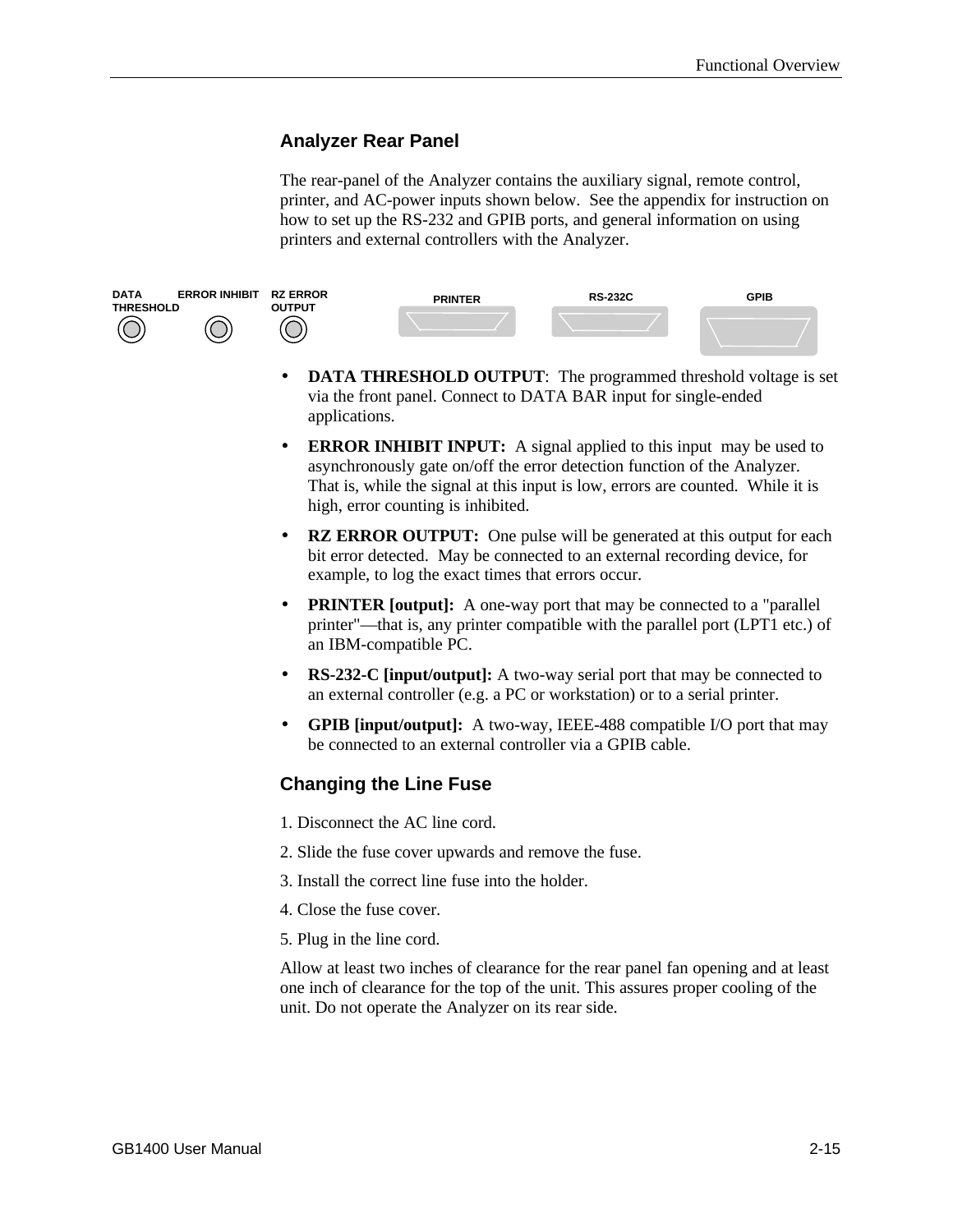# **Connectors, Terminations, and Levels**

Tables 2-1 and 2-2 below summarize the physical interface characteristics of all GB1400 Generator and Analyzer inputs and outputs.

**Table 2-1. Generator (TX) Inputs and Outputs**

| <b>Connector Label</b> | <b>Signal Type</b> | Location              | <b>Connector</b><br><b>Type</b> | Impedance, amplitude,<br>and offset                     |
|------------------------|--------------------|-----------------------|---------------------------------|---------------------------------------------------------|
| <b>DATA</b>            | output             | <b>OUTPUT</b> section | SMA,<br>female                  | 50 Ohm, see NOTE 1,<br>variable amplitude and<br>offset |
| <b>CLOCK</b>           | output             | <b>OUTPUT</b> section | SMA,<br>female                  | 50 Ohm, see NOTE 1,<br>variable amplitude and<br>offset |
| DATA-BAR               | output             | <b>OUTPUT</b> section | SMA,<br>female                  | 50 Ohm, see NOTE 1,<br>variable amplitude and<br>offset |
| <b>CLOCK-BAR</b>       | output             | <b>OUTPUT</b> section | SMA,<br>female                  | 50 Ohm, see NOTE 1,<br>variable amplitude and<br>offset |
| CLOCK/4                | output             | <b>OUTPUT</b> section | SMA,<br>female                  | 50 Ohm, 200mV into 50Ω                                  |
| PATTERN SYNC           | output             | <b>OUTPUT</b> section | SMA,<br>female                  | 50 Ohm, 200mV into 50 $\Omega$                          |
| <b>CLOCK INPUT</b>     | input              | <b>CLOCK</b> section  | SMA,<br>female                  | 50 Ohm, 2V max, see<br>NOTE <sub>2</sub>                |
| <b>DATA INHIBIT</b>    | input              | rear panel            | BNC,<br>female                  | 50 Ohm, ECL                                             |
| <b>ERROR INJECT</b>    | input              | rear panel            | BNC,<br>female                  | 50 Ohm, ECL                                             |
| <b>RS-232</b>          | I/O                | rear panel            | 25 pin, D<br>type               | RS-232C standard levels<br>and impedance                |
| <b>GPIB</b>            | I/O                | rear panel            | <b>GPIB</b>                     | IEEE-488 standard levels<br>and impedance               |

Note 1: A 75-Ohm version of the GB1400 is an option.

Note2: BURST Mode units require ECL-level inputs and are terminated with 50-Ohms to -2V.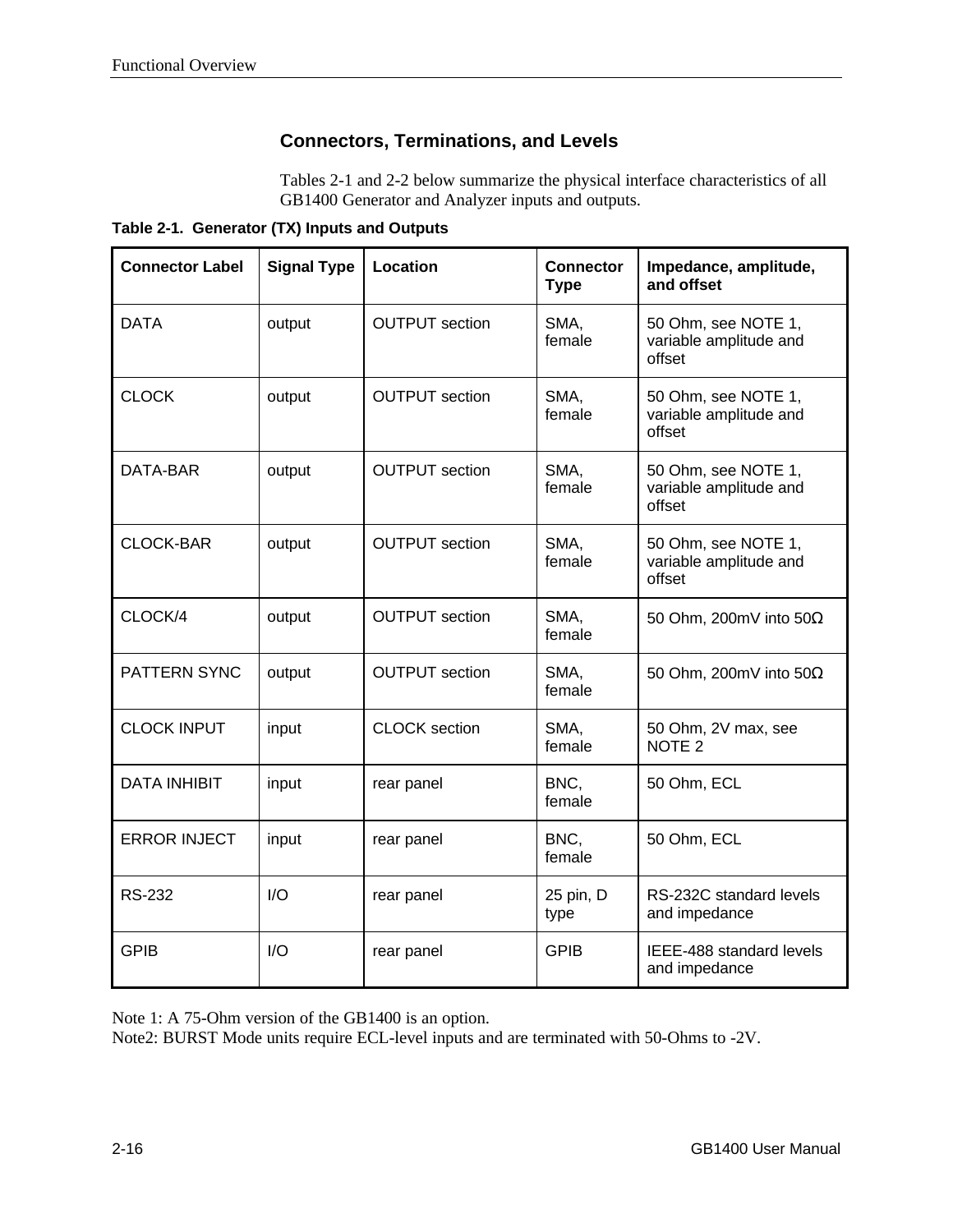| <b>Connector Label</b>               | <b>Signal</b><br><b>Type</b> | <b>Section</b> | <b>Connector</b><br><b>Type</b> | Impedance, threshold, and delay                                                               |
|--------------------------------------|------------------------------|----------------|---------------------------------|-----------------------------------------------------------------------------------------------|
| DATA/DATA BAR                        | Input                        | <b>INPUT</b>   | SMA, female                     | 50 Ohm, see NOTE 1, variable<br>threshold and delay. Selectable<br>termination: GND, -2 V, AC |
| CLOCK/CLOCK<br><b>BAR</b>            | Input                        | <b>INPUT</b>   | SMA, female                     | 50 Ohm, see NOTE 1, fixed<br>threshold. Selectable termination:<br>GND, -2 V, AC              |
| <b>REF DATA</b>                      | Input                        | <b>INPUT</b>   | SMA, female                     | 50 Ohm, ECL, variable delay,<br>selectable termination GND, -2V,<br><b>AC</b>                 |
| <b>PATTERN SYNC</b>                  | output                       | <b>MONITOR</b> | SMA, female                     | 50 Ohm, 200mV into 50 $\Omega$                                                                |
| <b>CLOCK</b>                         | output                       | <b>MONITOR</b> | SMA, female                     | 50 Ohm, 200mV into 50 $\Omega$                                                                |
| <b>DATA</b>                          | output                       | <b>MONITOR</b> | SMA, female                     | 50 Ohm, 200mV into 50 $\Omega$                                                                |
| <b>ERROR INHIBIT</b><br><b>INPUT</b> | input                        | rear panel     | BNC, female                     | 50 Ohm, ECL                                                                                   |
| <b>RZ ERROR</b><br><b>OUTPUT</b>     | output                       | rear panel     | BNC, female                     | 50 Ohm, 200mV into 50 $\Omega$                                                                |
| <b>PRINTER</b>                       | output                       | rear panel     | 25-pin, D male                  | Compatible with PC parallel printers                                                          |
| <b>RS-232C</b>                       | I/O                          | rear panel     | 25-pin, D male                  | RS-232 levels and impedance                                                                   |
| <b>GPIB</b>                          | I/O                          | rear panel     | <b>GPIB</b>                     | IEEE-488 standard levels and<br>impedance                                                     |

**Table 2-2. Analyzer (RX) Inputs and Outputs**

Note 1: A 75-Ohm version of the GB1400 is an option.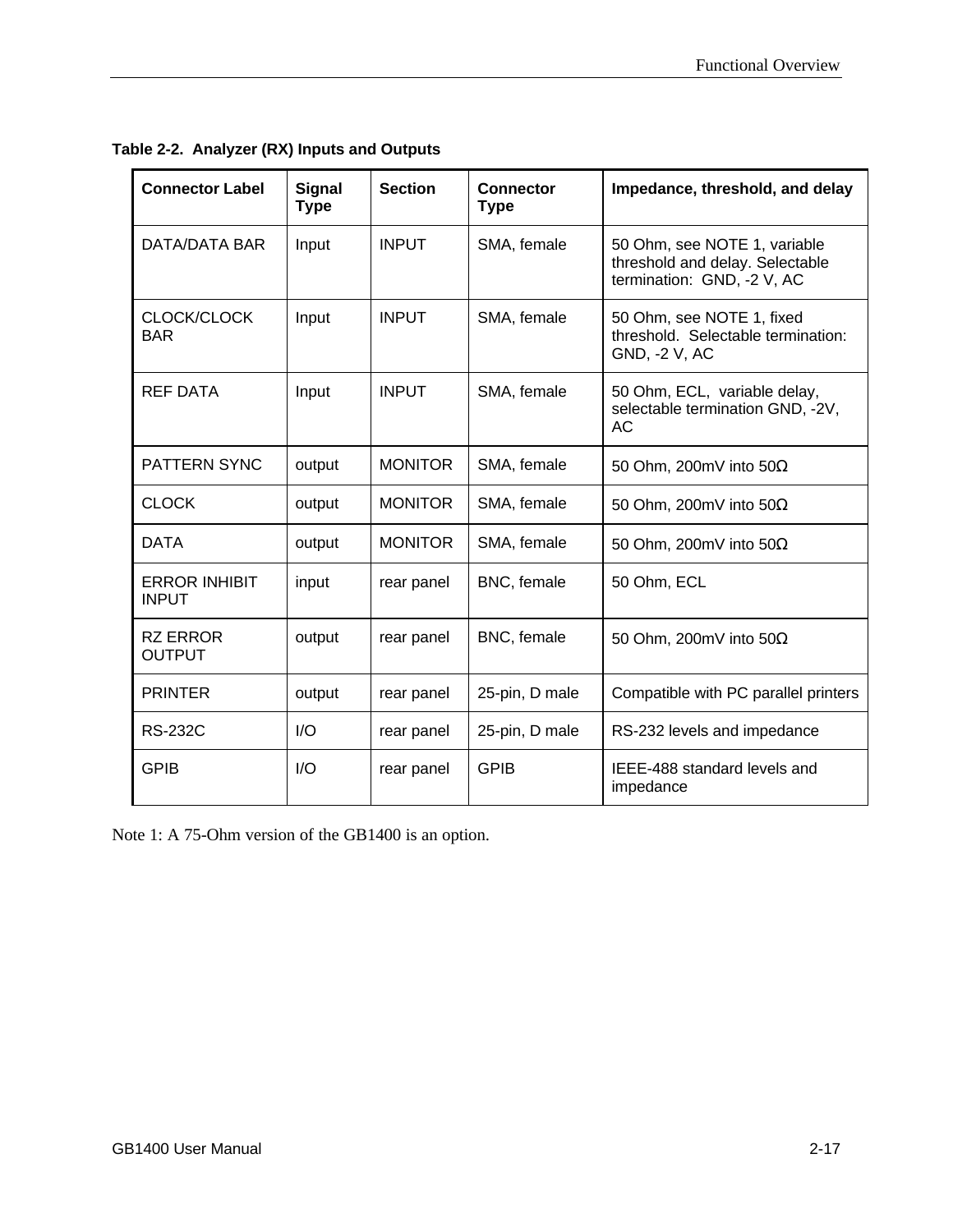# **Controls and Indicators**

All of the controls, indicators, inputs, and outputs found on the Generator or Analyzer front or rear panels are discussed in the following section.

## **Power Switches**

The ON/OFF power switch is located on the left side of the test instrument below the LCD screen. The power switch switches the 120/240 VAC to the system power supply. When off, a Battery backup circuit powers the non-volatile RAM.

### **Unit Mounting**

The GB1400 is designed to be placed: (1) flat on a level surface, capable of supporting its weight, or (2) angled from the surface with the rotating carrying handle. To change the handle's orientation, press both handle-locking buttons (located at the hubs of the handle), rotate the handle to the desired angle, and release the buttons. The handle will click into a locked position. Assure that the handle is locked before placing the unit on a work surface. A Rack mounting option is available for installation of the unit into a 19" rackmount. The rack height for the GB1400 is 7 inches (four RMU).

# **Unit Cooling**

The rear panel fan openings must be kept clear for proper cooling of the unit. Allow a minimum of two (2) inches of rear panel clearance, and one (1) inch of top clearance, while operating the unit.

# **View Angle and Panel Lock Keys**

The PANEL LOCK and VIEW ANGLE keys are located near the top, left side of the front panel.

- **VIEW ANGLE:** Use this key to select the optimum LCD viewing angle.
- **PANEL LOCK:** Use this key to "lock" and "unlock" the front panel. While the front panel is locked, all keys that can cause setup changes are disabled. This feature can help prevent accidental loss of data when performing longterm or critical tests.

# **RESET to Factory Default**

To return the Generator or Analyzer to factory default settings, turn the instrument OFF and then re-power it while pressing and holding the VIEW ANGLE, MSB 1, and (PATTERN) CLEAR keys at the same time. Release these keys after the message **Default Setup** appears in the display.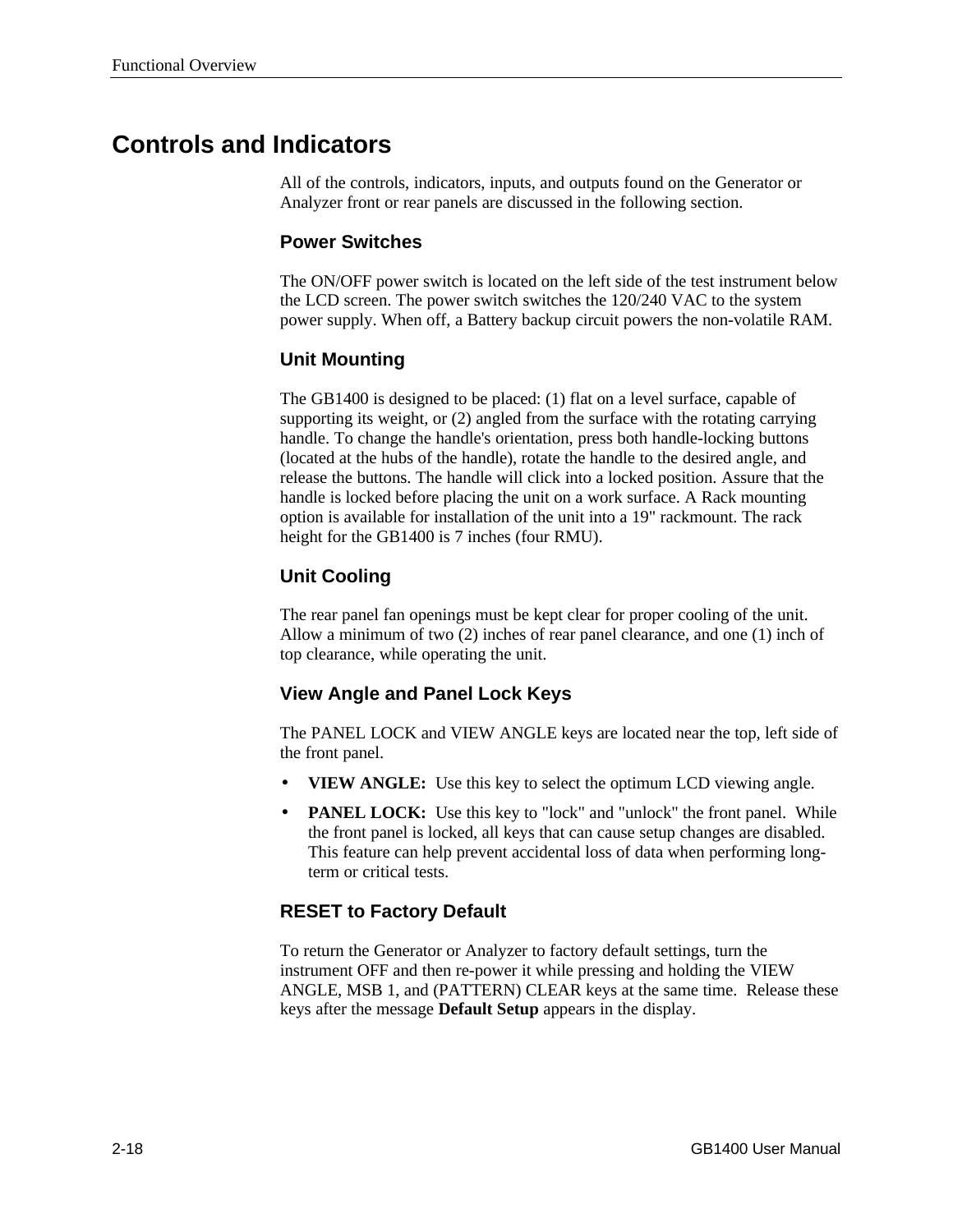# **GPIB Section Controls**

There are two keys in the GPIB section:

- **ADDR**: Key used to set GPIB address in the range 0 to 30.
- **LOCAL:** The LED in this key indicates whether the instrument is in the local mode (LED off) or remote mode (LED on). If the LED is on, you can return the instrument to local mode by pressing the LOCAL key.

Note that these two keys are used only when operating the instrument via its GPIB port. For more information on the GPIB port and remote control in general, see the appendix. For detailed descriptions of all remote commands, see the appendix.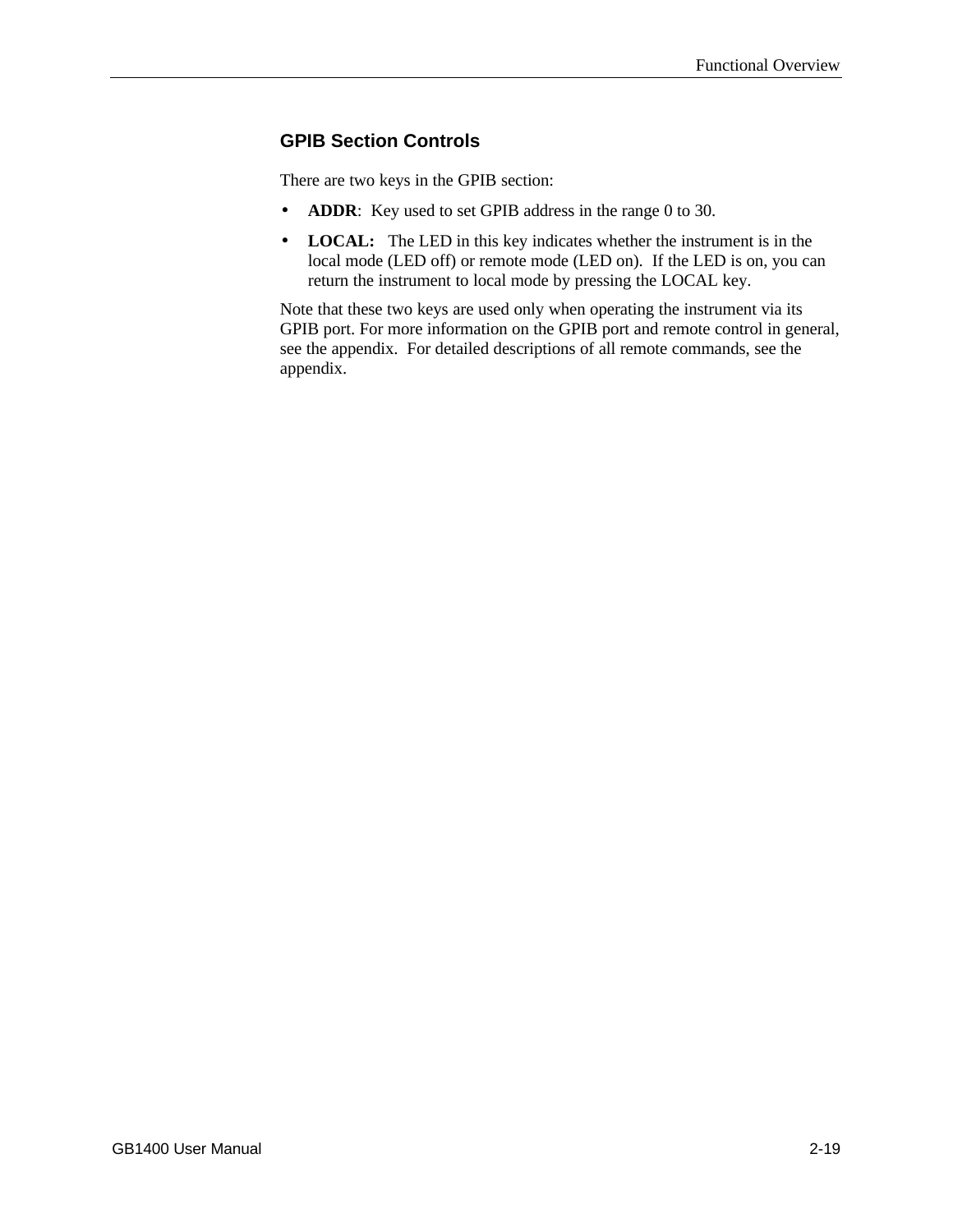# **Pattern Controls and Function Keys**

The PATTERN section of both the Analyzer and Generator front panels contains two basic types or groups of controls: "pattern" and "function". The four function or "soft" keys—F1, F2, F3, and F4—have different functions depending on the current mode of the instrument. A primary function of these controls is to access and navigate the menu system. Pattern controls, which includes all other controls in the PATTERN section, are used to select edit, save, and recall test patterns.



- **PRBS**: Press this key, and then the pattern up/down keys to select a PRBS pattern.
- **WORD**: Press this key either to select a word or ROM pattern or to edit the current word pattern.
- **SAVE and RECALL**: Use these keys to save and recall **user-created word patterns** to and from non-volatile memory. The standard GB1400 can store up to ten 16-bit or short word patterns. When equipped with the 1-Mbit option, the GB1400 Generator and Analyzer can store up to ten (10) 65-kbit patterns, depending upon the buffer size set for word memory.
- **WORD LENGTH**: Press this key and then the up/down keys, to adjust the length of the current word pattern.
- **(**↑**,**↓**)**: These are the pattern up/down keys. Their effect depends on which of the above pattern keys has been selected.
- **MSB 1 to 8:** Use these keys to edit the displayed byte in the current word pattern. Each key will toggle one bit in the displayed byte.
- **CLEAR**: Pressing this key forces all bits in the displayed byte to 0.
- **SET:** Pressing this key forces all bits in the displayed byte to 1.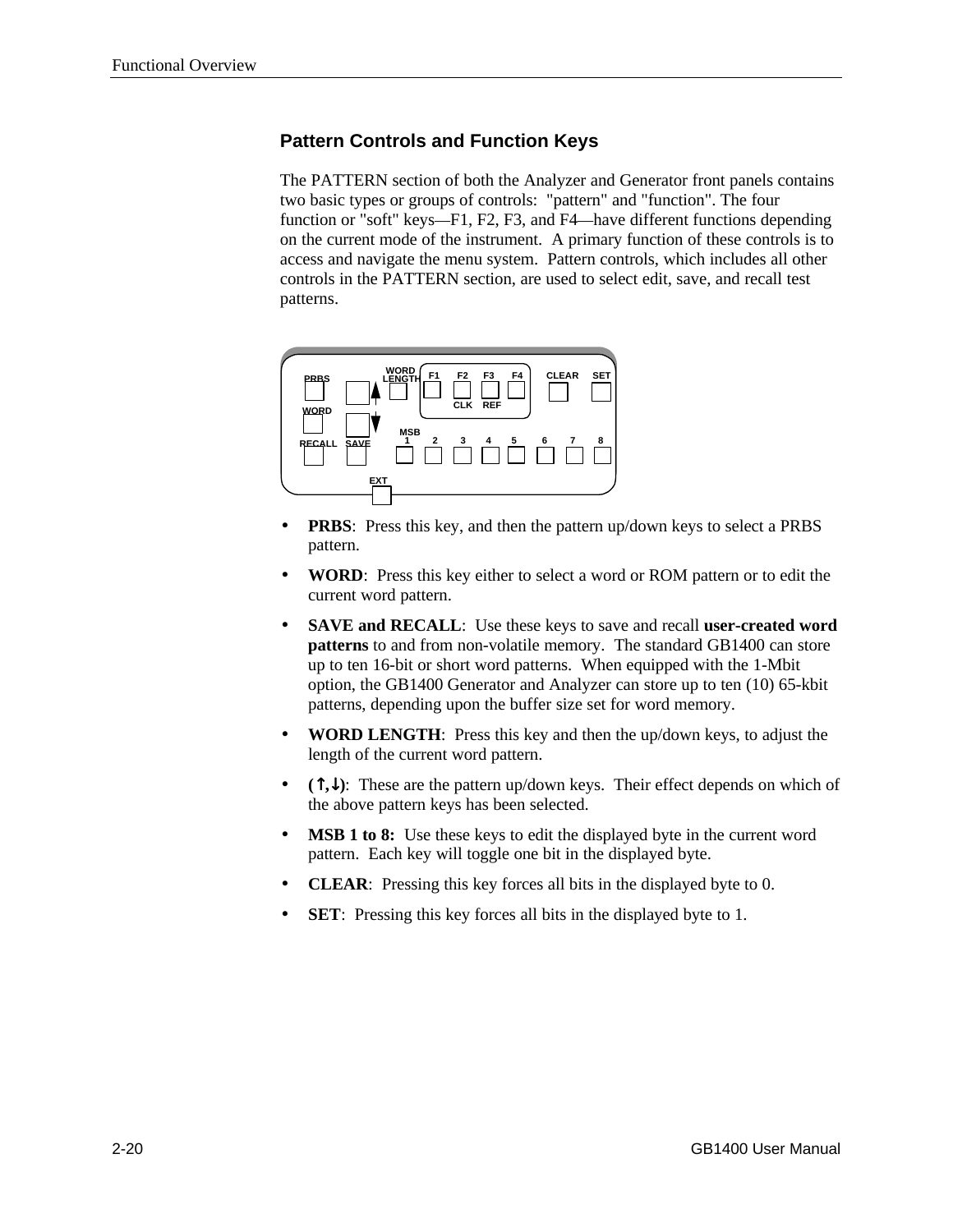# **Function (Soft) Keys (F1, F2, F3, and F4)**

**Menu Functions:** The primary use of the function keys in the Generator and Analyzer is to access and navigate each instrument's menu system. F1 may be thought of as the main menu key. Pressing F1 will display the instrument's first level menu. Once inside the menu system, you may use the F1, F2, F3, and F4 keys to select different menus, or to make choices within a selected menu. Note that pressing the F1 key enough times will always get you out of the system. See Chapter 3 - *Reference* for an explanation of each Generator and Analyzer menu.

#### **Analyzer Inputs**

These function keys provide signal inputs and control of parameters (Input Termination, Threshold, Logic Polarity and Data/Clock Phase Delay) for DATA, Ref DATA, and CLOCK.

Selecting DELAY, V-TERM or V-THRS permits the INPUT Up/Down keys to vary the Input parameters for DATA, as described below. Holding the Up/Down key repeats the function five times a second.

Function key F2 (CLOCK) permits the V-TERM key to vary the Input parameters for CLOCK.

Function key F3 (Ref DATA) permits the DELAY, V-THRS, and V-TERM keys to vary the Input parameters for Reference DATA.

**DELAY** - Pressing DELAY selects Input Data Delay adjust mode. The Input Data signal can be delayed over the range 0.0 nS to 3.9 nS in sub-nanosecond steps. The delay is modified with the INPUT Up/Down keys. The current Delay is displayed on the lower left side of the LCD.

An illuminated Delay LED light indicates that the unit's DELAY can be modified by the Up/Down arrow keys.

**V-TERM** - Pressing V-TERM selects V-termination mode. The input termination voltage for Input Data is selectable between 0V, -2.0V, and AC. - 2.0V mode provides active termination for ECL and GaAs signals. AC mode allows RF termination.

An illuminated V-TERM LED light indicates that the input termination can be modified by the Up/Down arrow keys.

**V-THRS** - Pressing V-THRS selects V-Threshold mode. The Input Data threshold is variable over the range of  $-1.5V$  to  $+1V$  in 50 mV steps. The currently selected threshold voltage is displayed in the lower right side of the LCD display.

An illuminated V-THRS LED light indicates that the threshold voltage can be modified by the Up/Down arrow keys.

The Data threshold voltage is available at the Analyzer rear panel SMA jack labeled DATA THRESHOLD.

**Print Setup Function (Analyzer only):** You can print a report showing the current setup of the Analyzer by pressing the F4 key. This function, however, is not active in the menu mode.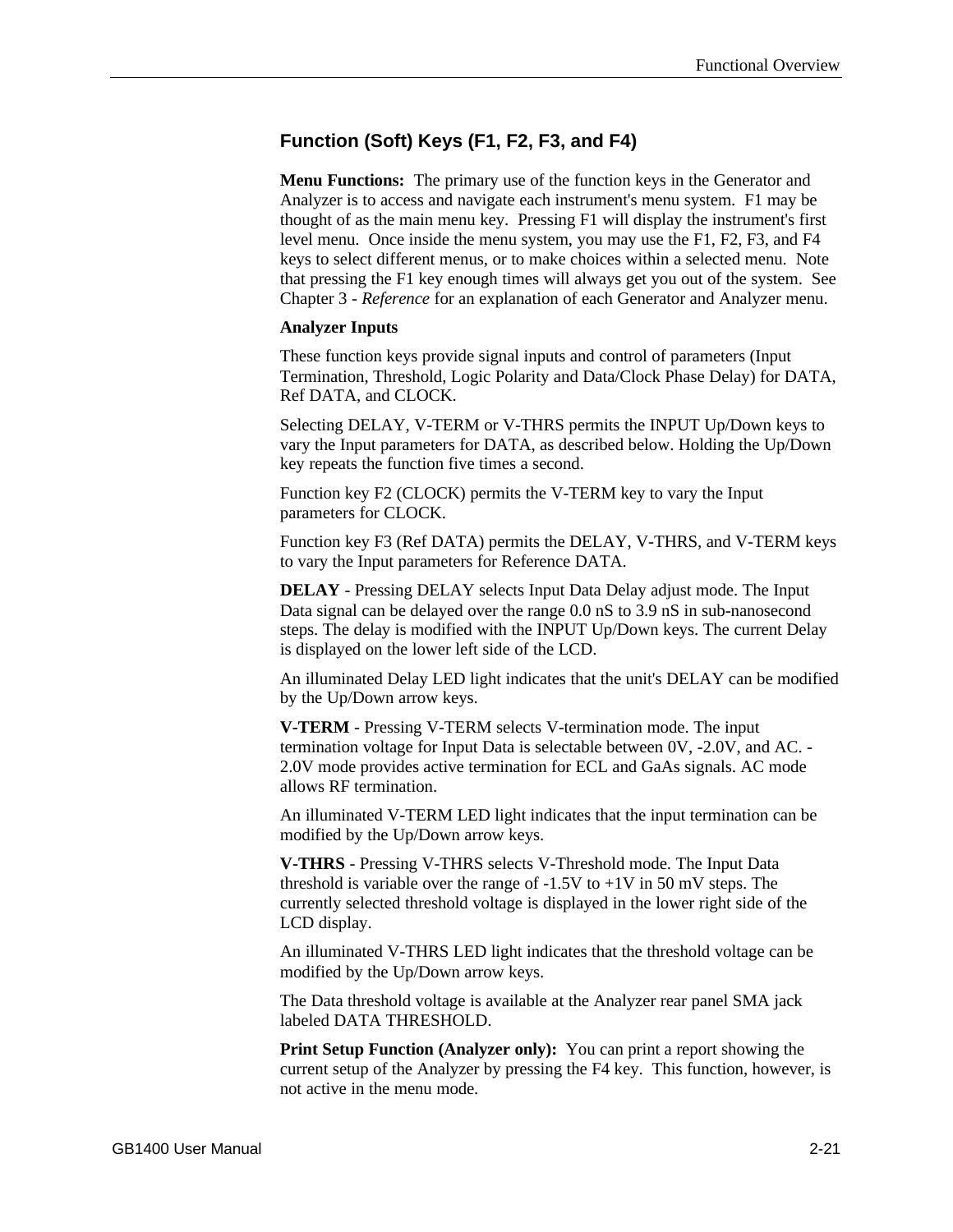# **Generator ERROR INJECT Section**

Controls in the ERROR INJECT section are used to set up the Generator's error injection function.



- **RATE**: Press this control one or more times to select an internal error inject rate, or the external error inject mode.
- **SINGLE**: When the error inject function is set to single (ERR OFF), press this key to inject single errors. Or, when the error inject function is set to an internal rate, or to external, use this key to turn error injection off. Note that you could then press the RATE key to turn error injection back on at the same rate as before.
- **Error Inject (LED)**: The LED in the ERROR INJECT section will flash once for each injected error.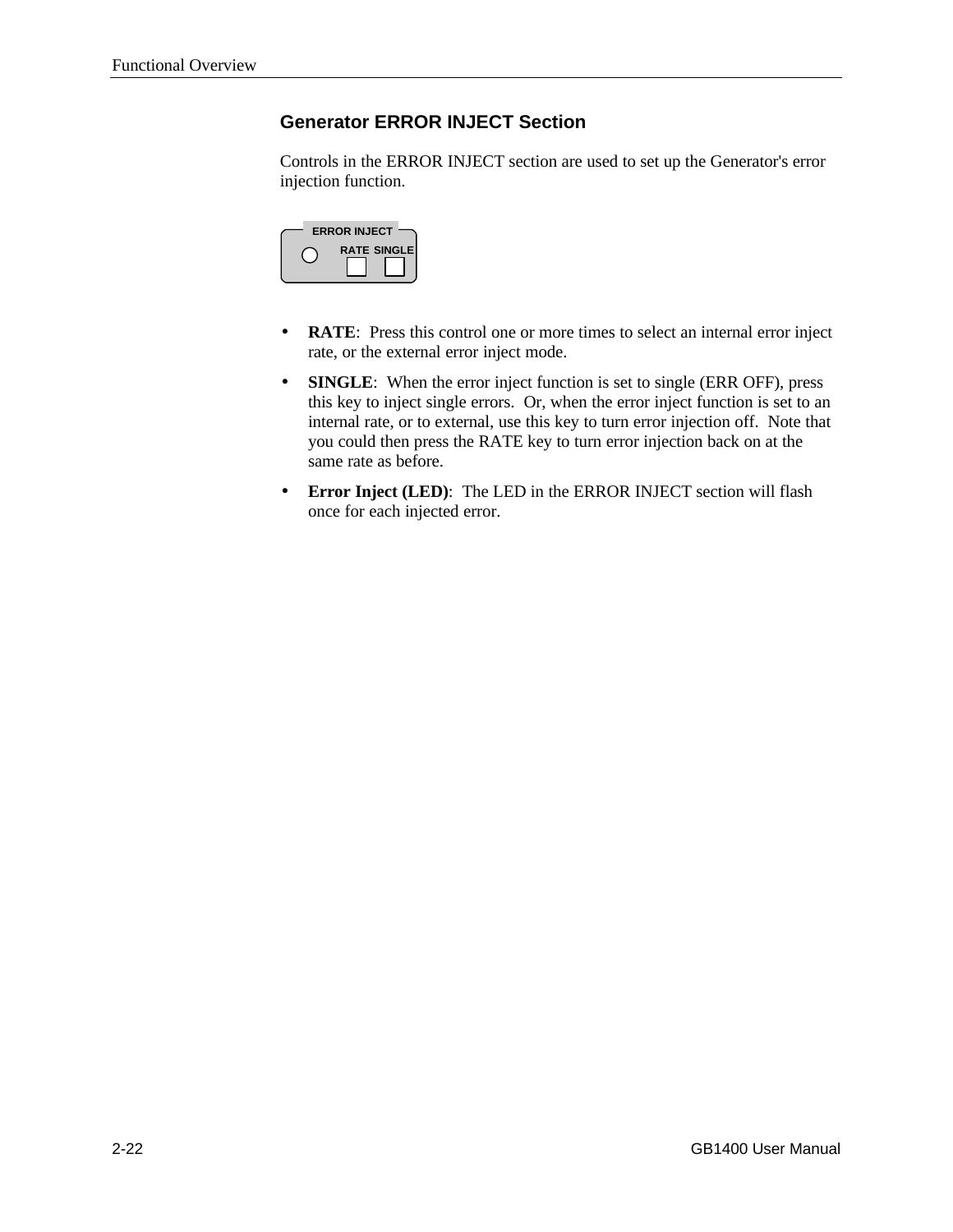# **Analyzer INPUT Section**

The controls shown below are used to set up the Analyzer clock and data inputs.



- **DELAY:** Press this key to add delay to the DATA or REF DATA inputs to adjust the clock/data phase relationship. Note that the Auto\_Search function will automatically set data delay to a value which provides the maximum noise immunity, that is so that the active (falling) edge of the clock falls in the middle of data bit time slots.
- **V-THRESH:** Press this key to set the input decision threshold for the DATA, CLOCK, and REF DATA inputs. Note that threshold does not apply when differential operation is selected. Function keys F2 and F3 are OFF when programming data. Function key F3 is ON when programming REF DATA.
- **V-TERM:** Press this key to select the input terminations for the DATA, CLOCK, or REF DATA inputs. Available selections are: (GND, -2 V, or AC). See table below.
- **D-INV:** Press this key to select either the data non-inverted (LED off) or data inverted (LED on) mode.
- **EXT:** This is an input for an external data reference signal.

**NOTE**: Use the F2 and F3 function keys to determine which input will be affected by the DELAY, V-THRESH, and V-TERM controls as follows:

| F2  | F3  | <b>Affected Input</b> |
|-----|-----|-----------------------|
| off | off | DATA                  |
| on  | ∩ff | <b>CLOCK</b>          |
| off | on  | <b>REF DATA</b>       |
|     | nn  | not allowed           |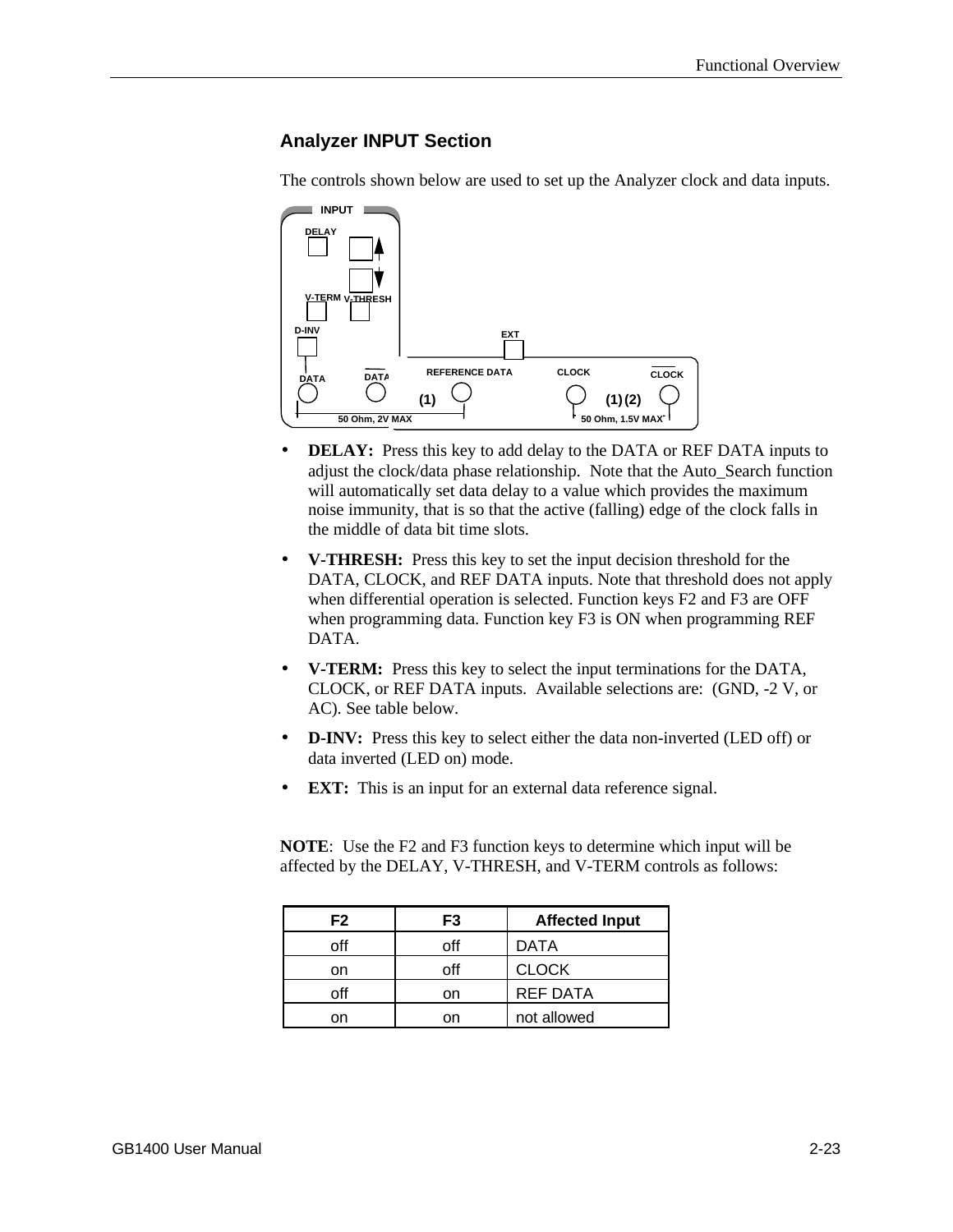# **Analyzer Error History Section**



| <b>SYNC LOSS</b> | The SYNC LOSS LED is lit when the unit is not synchronized, it will remain lit<br>until cleared by the user.                                                                                                                             |
|------------------|------------------------------------------------------------------------------------------------------------------------------------------------------------------------------------------------------------------------------------------|
| BIT              | The BIT LED is lit when bit errors occurs, and remains lit until it is cleared by the<br>user.                                                                                                                                           |
| <b>PHASE</b>     | The PHASE LED is lit when the guaranteed setup or hold time of the GB1400<br>input decision circuit is violated. This indicates to the user that the errors that are<br>occurring may be due to input clock/data timing or signal level. |
| <b>POWER</b>     | The POWER LED is lit when the unit powers up. It remains lit until it is cleared<br>by the user. It is used to indicate that the unit lost power during a long term<br>(overnight) test.                                                 |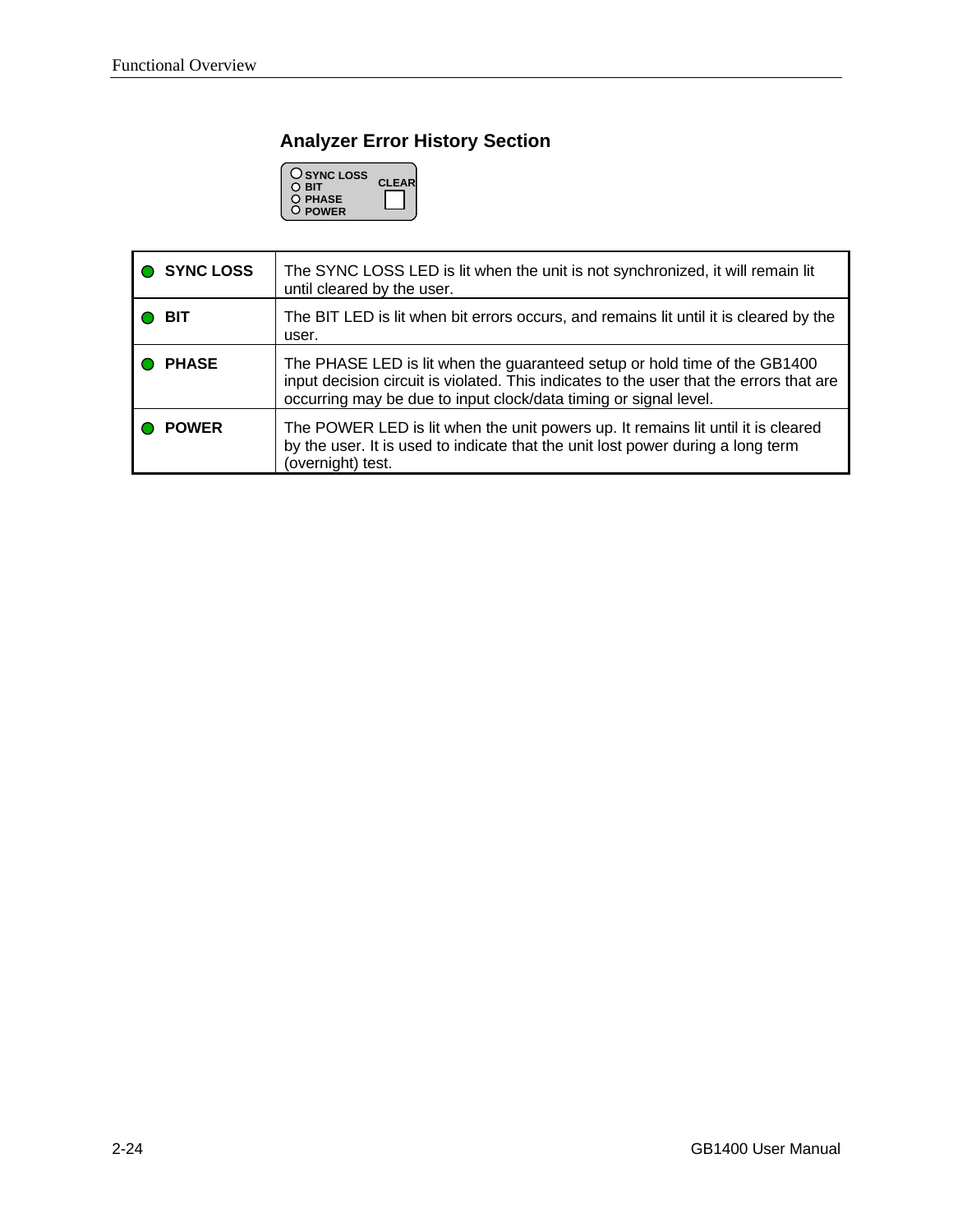# **Analyzer ERROR DETECTION Section**

The ERROR DETECTION section contains test setup and display controls.



- **DISPLAY SELECT:** Use this control to select which results are displayed in the BER the Bit Error fields. The options are Window, Totalize, or Test.
- **CLEAR:** Press this key to clear previous results and to start/stop timed tests.
- **AUDIO VOL**  $(\uparrow, \downarrow)$ : Use these keys to increase or decrease the volume of the Analyzer's error beeper function.
- **AUDIO RATE**  $(\uparrow, \downarrow)$ : Use these keys to increase or decrease the error rate threshold of the beeper function. Selections are 1E-x, where  $x = 2, 3, ...$  16.

# **Analyzer SYNC Controls**

The ERROR DETECTION section contains the following SYNC controls which are used to set up the Analyzer's automatic synchronization functions:

- **AUTO SEARCH:** Press this key to enable (LED on) or disable (LED off) AUTO SEARCH. With AUTO SEARCH enabled, each time BER goes above the synchronization threshold (LOCK LED turns off) the Analyzer will automatically attempt to:
	- 1. set the decision level for the DATA inputs,
	- 2. set input DATA delay,
	- 3. determine which PRBS or short word pattern is being received, and
	- 4. determine if the pattern is inverted or not.
- **DISABLE:** Use this key to enable or disable automatic pattern resynchronization. If DISABLE is off, then the Analyzer will automatically try to resynchronize its pattern detector (by looking for a new pattern alignment) when BER goes above the current synchronization threshold. If DISABLE is on, the Analyzer will not attempt to resynchronize regardless of the BER. This allows for very high BER measurements.
- **LOCK** (indicator): This indicator turns ON when BER is less than the current synchronization threshold, and OFF when BER is greater than or equal to this threshold.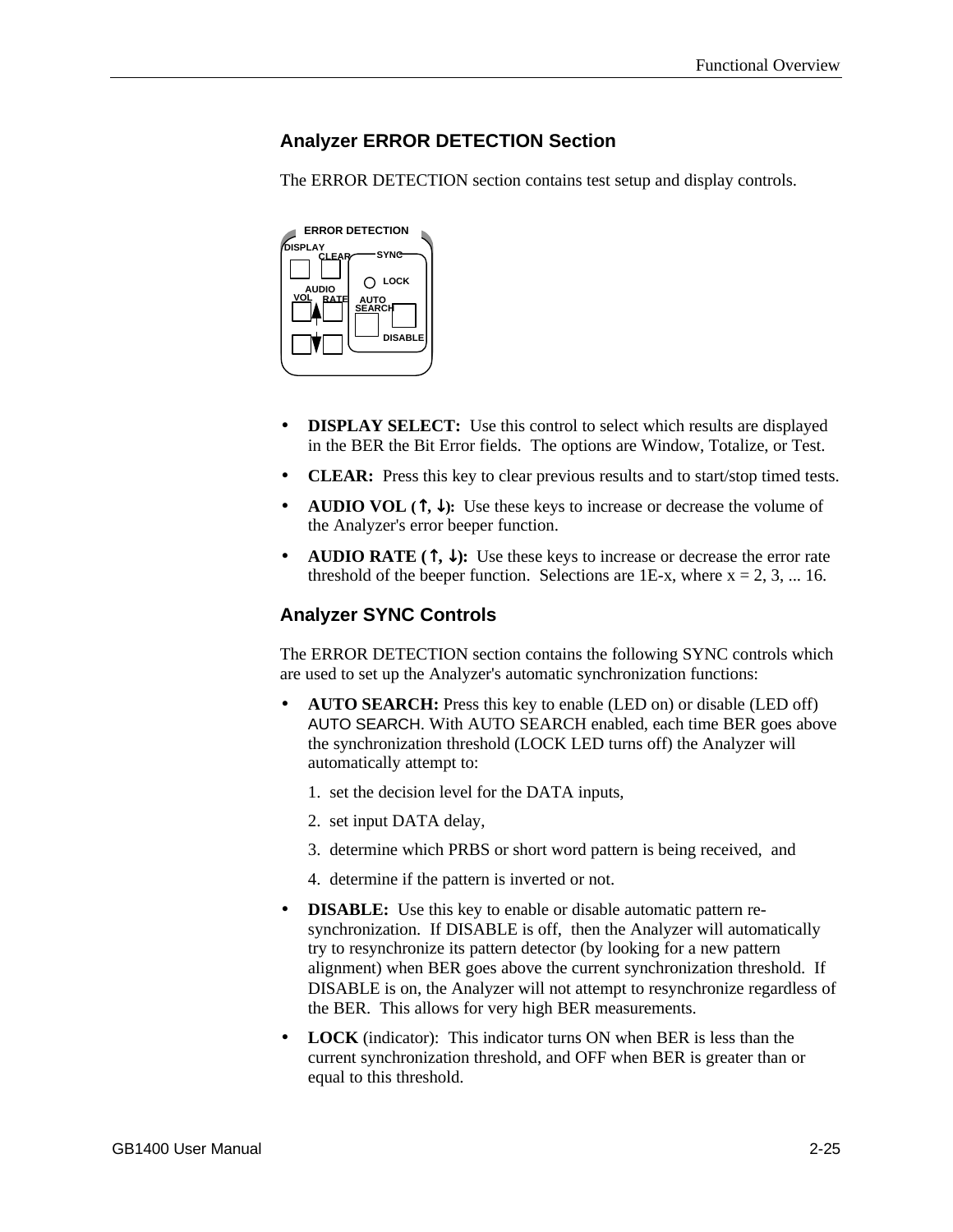# **Burst Mode Option**

The standard GB1400 operates over a clock frequency range of 1 Mbit/s to 1400 Mbit/s. The GB1400 TX has an internal clock source than has a range of 1 MHz to 1400 MHz. It also has a provision for using an external cock source of the same frequency range. When using the external clock source, it must be applied continuously without interruption. The GB1400 RX also requires that, at all times during the test, a clock signal within the 1 Mbit/s to 1400 Mbit/s frequency range be continuously applied. If the external lock signal should be removed , or go below 1 MHz for any reason during the test, the RX will register OUT of SYNC as soon as the clock signal is reapplied. This condition will initiate a resynchronization of the receiver and restart any tests.

For the Burst Mode option, the GB1400 RX has been modified to work normally or in Burst Mode from 150 kHz to the normal 1400 MHz upper limit. The RX CLOCK and CLOCK BAR inputs have been modified for DC operation. This modification requires the removal of any blocking capacitors in the input path. The removal of the capacitors limits the allowable input signal to ECL levels only. Levels other than ECL may damage the input circuitry. The three standard clock input termination selections of GND, AC, and -2V are still present.

The Clock may be used either differentially or single-ended. To use a singleended clock input, connect the clock input to the CLOCK input connector.

XXXXXX Verify the next sentence XXXXXX

Connect DC bias voltage of -1.3 VDC to the CLOCK BAR input connector, or vice versa.

#### XXXXXXX

These and other changes will now allow the receiver to maintain synchronization whenever CLOCK and DATA are synchronously stopped and started during a test pattern, providing there has not been a bit slip between CLOCK and DATA.

In both the TX and RX, there can be any length of time that both CLOCK and DATA are off, and the minimum CLOCK/DATA applied can be as low as a single cycle, providing the minimum of 714 pS and maximum of 667 μs clock period restrictions are observed.

Similar TX circuit changes allow the TX DATA and CLOCK outputs to follow, cycle by cycle, the input from a bursted External Clock Input. This means that the TX can be used in a start-stop, or "Burst Mode".

For every clock cycle into the External Clock Input, there will be the same number of clock cycles and data bits output through the clock and data outputs. The time between clock cycle inputs is unrestricted and can be any length of time. The number of clock cycles can be any number from continuous to a single cycle. During the time there is no clock input to the External Clock Input, the internal code generator is idle (not running). Each clock cycle steps the code generator by one bit. Clock cycle period must not be more than 667 μs (150 kHz) nor less than 714 pS (1400 MHz).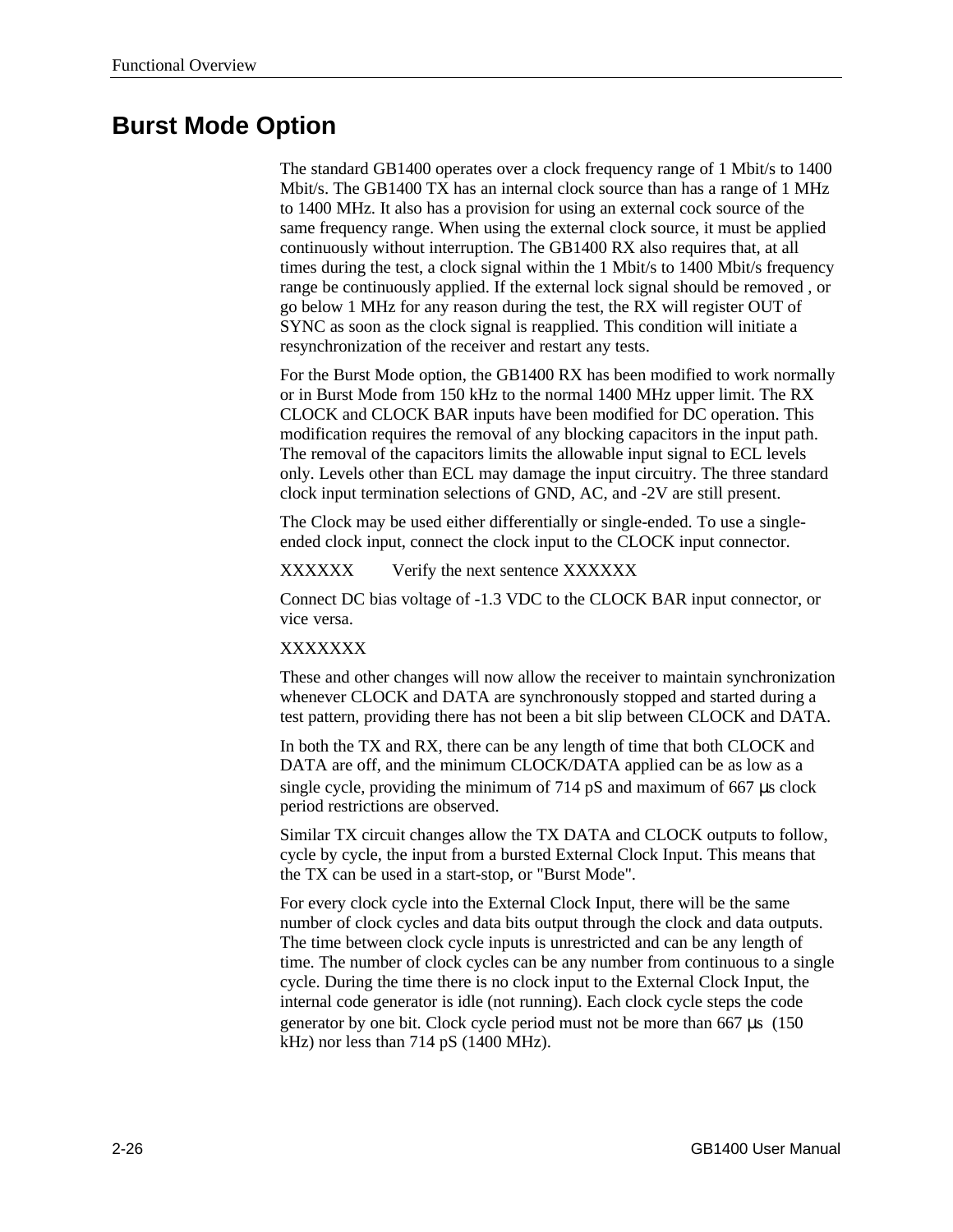# **Burst Mode Usage**

The Burst Mode option of the GB1400 will find usage in applications where traditional BERTs cannot operate. As indicated earlier on this section of the Burst Mode option, traditional BERTs require a continuous CLOCK and DATA signal with no interruption. Should interruptions occur, the RX will resynchronize or indicate errors that actually did not occur due to the asynchronous re-start.

There are communications and telemetry systems that do no necessarily send data continuously. These systems send data in "bursts" with variable times of inactivity between bursts. Traditional BERTs cannot accurately check these systems, especially if the bursts are of short duration. A traditional BERT may require more bits than are available in the burst to (re)synchronize. Even if the bursts are large, many bits in the burst would not be checked during the (re)synchronization procedure.

In Burst Mode, the GB1400 RX will follow the input CLOCK and DATA without regard for inactive time between bursts. The only requirement is that there be no bit slips between the CLOCK and DATA at the TX or UUT and there be a clock cycle for every DATA bit received.

#### **Specifications for Burst Mode**

- Maximum time between bursts no restriction
- Minimum time between bursts one clock period
- RX Clock Input ECL level only; User-selectable termination 50 Ohms to -2V, GND, or AC; Minimum rate during burst - 150 kbit/s; Maximum rate during burst - 1400 Mbit/s
- RX Auto Search restriction Below 500 kbit/s, the Auto Search function can take a very long time due to code word search. Finding both Threshold and Delay is rapid, but Data Pattern search is lengthy. Because of this, the user should use Manual Search Mode to keep synchronization time as low as possible.
- Restriction on other options None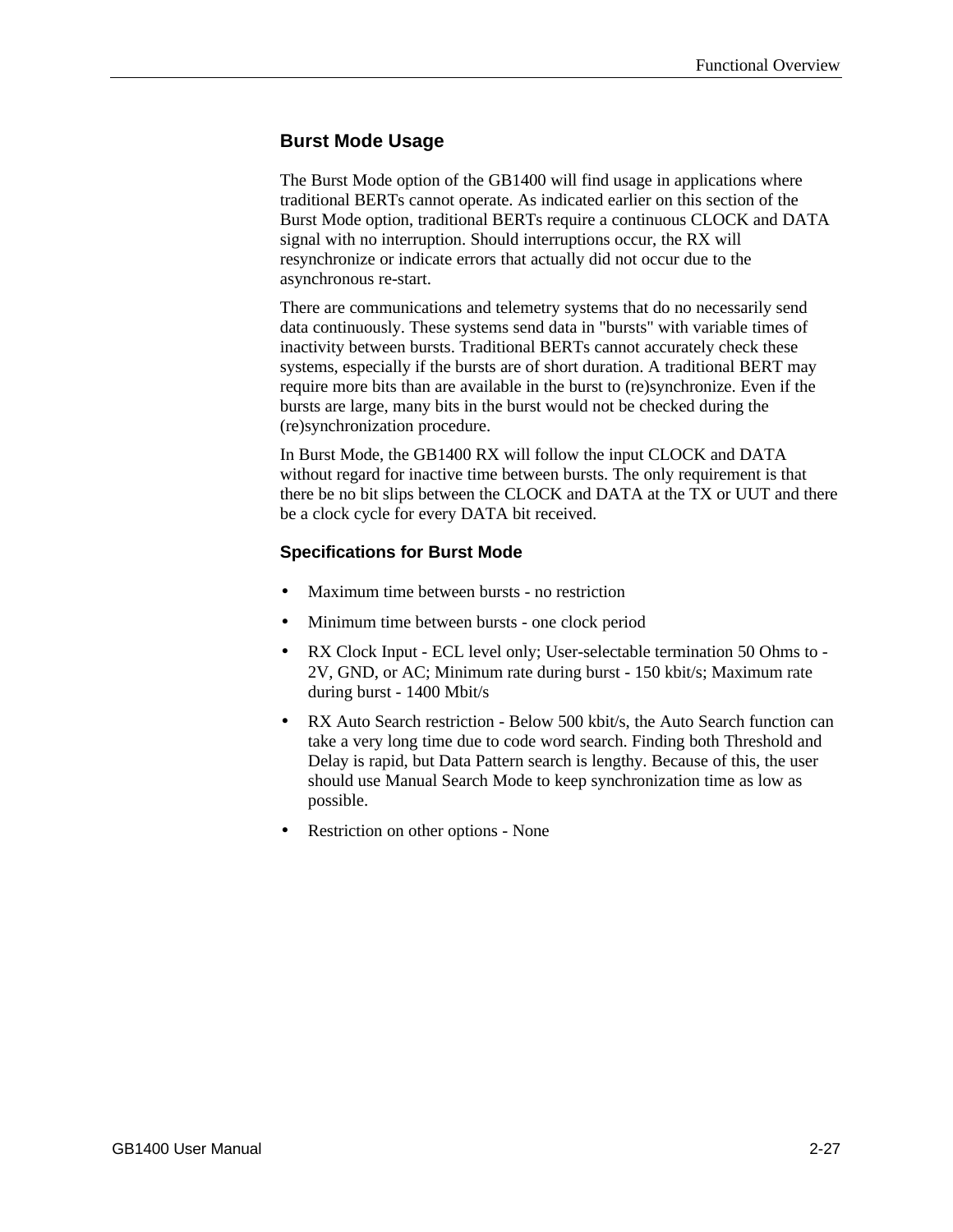# **Tutorial**

# **Basic BERT testing with the GB1400**

A critical element in digital transmission systems is how error-free its transmissions are. This measurement is made by a bit-error-rate tester (BERT). The GB1400 Generator (Tx) and Analyzer (Rx) are designed to operate at bit rates up to 1400 Mb/s. These portable instruments provide PRBS or User Defined Patterns (up to 1Mbit deep) for high speed BERT testing.

#### **Objective of Tutorial**

Understand GB1400 instrument setup for BER testing using PRBS patterns.

#### **Procedure**

This tutorial programs the GB1400 Generator to provide PRBS clock and data signals for the Analyzer. Using AUTO-SEARCH features, the Analyzer will synchronize to the incoming PRBS test pattern. Bit Error Rate (BER) measurements will be performed on both good (error-free) and bad (user injected faults) data streams.

# **Key Feature of Tutorial**

This lab demonstrates the use of AUTO-SEARCH Synchronization.

#### **Equipment Required**

| <b>Description</b>                                          | Qty | <b>Part Number</b> | <b>Source</b> |
|-------------------------------------------------------------|-----|--------------------|---------------|
| GB1400 Generator                                            |     | <b>GB1400 Tx</b>   | Tek           |
| GB1400 Analyzer                                             |     | <b>GB1400 Rx</b>   | Tek           |
| $50\Omega$ Coax SMA cables, 1 meter<br>length, male to male |     | 174-1341-00        | Tek           |

#### **Note - Special Attention Needed**

- Connecting the Generator's clock output to the Analyzer's not-clock (clockbar) input
- Connecting the Generator's data output to the Analyzer's not-data (data-bar) input
- Changing Generator's CLOCK amplitude/offset when lab calls for adjustments to DATA signals
- Failure to connect the external DATA THRESHOLD cable from rear of unit to NOT\_DATA input.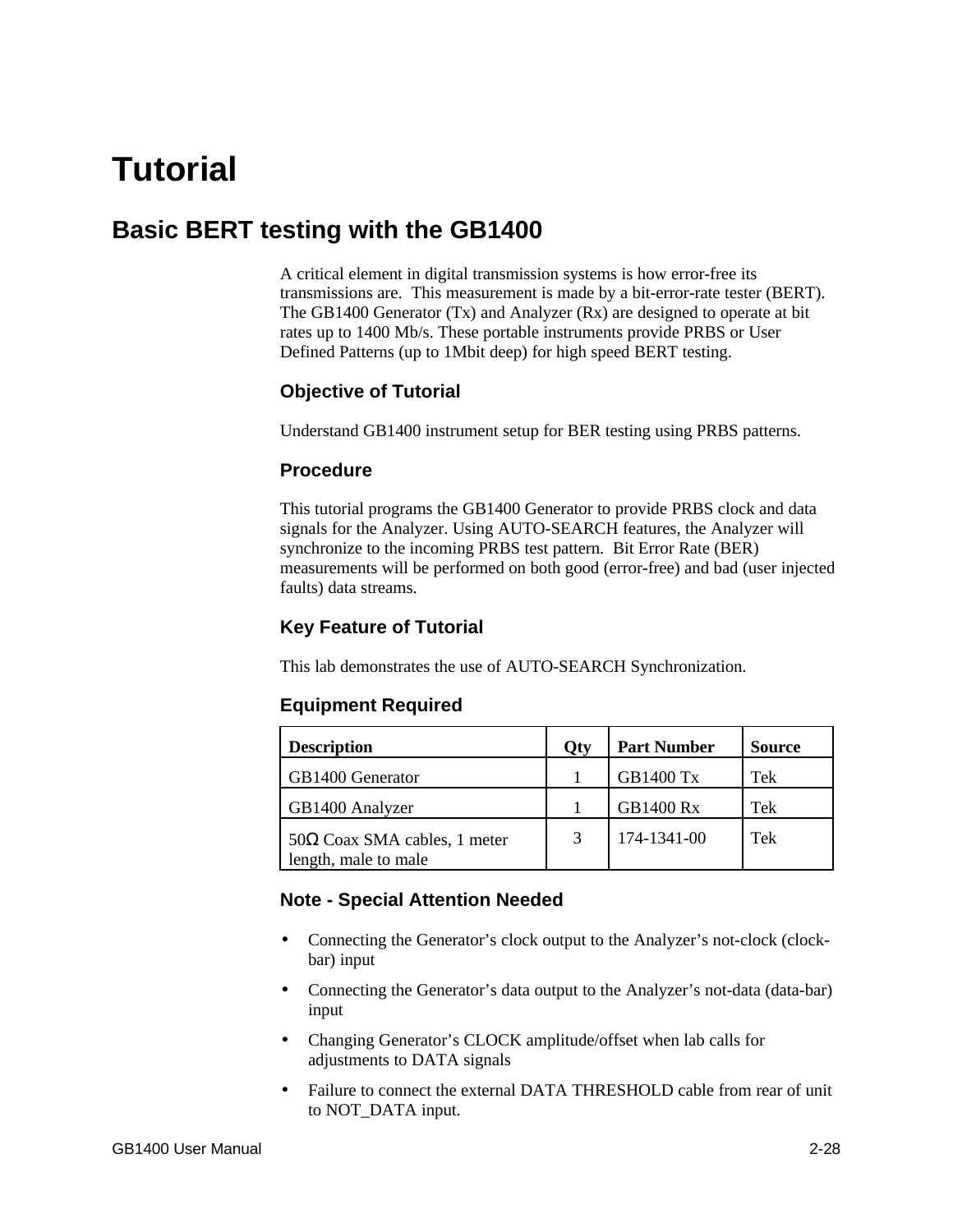

# **Instrument Connections and Controls**

#### **1. Setup units with default settings**

*Note*: *Resetting the unit to factory defaults is used infrequently. It helps simplify instructions on this beginners lab. A customer would not normally do this as they would loose their stored setups.*

To reset the units to their factory default setting, you must hold down three separate keys while turning on the front panel power switch. Power the Generator while pressing and holding its VIEW ANGLE, MSB 1 and (PATTERN) CLEAR keys simultaneously. Release the key after the message Default Settings appears in the display. Repeat this procedure with the Analyzer. This will force both the Generator and Analyzer to power up using factory default settings.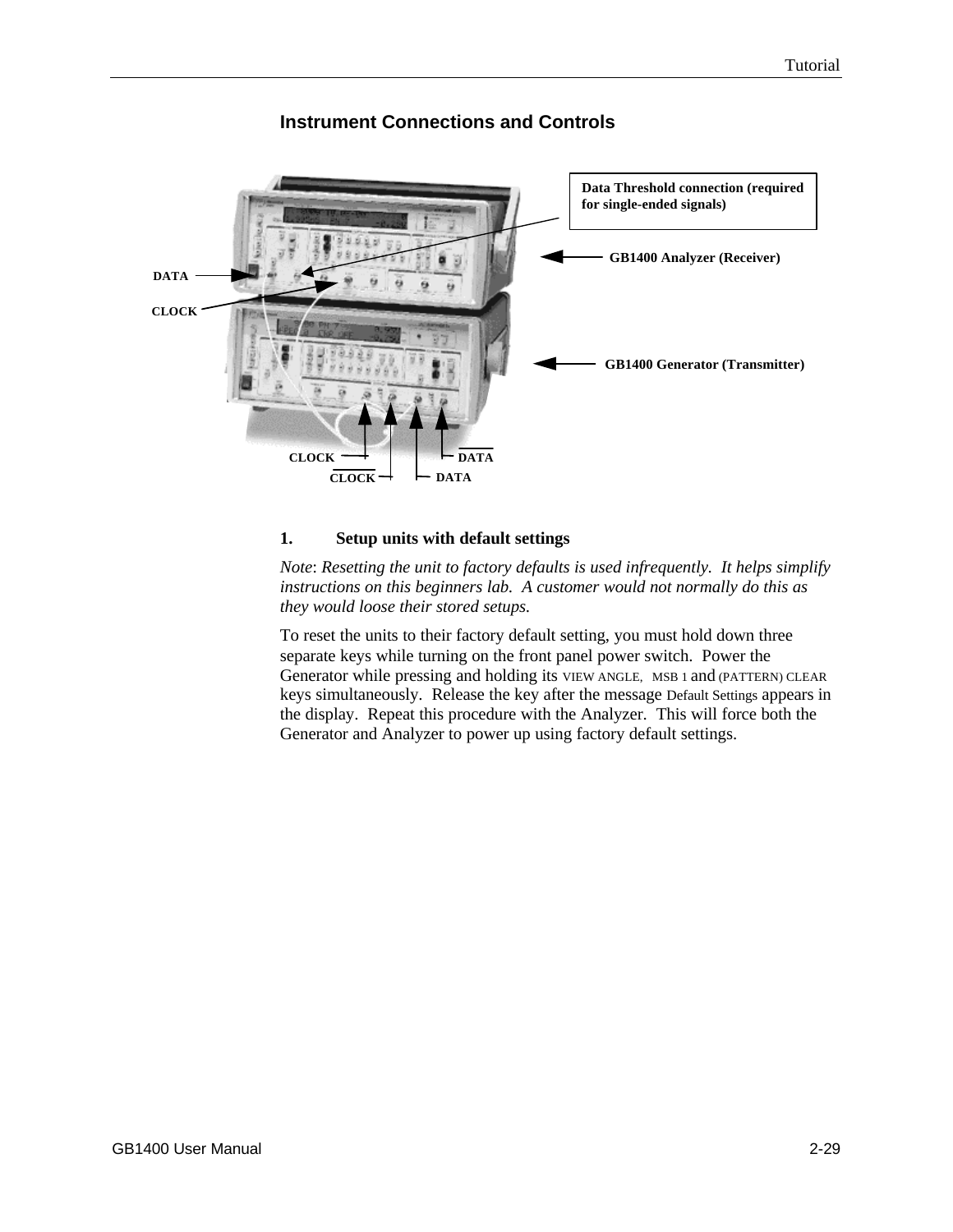#### **2. Connect the Generator to the Analyzer.**

Connect the generator and analyzer as shown below. The generator CLOCK output connects to the analyzer CLOCK input. The generator DATA output connects to the analyzer DATA input. The rear panel THRESHOLD output on the Rx connects to the Receiver NOT-DATA input on the front panel. Terminate the generator NOT\_CLOCK and NOT\_DATA signals with the  $50\Omega$  terminators located on the front panel of the generator.



*Note*: Do not mix up the **clock, not\_clock, data, and not\_data signals** or tutorial results will be different.

#### **3. Setup Generator for PRBS-23 Mode.**

Locate the controls in the OUTPUT box of the Generator. Setup the Generator clock and data outputs as follows:

| Set this parameter              | $\dots$ to this value | using this procedure.                                                                                                                           |
|---------------------------------|-----------------------|-------------------------------------------------------------------------------------------------------------------------------------------------|
| <b>DATA amplitude.</b>          | 1 volts               | <b>Press the DATA key. The LED within the switch</b><br>should be lit.<br>Press AMPLITUDE up/down keys until data<br>amplitude is set to 2.00V. |
| <b>DATA baseline offset</b>     | $-0.5$ volt           | Press BASELINE OFFSET up/down keys until<br>data baseline offset is set to -0.50V.                                                              |
| <b>CLOCK amplitude</b>          | 1 volts               | <b>Press CLOCK.</b> (the LED within switch should be<br>lit).<br>Press AMPLITUDE up/down keys until clock<br>amplitude is set to 2.00V.         |
| <b>CLOCK baseline</b><br>offset | $-0.5$ volt           | Press BASELINE OFFSET up/down keys until<br>clock baseline OFFSET is set to -0.50V.                                                             |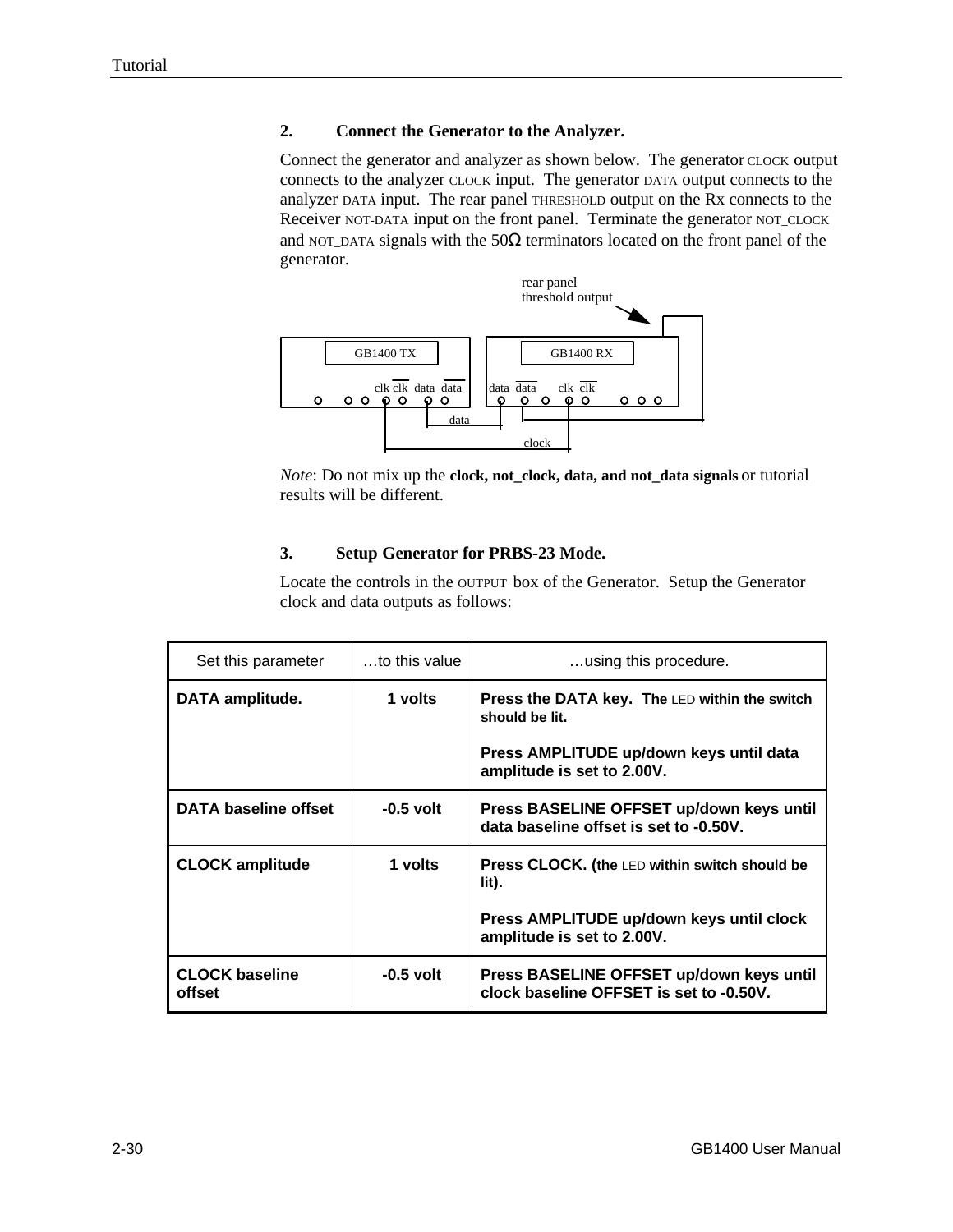B. Locate the controls in the **PATTERN** box of the Generator. Make sure the PRBS button is enabled (the **LED** inside this switch should be **ON**). Set the Generator pattern to a **2 23-1 bit PRBS** as follows:

| Set this parameter | to this value | using this procedure.                                                    |
|--------------------|---------------|--------------------------------------------------------------------------|
| <b>PRBS</b> type   | <b>PN 23</b>  | Press pattern up/down arrow keys until<br><b>PATTERN is set to PN 23</b> |

C. Locate the controls in the **ERROR INJECT** box of the Generator. Verify that the Generator **ERROR RATE GENERATOR** is **OFF** (the **LED** within the switch should be **OFF**). If the LED in the error inject RATE key is ON, then press RATE one or more times until it turns off.

#### **4. Setup Analyzer for "AUTO-SEARCH" Operation.**

A. Locate the controls in the **SYNC** box of the Analyzer. Verify that the Analyzer **AUTO SEARCH** function is **ENABLED.** The **LED** in the AUTO SEARCH key should be **ON**. If the LED is OFF, press the AUTO SEARCH function one time until the **LED** is **ON**. At this point, verify that the green **LOCK LED** is **ON**.

B. Locate the controls in the **ERROR DETECTION** box of the Analyzer. Zero all Analyzer error counts by pressing the **CLEAR** key. Confirm that the number of errors and the error rate were reset to 0 (note: error rate will start changing as more and more bits are received. After several minutes of operation, the error rate should reach  $0.0E-9 \Rightarrow 0.0E-10 \Rightarrow 0.0E-11$  and on).

C. Locate the controls in the **ERROR HISTORY** box of the Analyzer. Reset all Analyzer history LEDs by pressing this **CLEAR** key. Confirm that all **ERROR HISTORY LED's** are turned OFF.

D. Locate the controls in the **ERROR INJECT** box of the Generator. Verify the GB1400 Analyzer can detect errors by pressing the Generator **ERROR INJECT SINGLE** key several times. Verify that the number of errors count displayed by the Analyzer increments each time the Generator **SINGLE** key is pressed.

In effect you are now performing a bit error rate test on the test cables connecting the *gigaBERT*1400 Generator and Analyzer. In an actual BER test, *gigaBERT*1400 Generator clock and data outputs would be connected to inputs on a "device under test" (DUT) while *gigaBERT*1400 Analyzer inputs would be connected to outputs on the DUT.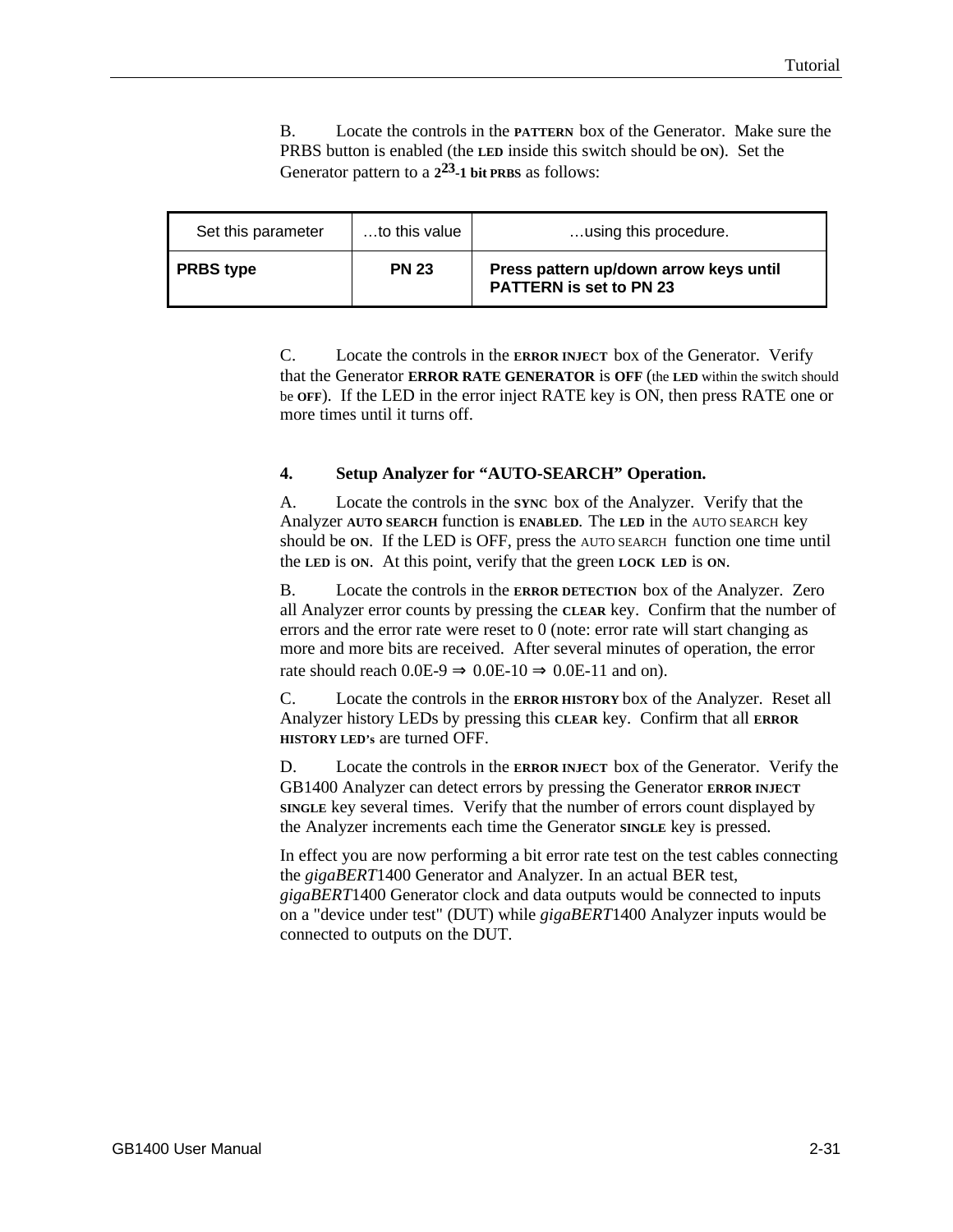#### **5. Change the PRBS pattern type**

*These steps demonstrate one of the many benefits of our Full-Featured Auto-Search algorithm - automatic synchronization to the incoming signal by selecting the correct PRBS test pattern.*

A. Locate the controls in the **PATTERN** box of the Generator. Make sure the PRBS button is enabled (the **LED** inside this switch should be **ON**). Set the Generator pattern to a  $2^7$  **PRBS** as follows:

| Set this parameter | to this value | using this procedure.                                                   |
|--------------------|---------------|-------------------------------------------------------------------------|
| <b>PRBS</b> type   | <b>PN 7</b>   | Press pattern up/down arrow keys until<br><b>PATTERN is set to PN 7</b> |

As the PRBS pattern type is changed, the Analyzer will start searching for a match. You should see the **BIT**, **PHASE**, and **SYNC LOSS** LED's turn **ON** in the Error History section of the Analyzer. While the Analyzer is searching for the correct PRBS type, the **LOCK** LED in the Error Detection Section should turn **OFF**. When synchronization is achieved, the **LOCK** LED should turn **ON**.

B. Locate the controls in the **ERROR DETECTION** box of the Analyzer. Zero all Analyzer error counts by pressing the **CLEAR** key.

C. Locate the controls in the **ERROR HISTORY** box of the Analyzer. Reset all Analyzer history LEDs by pressing this **CLEAR** key. Confirm that all **ERROR HISTORY LED's** are turned OFF.

D. Locate the controls in the **ERROR INJECT** box of the Generator. Press the **ERROR INJECT SINGLE** key several times. Verify that the error count displayed by the Analyzer increments each time the Generator **SINGLE** key is pressed. Verify the **BIT LED** light located in the Error History Section of the Analyzer turns on.

#### **6. Turn off AUTO - SEARCH and change Generator Outputs**

*These steps demonstrate one of the many benefits of our Full-Featured Auto-Search algorithm - setting the input data decision voltage to its optimum value. While the Auto-Search feature is disabled, the Generator output voltage will be adjusted to cause loss of sync. Auto-Search will then be enabled to correct this synchronization problem.*

A. Locate the controls in the **SYNC** box of the Analyzer. Disable the **AUTO SEARCH** function by pressing the **AUTO SEARCH** key. The amber **LED** within this switch will be **OFF** when the Analyzer **AUTO SEARCH** function is **DISABLED.** If the LED is ON, press the AUTO SEARCH function one time to turn the **LED OFF**.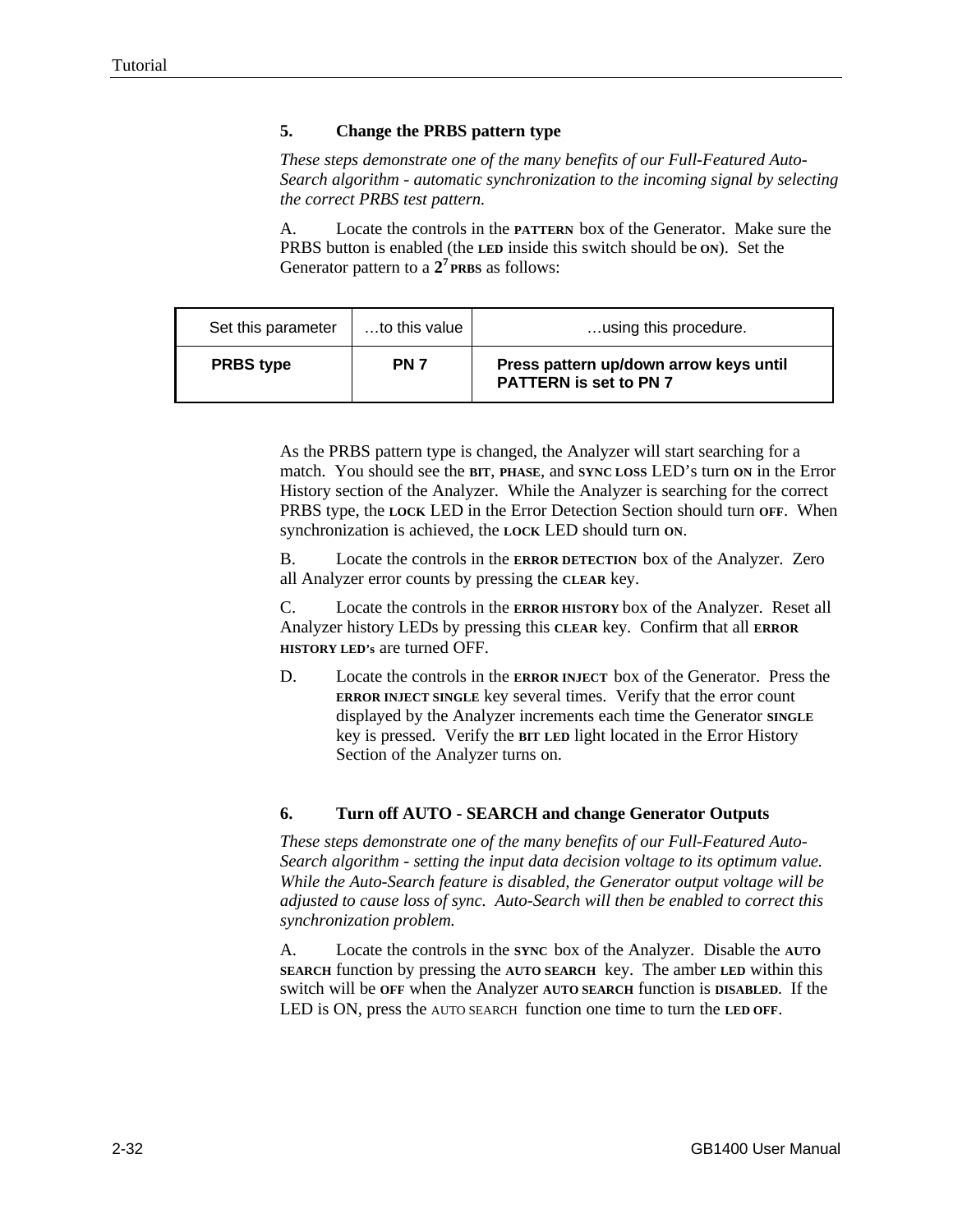B. Locate the controls in the **OUTPUT** box of the Generator. Adjust the Data amplitude and offset as follows:

*Caution: Adjust only the DATA signal. Do not change the CLOCK signal.*

| Set this parameter          | to this value | using this procedure.                                                                                                                    |
|-----------------------------|---------------|------------------------------------------------------------------------------------------------------------------------------------------|
| DATA amplitude.             | $0.50$ volts  | Press the DATA key. The LED within the switch<br>should be lit.<br>Press AMPLITUDE up/down keys until data<br>amplitude is set to 0.50V. |
| <b>DATA baseline offset</b> | $-0.25$ volts | Press BASELINE OFFSET up/down keys until<br>data baseline offset is set to -0.25V.                                                       |

If you examined this output data signal (voltage vs. time) on a scope, it would look similar to:



*You will now be manually adjusting the data input threshold for the GB1400 Analyzer. Locate the controls in the PATTERN box of the Analyzer. Make sure the LED's in* **F2** *and* **F3** *are turned OFF. These switches are used when adjusting CLOCK or REF DATA input parameters.*

C. Locate the controls in the **INPUT** box of the Analyzer. Verify that the Analyzer **THRESH LED** is turned **ON**. This allows manual adjustment of the **DATA** Input threshold. The threshold for the selected signal (clock or data) is shown on the bottom line of the Analyzer's alpha-numeric status display. Using the **INPUT UP/DOWN** keys, adjust this threshold and confirm the following actions:

*Note: The BER display on the Analyzer can be set to totalize, window, or test modes. When in the totalize mode, a small* ∞ *(infinity) symbol will be displayed before the BER error rate. Use totalize mode for this tutorial exercise. Press the* ERROR DETECTION **DISPLAY** *key several times to setup the analyzer for totalize mode.*.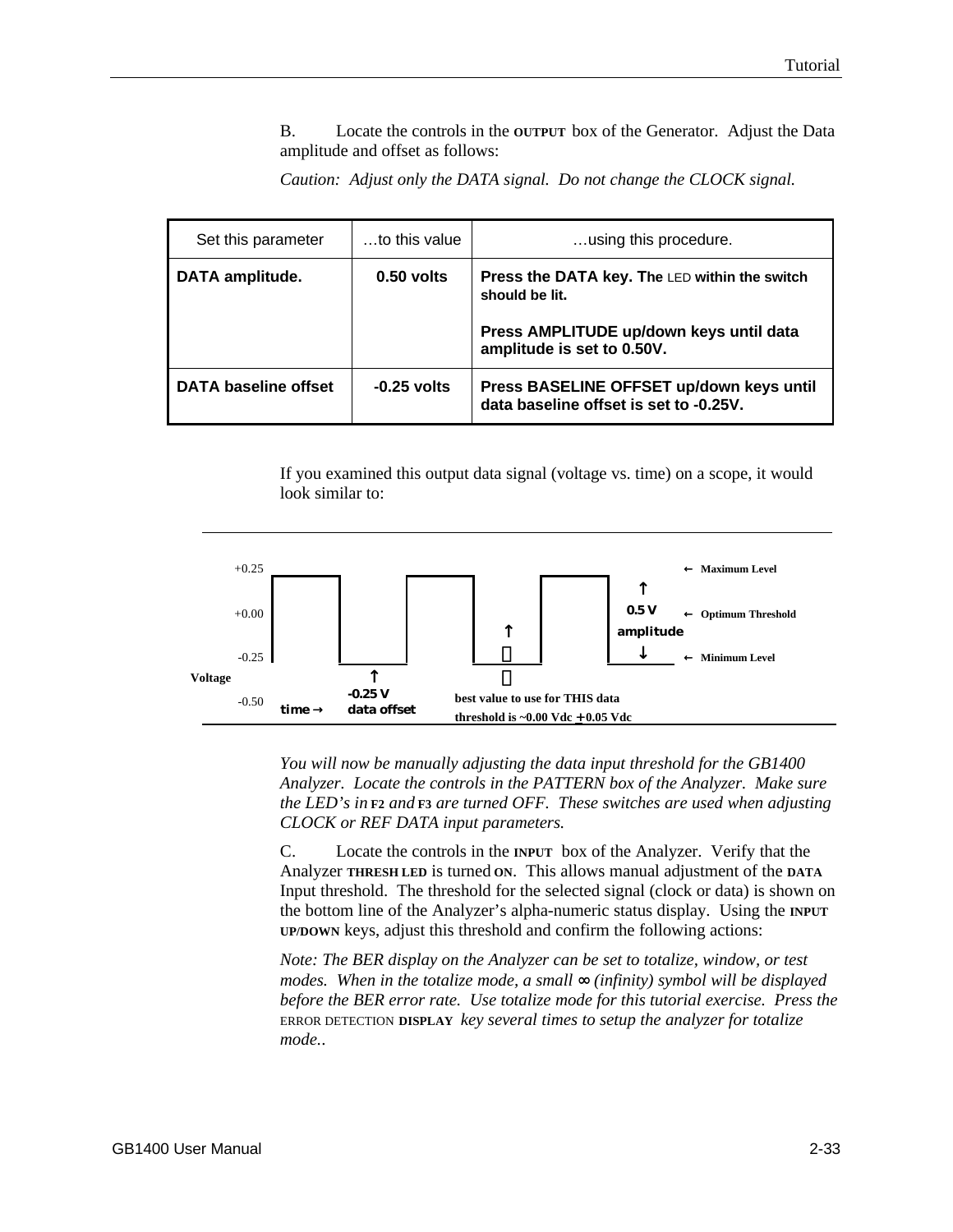| Set DATA<br><b>THRESHOLD</b><br>to this value         | Verify these results on the Analyzer                                                                                                                                                              | Comments                                                                                                                                                                                                |
|-------------------------------------------------------|---------------------------------------------------------------------------------------------------------------------------------------------------------------------------------------------------|---------------------------------------------------------------------------------------------------------------------------------------------------------------------------------------------------------|
| $-0.50$ volts                                         | Press the ERROR DETECTION and ERROR<br>HISTORY "CLEAR KEYS", then confirm.<br>SYNCLOSS and BIT LED's are ON<br>SYNCLOCK LED IS OFF<br>ERROR RATE display shows "NO<br>DATA" or a 50% Error Rate.  | Data signal not detected. Selected<br>threshold is below the minimum level of<br>your data signal.                                                                                                      |
| Approximately<br>$-0.30$ volts<br>to<br>$-0.25$ volts | Press the ERROR DETECTION and ERROR<br>HISTORY "CLEAR KEYS", then confirm.<br>SYNCLOSS should turn OFF<br>BIT and PHASE LED's should turn ON<br>SYNC LOCK LED should turn ON                      | You are <i>starting</i> to detect the data signal.<br>Selected threshold is near the minimum<br>level of your data signal. Data threshold<br>is NOT CORRECT and you should expect<br><b>BER</b> errors. |
| $+0.00$ volts                                         | Press the ERROR DETECTION and ERROR<br>HISTORY "CLEAR KEYS", then confirm.<br>SYNCLOSS should turn OFF                                                                                            | Data signal fully detected. Selected<br>threshold is at an optimum value for the<br>input data signal. This is typically $=$<br>$1/2$ <sup>*</sup> [max level - min level].                             |
|                                                       | BIT and PHASE LED's should turn OFF<br>SYNC LOCK LED should turn ON<br>ERROR RATE display shows NO BER<br><b>ERRORS</b> equivalent to a rate of<br>0.0E-9 or better.                              | Signal levels detected above this<br>threshold are considered a logical "1"<br>and signal levels below this threshold are<br>considered a logical "0".                                                  |
| +1.00 volts                                           | Press the ERROR DETECTION and ERROR<br>HISTORY "CLEAR KEYS", then confirm:<br>SYNC LOSS and BIT LED's are ON<br>SYNC LOCK LED is OFF<br>ERROR RATE display shows "NO<br>DATA" or a 50% Error Rate | Data signal not detected. Selected<br>threshold is above the maximum level of<br>your data signal.                                                                                                      |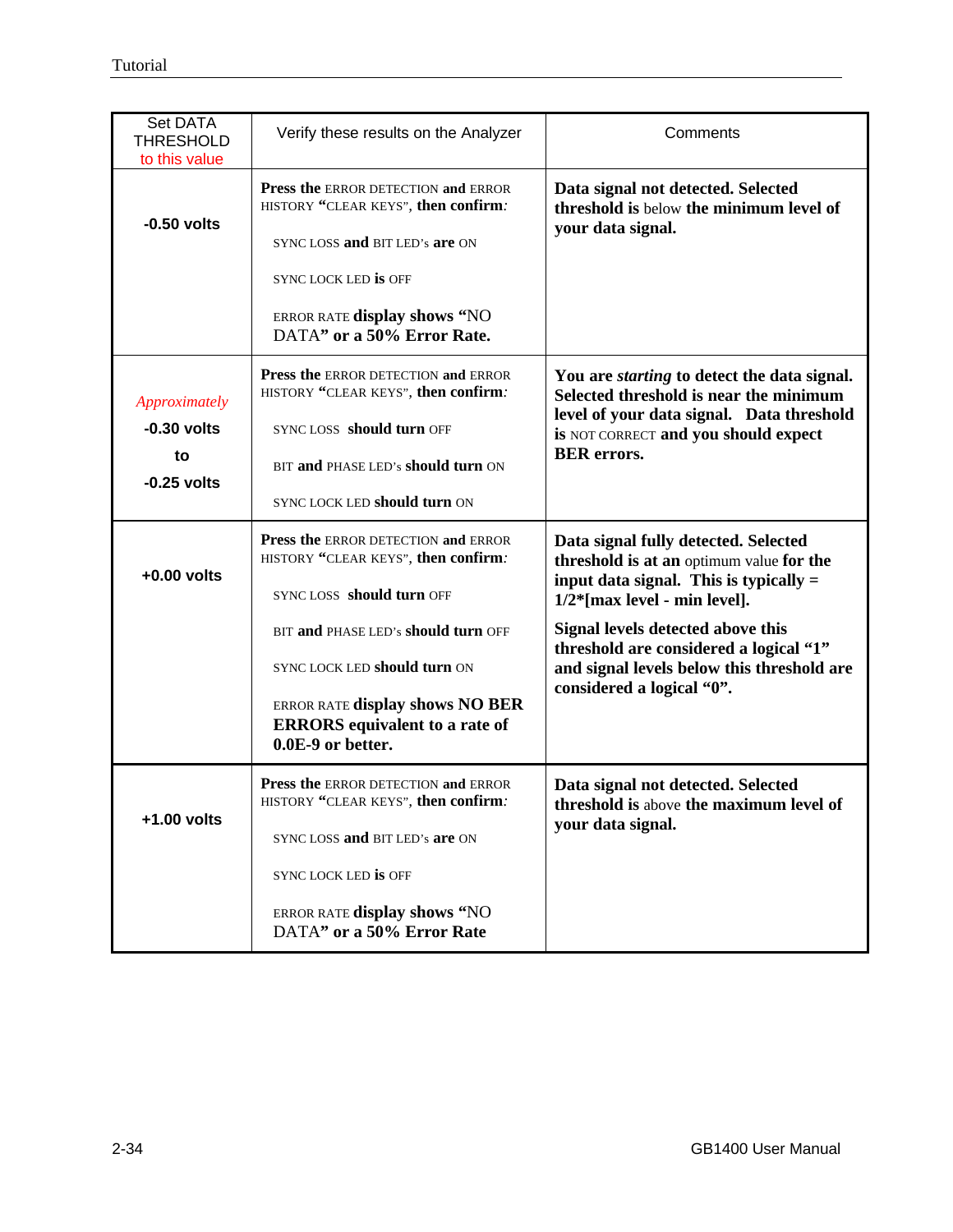D. Locate the controls in the SYNC box of the Analyzer. Verify that the AUTO SEARCH function is ENABLED. The LED in the AUTO SEARCH key should be ON. If the LED is OFF, press the AUTO SEARCH function one time to turn the ON. At this point, verify that the green LOCK LED is ON.

The Analyzer will now search and calculate a new data threshold. **What is the value of the threshold selected by Auto-Search**? You should expect to see this threshold value within a few hundred millivolts of the "data signal mid-point (or optimum threshold).

*This Concludes the Tutorial.*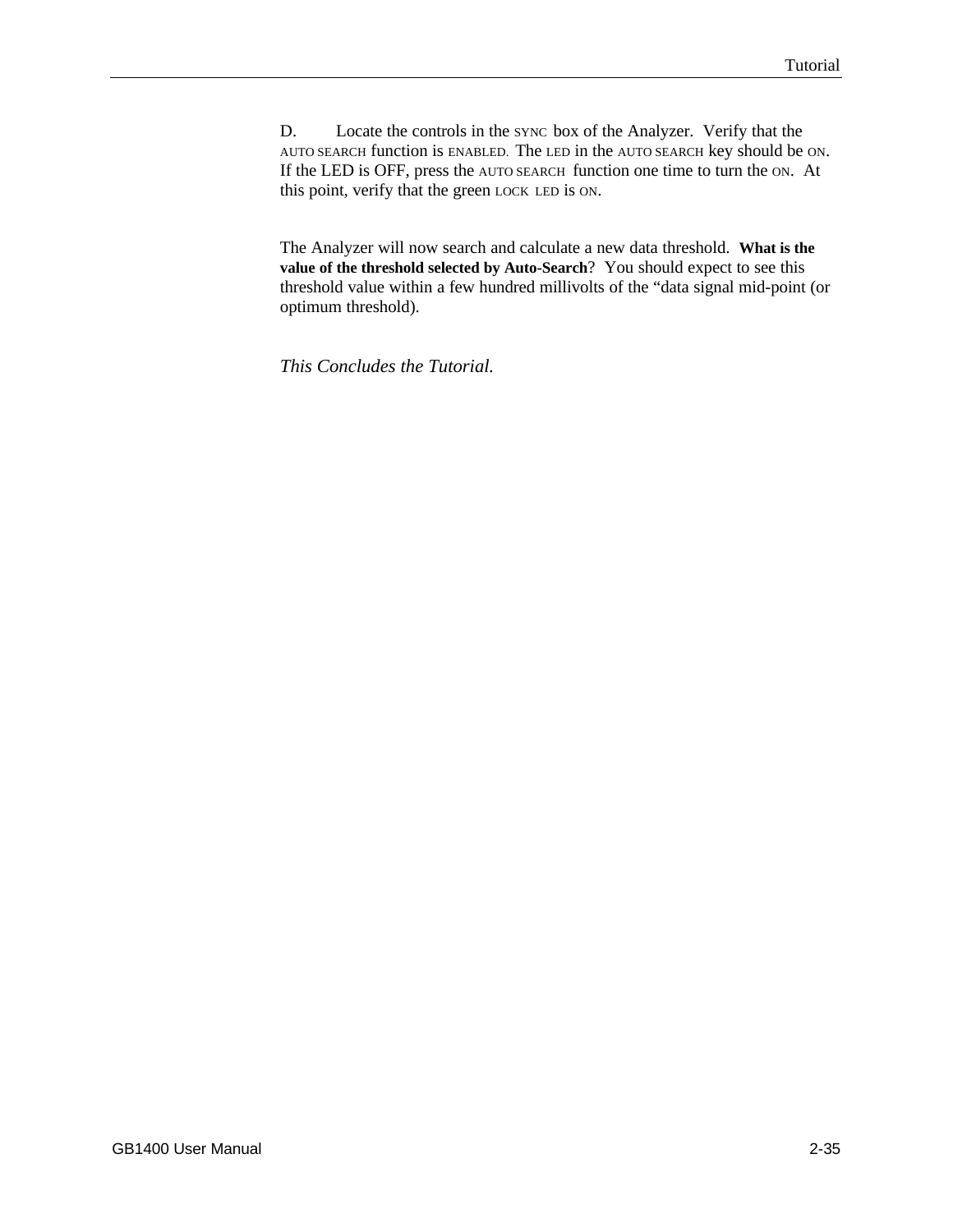# **Applications**

*Application Note*

# **Method For Very Fast Automatic Receiver Synchronization And Eye Width Measurement**

#### **Two Auto Search Synchronization Methods**

This application note describes two Auto Search synchronization methods used in the GB1400 Bit Error Rate test set. The criteria and sequence of events for the two methods are compared and the differences are described.

Auto Search is the feature that the GB1400 uses to describe its method of automatic setup and synchronization perform the following functions, but in different ways and with differing results depending on the type of data and its quality.

- Analysis of the input data signal amplitude to select the correct threshold voltage.
- Determine the timing skew between the clock and data signals and automatically optimize it.
- Determine the timing skew between the clock and data signals and automatically optimize it.
- Measure the data eye width.

So that the following explanations are clear, let us first define some terms.

#### **V–THRESHOLD**

This is the absolute DC level above which GB1400 Receiver will declare a data bit value of "1" (HIGH). Below this value, it is considered to be a "0" (LOW).

#### **DELAY**

This is the timing difference (skew) between ideal timing and actual timing between the incoming clock and data. Ideal timing will place the falling edge of the clock signal in the center of the data bit. Any deviation from the ideal should, when possible, be corrected by delaying either the clock or the data (as in the GB1400 Receiver) in relation to each other.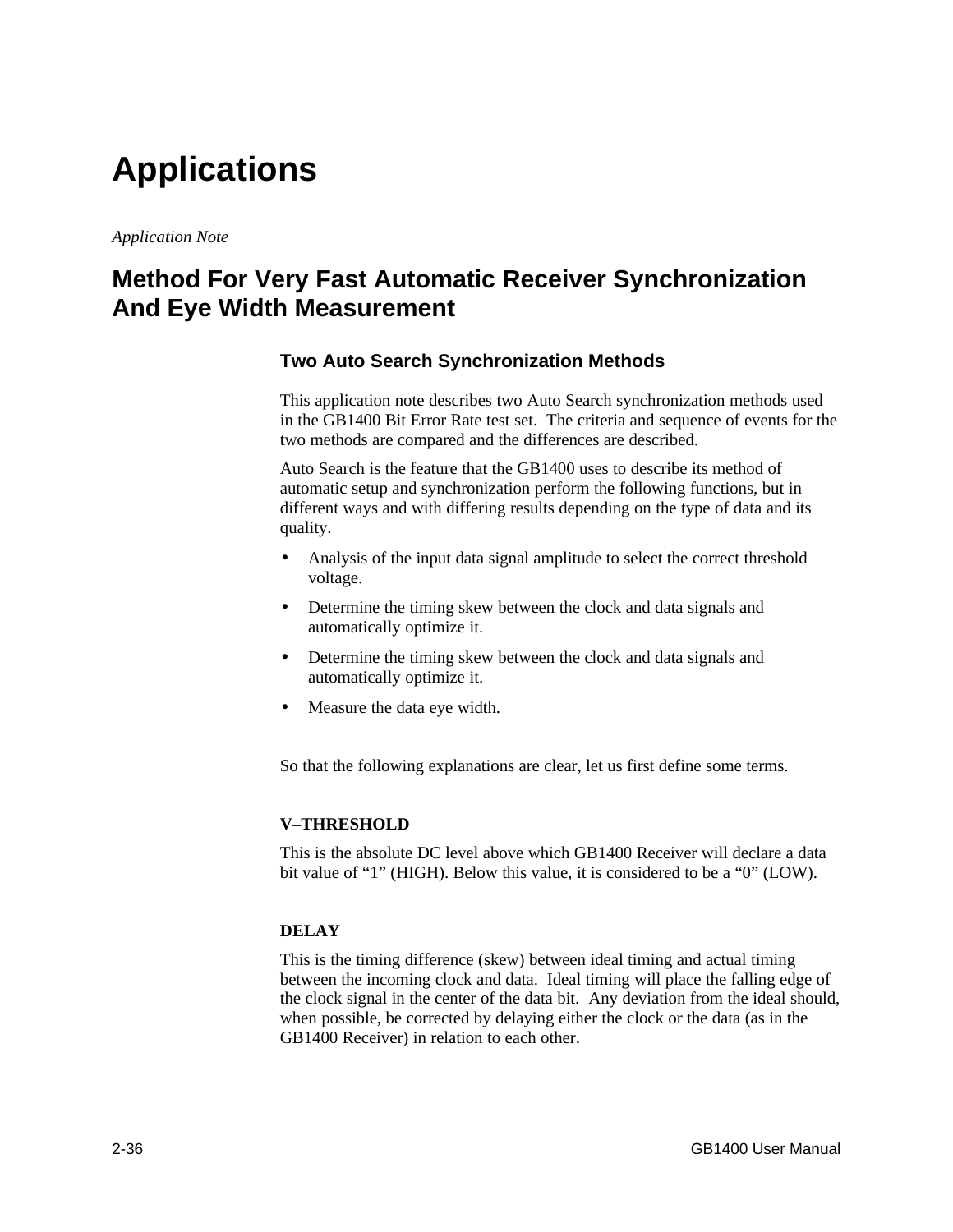#### **PHASE**

This is a unique and very fast method of determining where the edge of a data bit is in relation with the clock. The determination of phase errors is done by monitoring the logic value of a data bit at the selected threshold voltage and delay at two slightly different times. If the logic value is the same at the two different times, then a phase error has not occurred. This method will work well with any data that is relatively noise, jitter and glitch free.

#### **SYNCHRONIZATION**

When we state that "the receiver is not synchronized", we mean that the GB1400Receiver's internal reference data pattern generator is bit for bit properly aligned with the incoming data from the device under test. When in synchronization, the receiver can perform a bit for bit check of the incoming data against its internal reference to determine bit errors.

#### **DATA POLARITY**

This refers to whether the device under test has inverted the data logic in relation to what was input to it.

#### **DATA EYE**

This is a method of showing the data in a visual form. It is displayed on an oscilloscope using the clock as a trigger, and the data into the vertical amplifier. Case 1 of Diagram 1 of this application note is an example of data eye.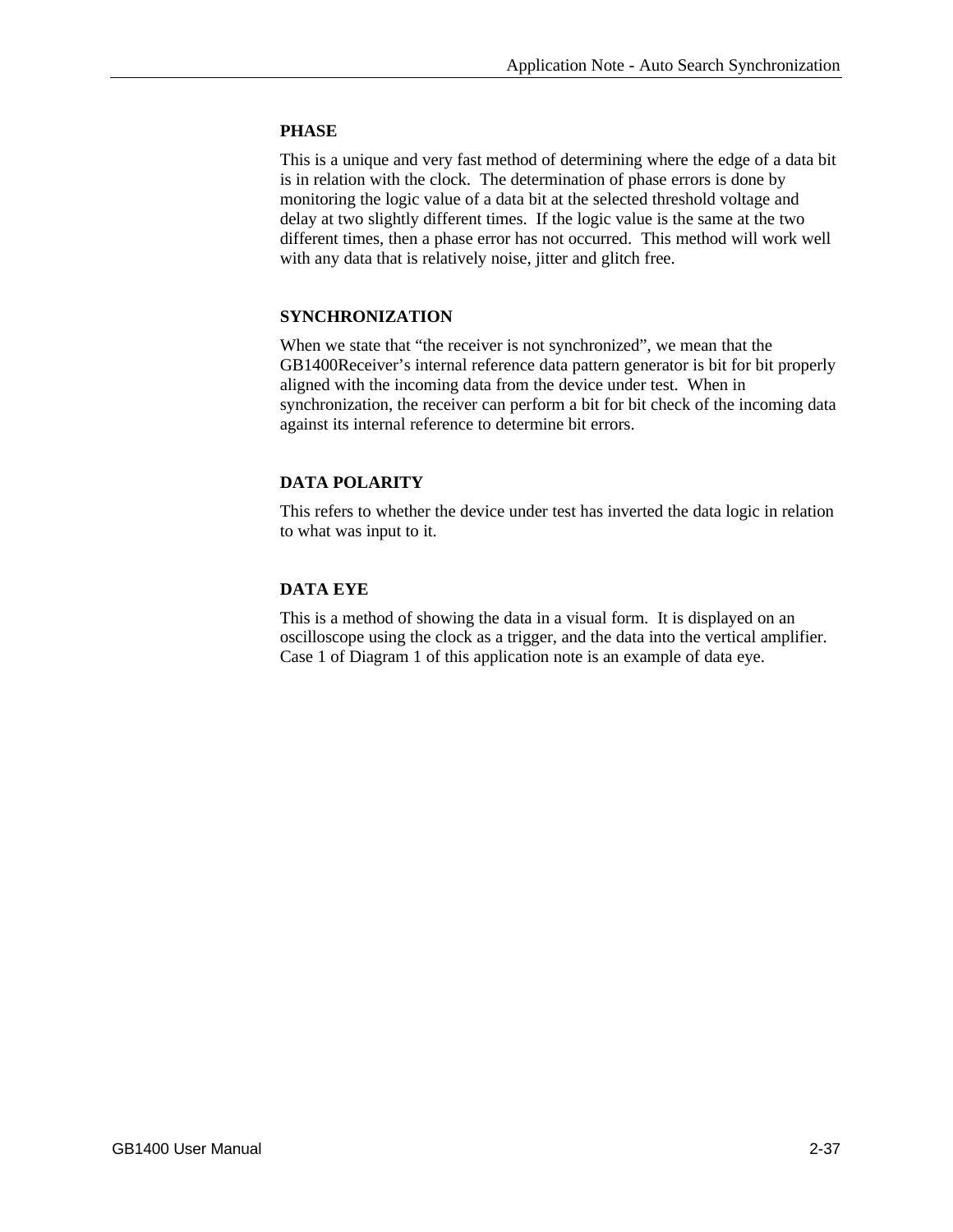**DIAGRAM1 DATA CROSSING TO DATA EYE TRANSITION POINTS** 



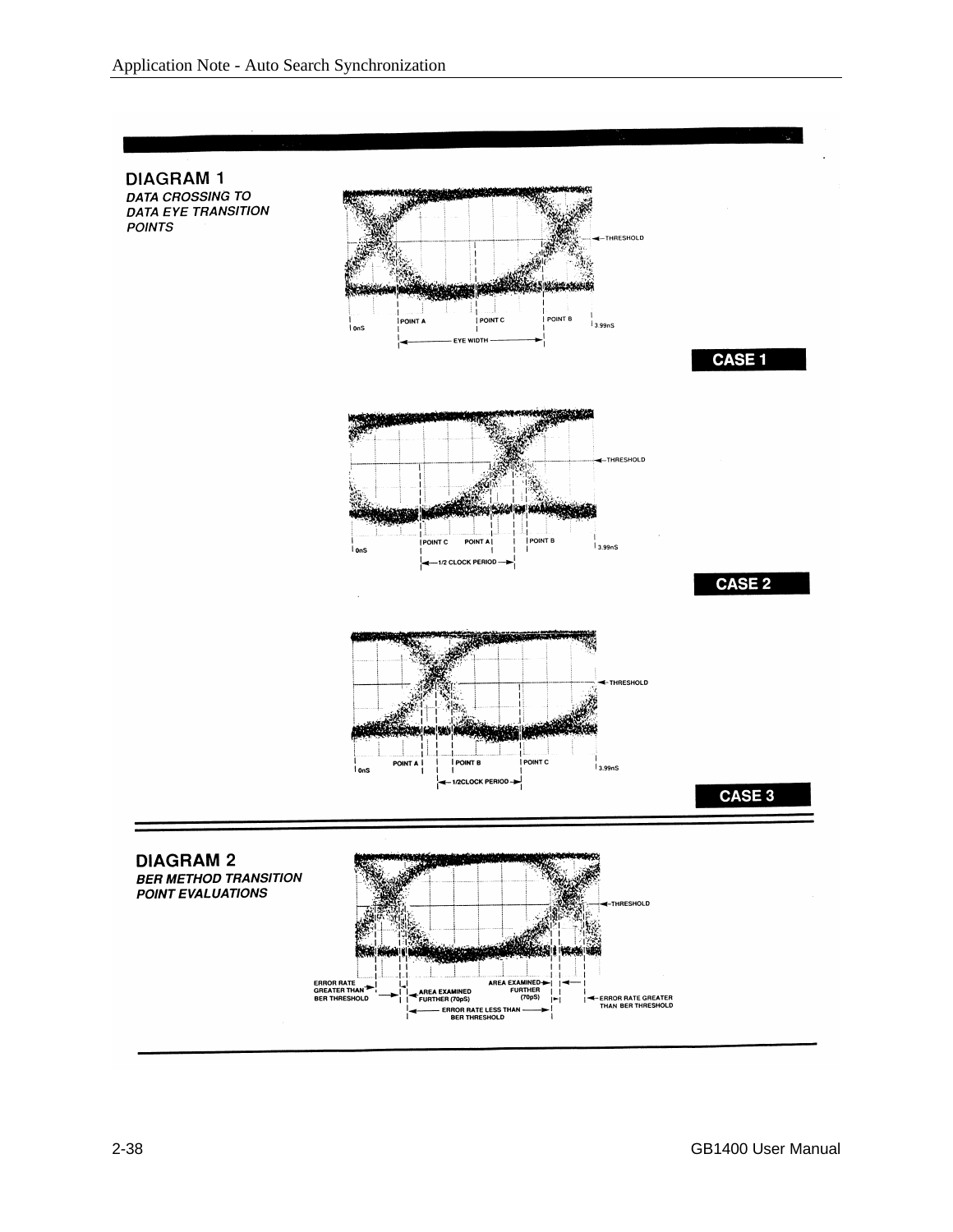## **Auto Search Algorithm – "Fast" Method**

Auto Search will determine the Data V- Threshold, Data Delay, Data Pattern and Polarity automatically. The so called "FAST" method has been given its name because of the speed with which it determines the threshold voltage setting, delay, data pattern and polarity.

The speed is derived mainly from the use of the GB1400's PHASE edge detection circuitry which enables the receiver to quickly determine the transition points of the eye without regard to the actual pattern, or even if the receiver is properly linked up to the incoming data pattern.

If the data is not clean (glitches, excessive jitter or noise) this method will possibly not work well. For these cases, use the "BER" method described later in this document.

The "FAST" method of determining the proper settings for the V-Threshold, Delay, Pattern and Polarity is as follows:

#### **Auto Search will find the DATA V-THRESHOLD voltage.**

- 1. The receiver examines DATA ACTIVITY at each of the V-THRESHOLD settings.
- 2. The receiver then locates and uses the middle of the largest voltage range which has data activity. If no activity is detected, or if the range of activity is less than 250 mV, then the receiver indicates "NO DATA" has been detected.

#### **Auto Search will find the DATA DELAY.**

- 1. For each delay setting, the receiver keeps track of the PHASE indication.
- 2. It then locates the largest contiguous block of delay settings without any PHASE indication.

If BOTH ends of the clear block are within the 4 nS, delay range of the receiver, it then sets the delay to the middle of the block. A measured eye width is available.

If BOTH ends of the clear block are the edges of the receiver delay range (no crossing found), it then sets the delay to the middle of its delay range (1.995 nS). No eye width is available.

If NO clear block is found (no crossing found); it then sets the delay to the middle of its delay range (1.995nS). No eye width is available.

If ONE end of the clear block is on the edge and the width of the clear block is less than half the data period, it then sets the delay to that edge (0 or 3.99nS). No eye width available.

If ONE end of the clear block is on the edge and the width of the clear block is greater than half the data period, it then sets the delay to be away from the found crossing by half the clock period. A calculated eye width is available.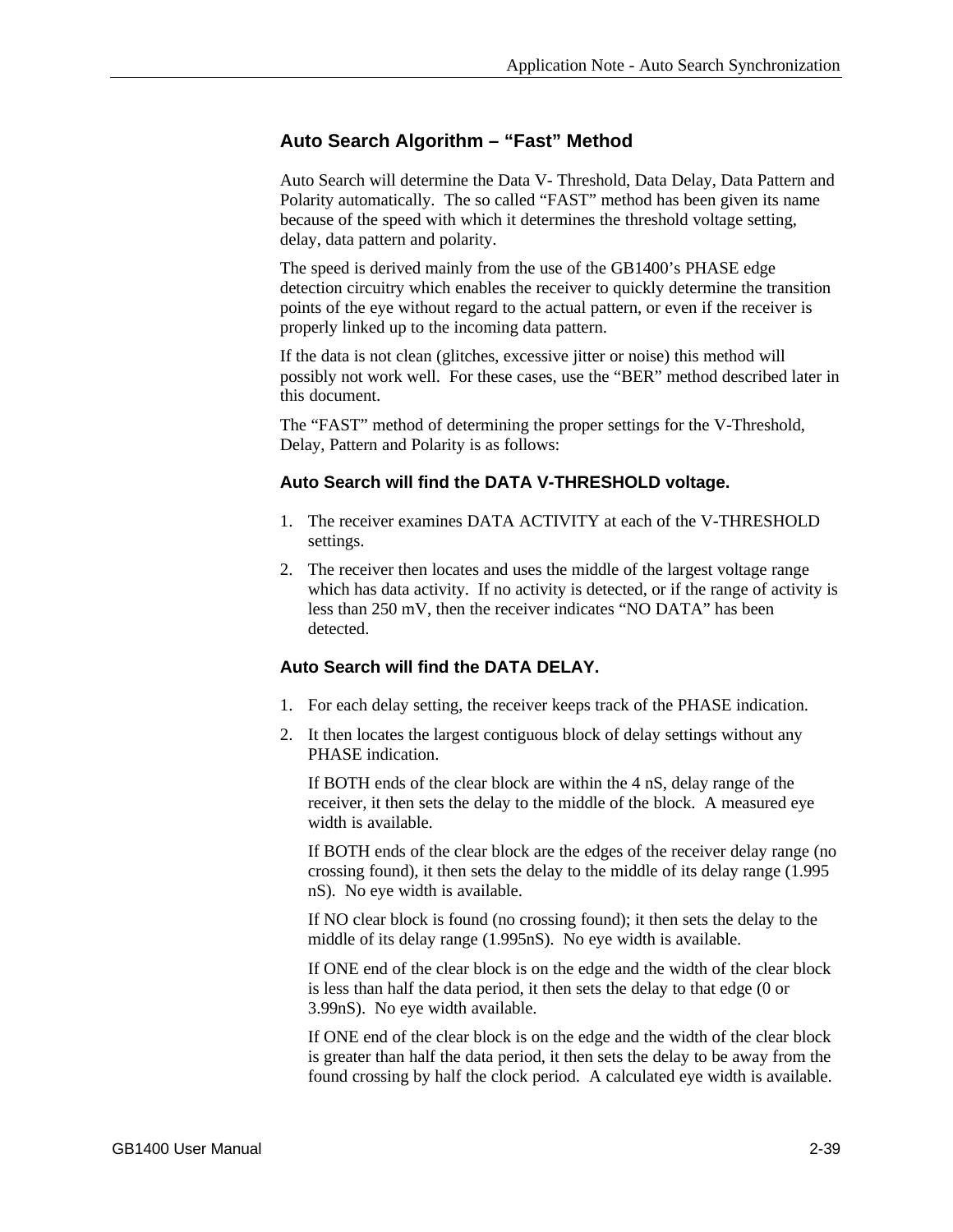#### **Auto Search will find the DATA PATTERN and POLARITY.**

- 1. The receiver then attempts to SYNC on each data pattern and Polarity (12 possibilities without the long programmable word installed, 10 with it installed). If sync is found, STOP.
- 2. Attempt the previous step ten times. If the pattern is not found after ten times, go back to the first step (Find Data V-Threshold).

# **AUTO SEARCH Algorithm – BER Method**

Like the "FAST" method of Auto Search, the "BER" method will also determine the V-Threshold, data delay, data pattern and polarity. For this method to work, the receiver is sensitive to the data it is analyzing and must be synchronized with the incoming data.

This method requires the user to set criteria pertaining to Bit Error Rate threshold and sample size criteria, this method can be made less susceptible to noise and glitches. The methods involved in analyzing the data are quite rigorous and can require considerably more time than the "FAST" method.

The Auto Search BER method of determining the proper settings of the V-Threshold, Patter, Polarity and Delay is as follows:

#### **Auto Search will find the DATA V–THRESHOLD voltage.**

- 1. The receiver examines DATA ACTIVITY at each of the V THRESHOLD settings.
- 2. The receiver then locates and uses the middle of the largest voltage range which has data activity. If no activity is detected, or if the range of activity is less than 250 mV, then the receiver indicated "NO DATA" has been detected.

#### **Auto Search will then attempt to find the DATA PATTERN.**

This is because the data pattern needed to be able to do the BER measurements.

- 1. The receiver first sets the data delay to 0pS and attempts to SYNC on each data pattern and polarity (12 possibilities without the long programmable word installed, 10 with it installed). If found, go to the step below (Determine Data Delay) below.
- 2. The receiver then sets the data delay to 1/2 of the clock period and attempts to sync on patterns (see step 2a above). If it is found, then go to the step below. (If the frequency is less than 250 MHz, the receiver will use 4nS instead of the incoming clock period throughout Find Data Pattern)
- 3. If unsuccessful, it will then try the following data delays in the step Find Data Pattern - 1/4 per, 3/4 per, 1/8 per, 5/8 per, 3/8 per, 7/8 per.
- 4. If sync is still not found, go back to the first step (Find Data V-Threshold).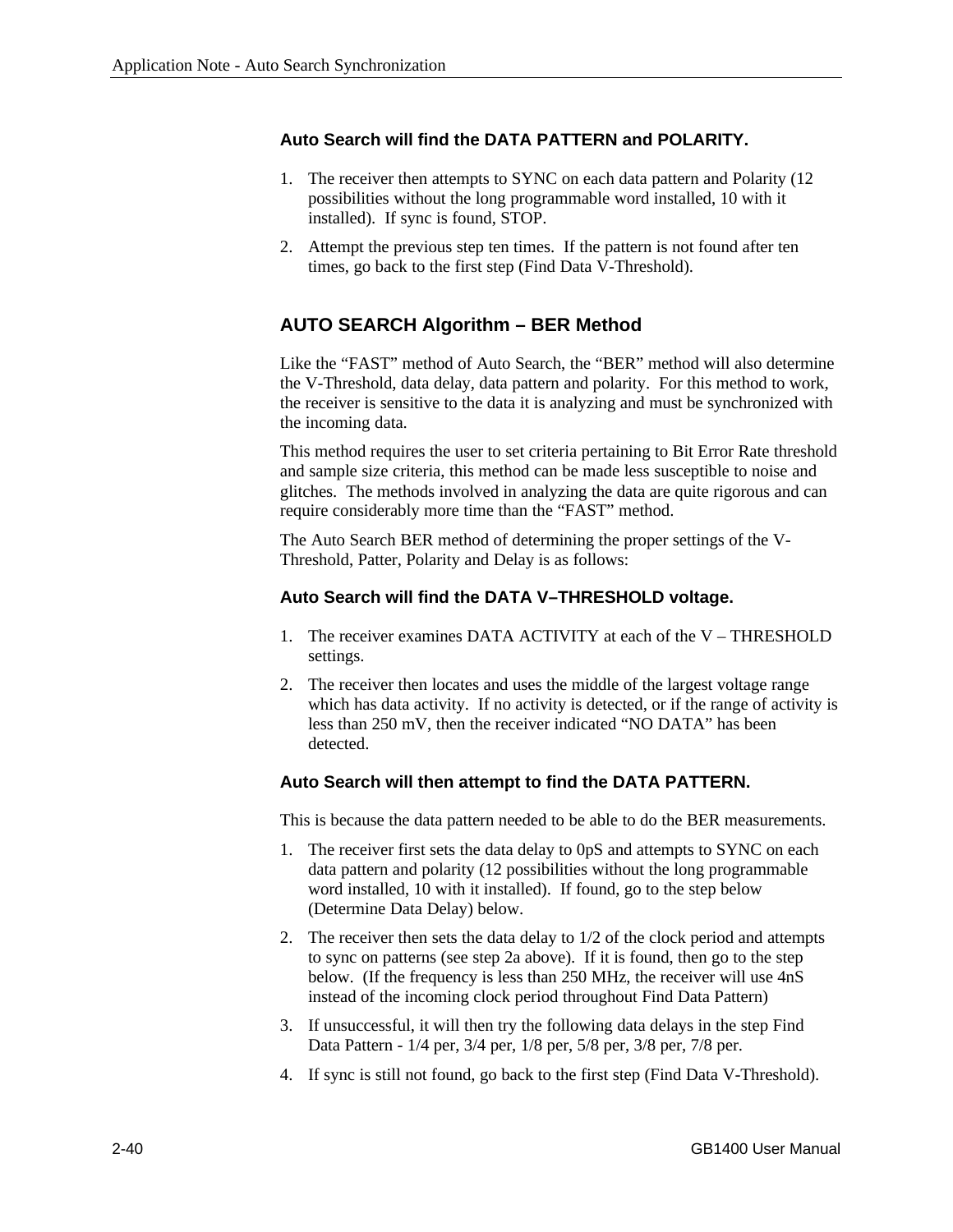#### **Auto Search will determine the Data Delay.**

- 1. Initially the entire delay range (0nS to 3.99 nS) in steps of 70pS will be sampled for 20mS each for error rate. The selectable BER Threshold will be used to determine if the delay settings are within the data eye crossings.
- 2. The largest contiguous block of delay measurements with error rates below the threshold will be found. Using that data, the transitions from data crossing to data eye can be found. NOTE: This will be with 70 pS granularity.

If two transitions are within the receiver delay range, two points will be reexamined such that the data eye center and width can be determined. (See illustration /diagram #1, Case #1).

If BOTH ends of the clear block are the edges of the receiver delay range (no Crossing found), set the delay to the middle of the receiver delay range. STOP. No eye width is available.

If NO clear block is found (no crossing found), set the delay to the middle of the receiver delay range.

STOP. No eye width is available.

If ONE end of the clear block is on the edge and the width of the clear block is less than half the clock set period, set the delay to that edge. STOP. No eye width is available.

If ONE end of the clear block is greater than half the clock period, two transition points, A and B, will be re-examined further (see Diagram 1, Cases 2 and 3).

- 3. If the transition points are to be evaluated further, an area 70pS wide will be examined in steps of 5pS for 20ms each. This starts from the first delay setting in the data crossing and goes to the first delay setting in the data eye (see Diagram 2).
- 4. After the areas have been measured for error rate, the areas will be examined for the first transition from below the threshold to above the threshold staring with the end closest to the data eye center. These points will be the NEW transition points.
- 5. Each of these NEW transition points will be re-examined for a length of time based upon the SAMPLE size. The error rate will be compared with the selectable BER Threshold.

If the error rate is below the Threshold, the next point away from the Data Eye Center will be examined, and so on, until the error rate transitions to above the Threshold will be the TRUE transition point.

If the error rate is above the Threshold, the next point toward the Data Eye Center will be examined, and so on, until the error rate transitions to below the Threshold. The first point below the Threshold will be the TRUE transition point.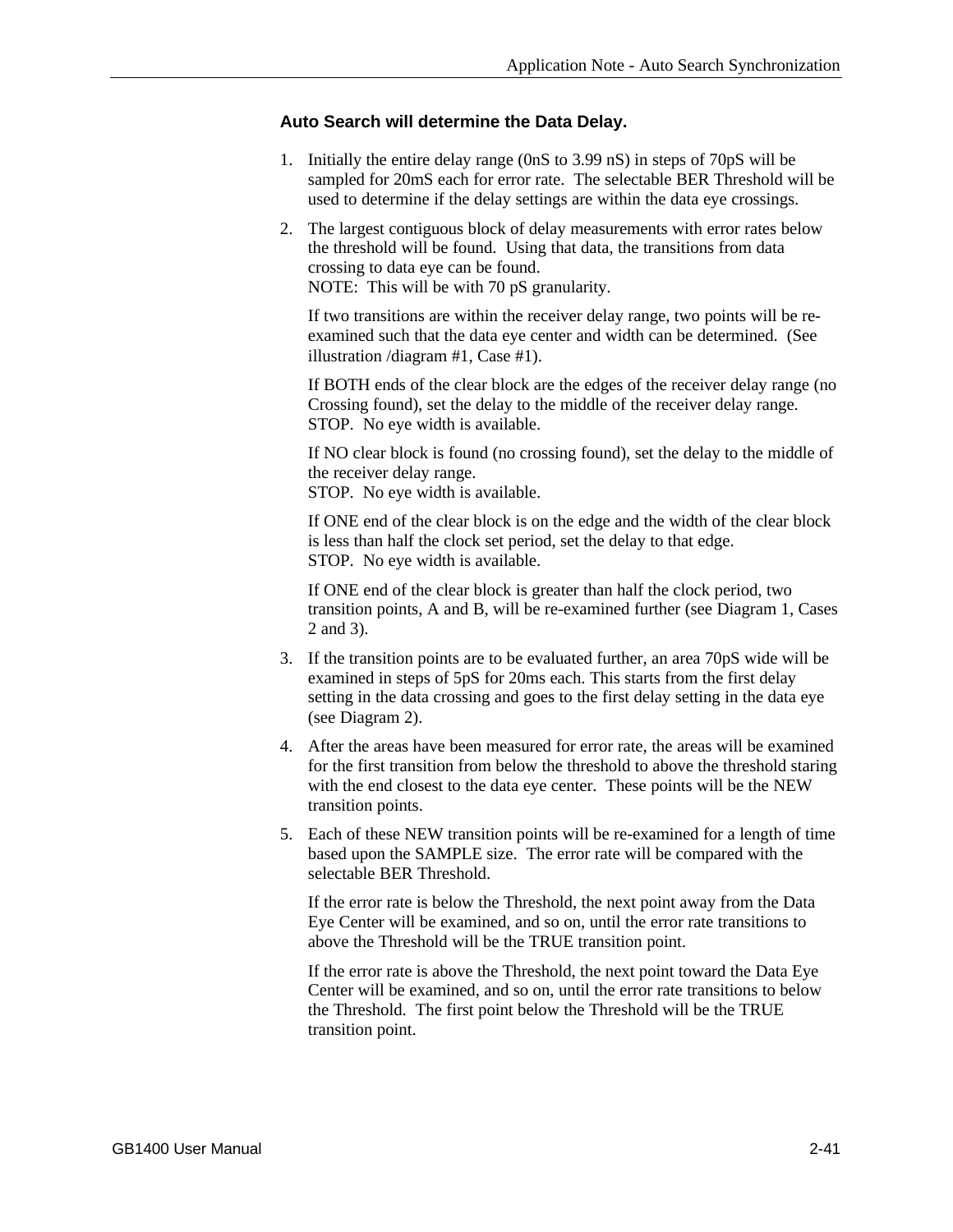6. After the new transition points are re-examined and the TRUE transition points are found, the delay will be set as follows:

For Case 1, the delay will be set to the middle of the two TRU transition points (point C).

For Cases 2 and 3, the delay will be set to be away from the middle of the TRUE transition points by half the data clock period (point C).

7. Eye Width Measurement

In the previous step above, if the error rate is below the threshold, the measured eye width is the point B delay measurement minus the point A delay measurement in Diagram 1, Case 1. STOP.

In the previous step above, if the error rate is above the threshold, the calculated eye width for Diagram 1 Case 2 is the delay measurement at point A minus the delay measurement at point C, times two. STOP.

In the previous step above, if the error rate is above the threshold, the calculated eye width for Diagram 1, Case 3 is the delay measurement at point C minus the delay measurement at point B, times two. STOP.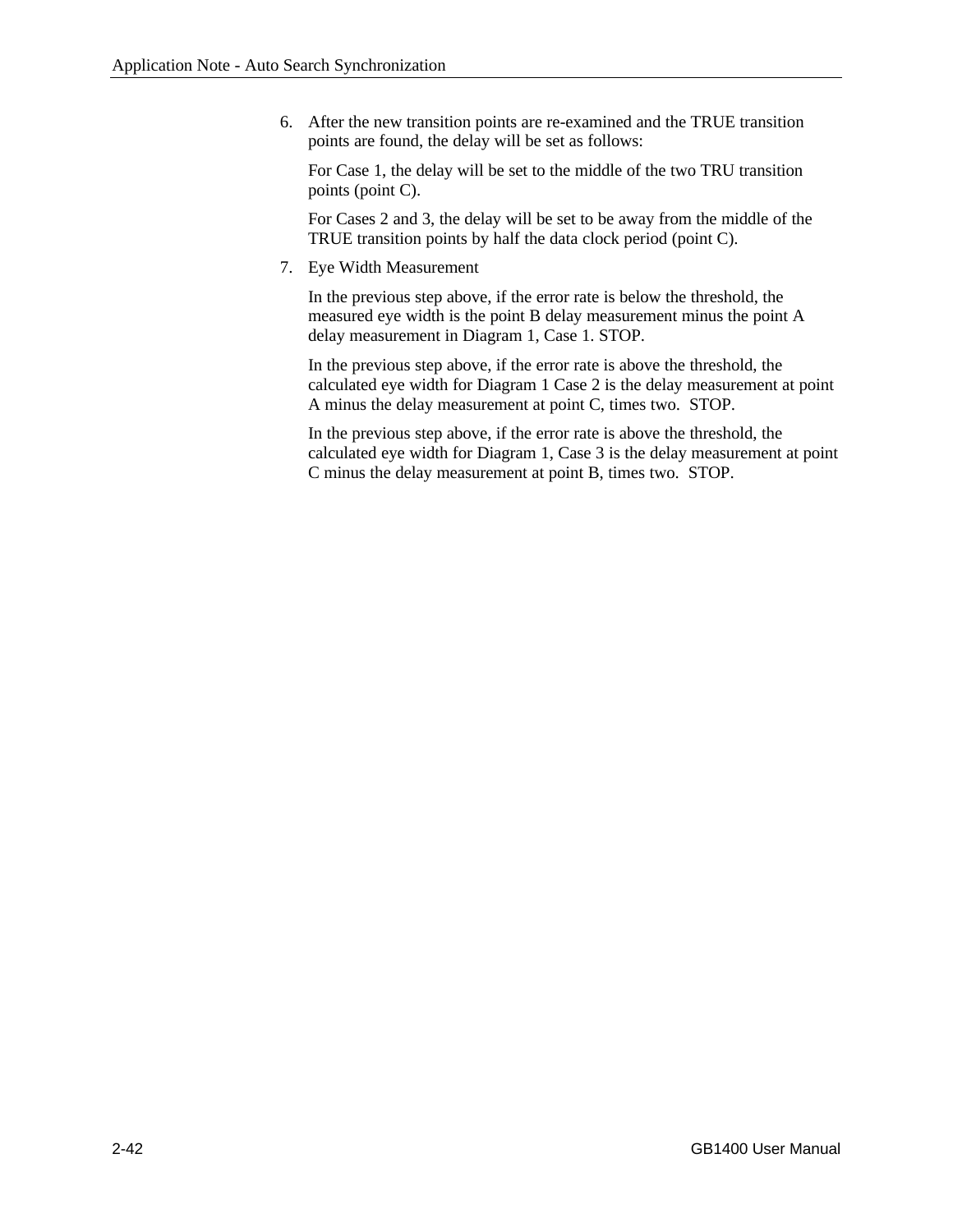# **Consideration In Determining The Eye Data Width**

In most circumstances a test signal data eye displayed on an oscilloscope will appear to be larger than that reported by the GB1400Receiver. This is expected and is due to several factors. One is that low error rates are virtually impossible to see on an old oscilloscope. Other factors such as set-up and hold time and signal characteristics will all have an effect on the measurement by decreasing the apparent eye size.

The value of an eye width measurement made on the GB1400is when it is used in a relative manner. If a device is determined to be working correctly using a known good signal, its eye width can be measured. It is not possible for the GB1400Receiver to duplicate all characteristics of the actual device that will be connected in its place, but it will usually suffice as a reasonable approximation.

# **Consideration In Determining The Data Eye Center**

In theory, a plot of bit error versus delay setting will show a smooth curve, almost linear, which has no aberrations and transitions from horizontal to almost vertical at the data eye crossing. For a signal with this curve (a clean signal with no aberrations, jitter or wander), the measurement of the data eye center will be consistent using either of the methods.

In typical applications, the method which will assure a repeatable measurement of the data eye center is to measure each and every delay setting for a significant number of data bits. Because of probable aberrations in the data signals, measuring coarsely over the delay (using 70pS steps) MAY lead to inconsistent measurements due to the aberrations being seen during one search and not the next.

# **Delay Specifications**

The GB1400 programmable delay has the following nominal specifications:

| Range:      | $0 - 3.99$ Ns       |
|-------------|---------------------|
| Resolution: | $5$ pS              |
| Accuracy:   | $+/- 20 \text{ pS}$ |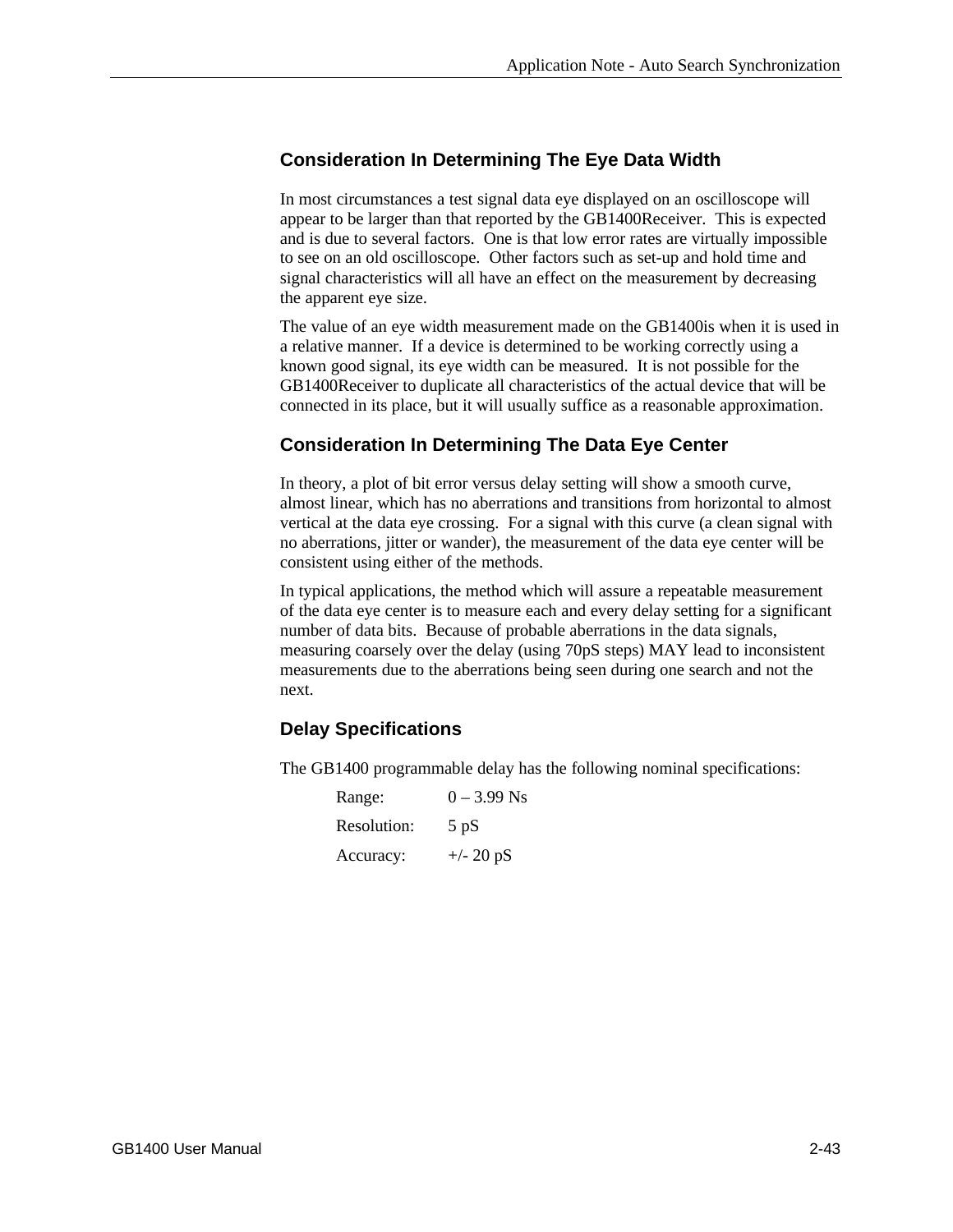# **GB700/ GB1400 Optical Component Test**



A typical BERT application is measuring the error performance of the electricalto-optical (E/O) and optical-to-electrical (O/E) output modules of a fiber optic transmission system, as shown in the diagram above. Not all fiber optic links are designed for extremely high speed. For example, many data communications LANs use FDDI at 133 Mb/s. Serial digital video links operate at 270 Mb/s.

External Clock input shown on the BERT Tx would be used to provide jittered clock to stress Clock Recovery (CR) circuit.

Longer PRBS patterns, such as  $2^{23}$  might be used to test DC wander susceptibility of the CR subsystem.

Peak-to-peak amplitude and level offset of the BERT Tx output may be varied to determine acceptable operating range for the DUT input circuitry.

Tests may be made using short and long fiber cables to be able to specify maximum allowable length of fiber runs.

Note that in this application, it may be an advantage to be able to separate the BERT Tx and Rx. Using the BERT internal PRBS generator makes it easy to assure that the Tx and Rx have the same data for error comparison.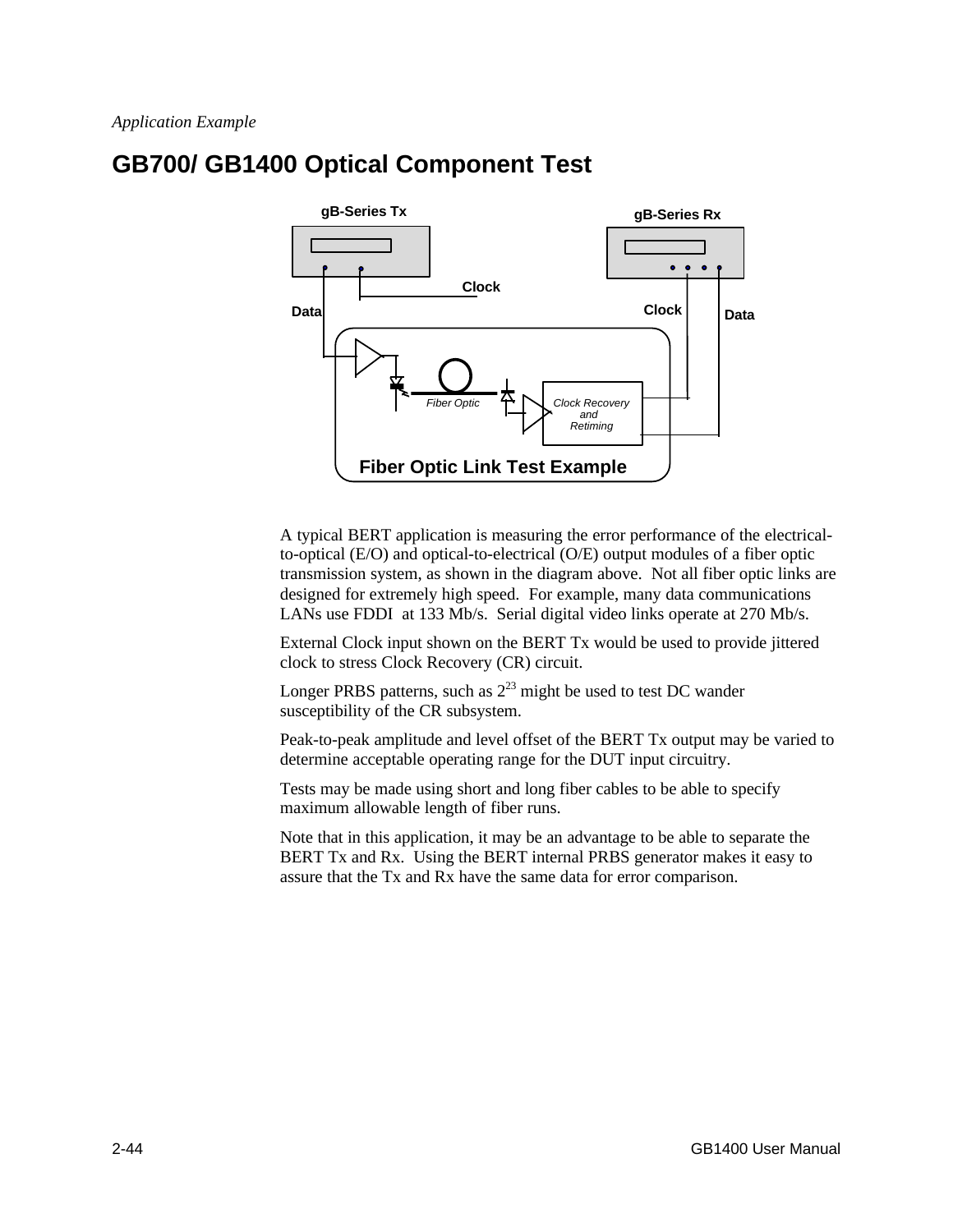

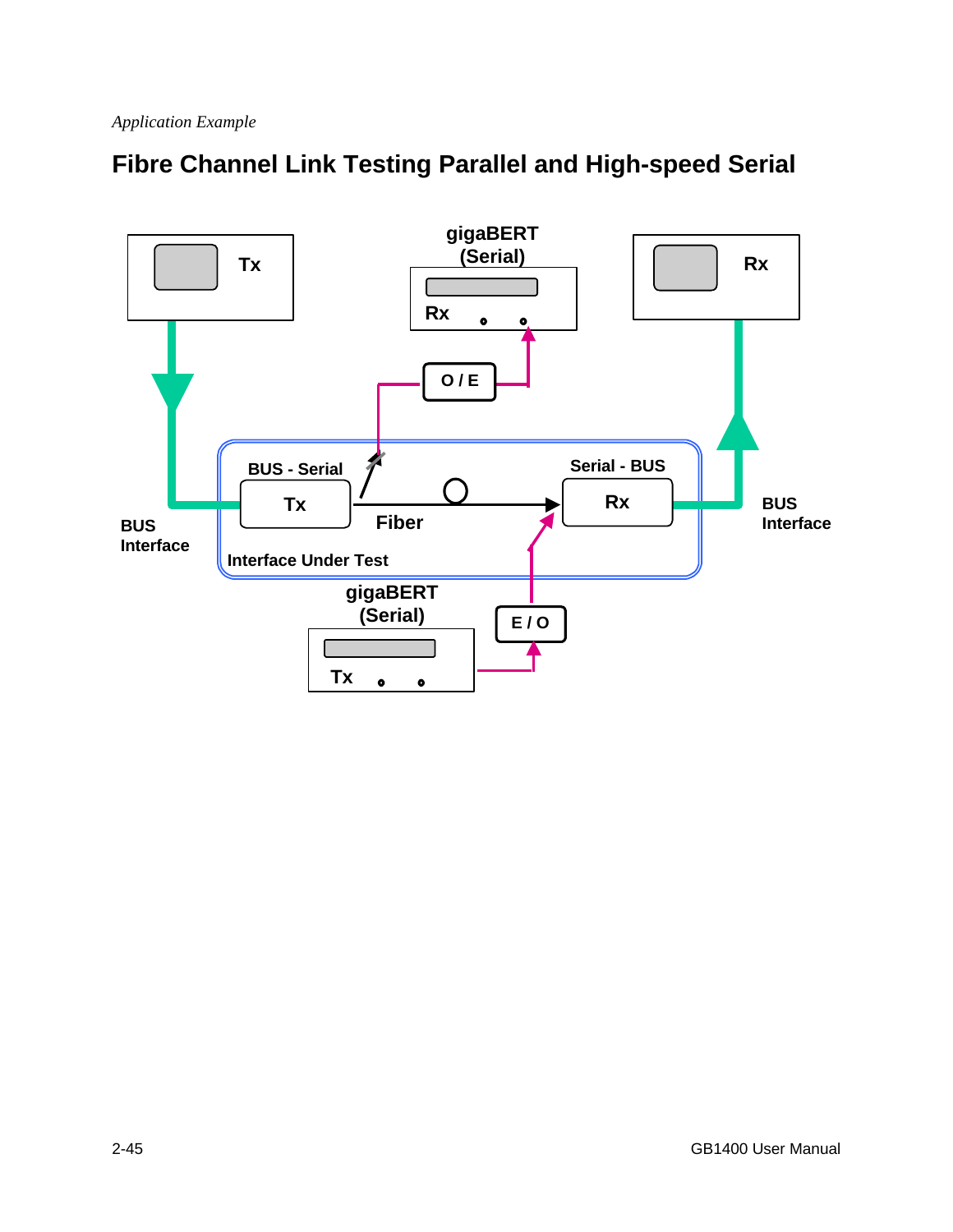*Application Example*

# **Testing QPSK Modems, I & Q**